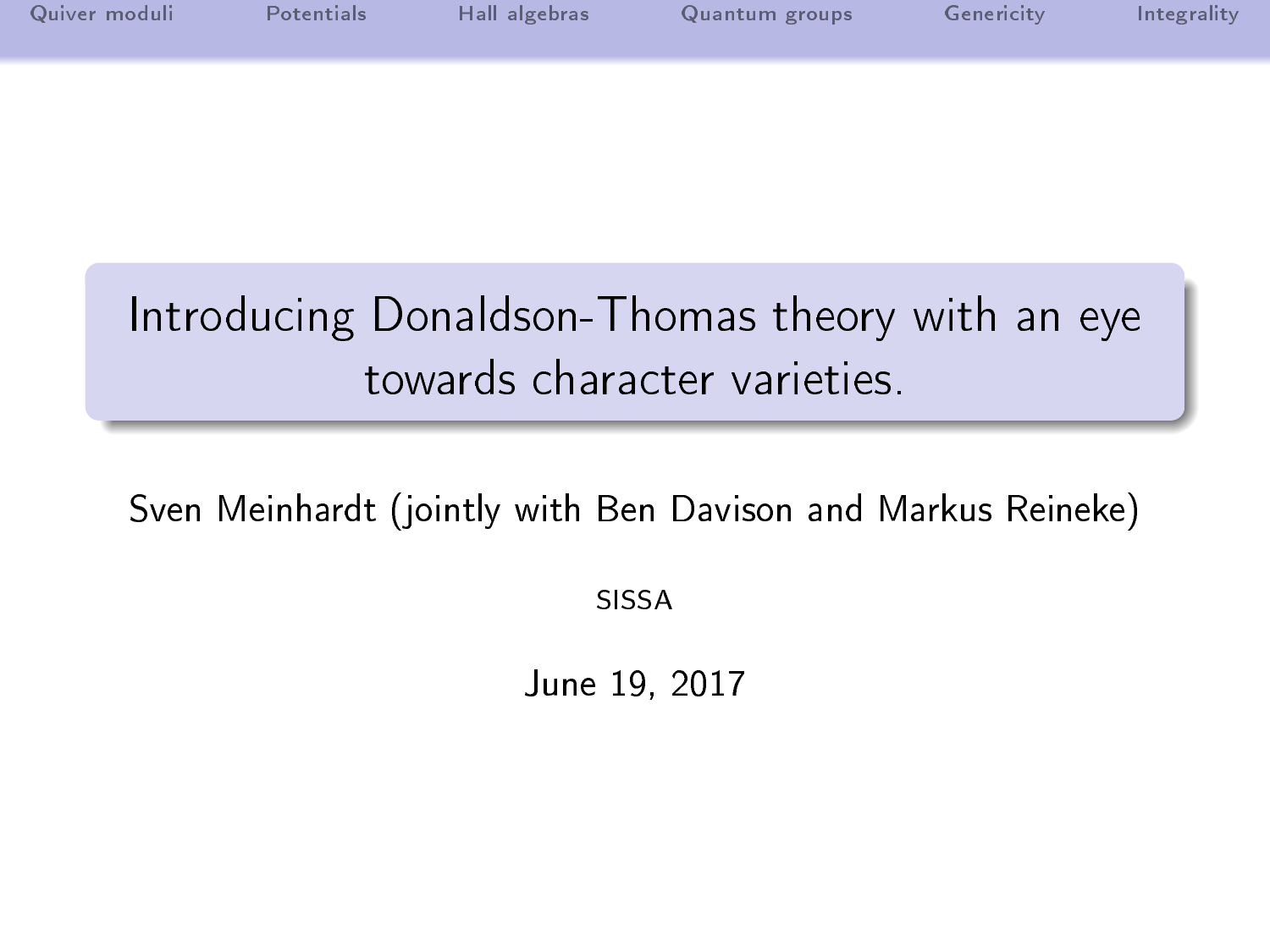<span id="page-1-0"></span>

| Quiver moduli | Potentials | Hall algebras                    | Quantum groups | Genericity | Integrality |
|---------------|------------|----------------------------------|----------------|------------|-------------|
|               |            | Moduli of quiver representations |                |            |             |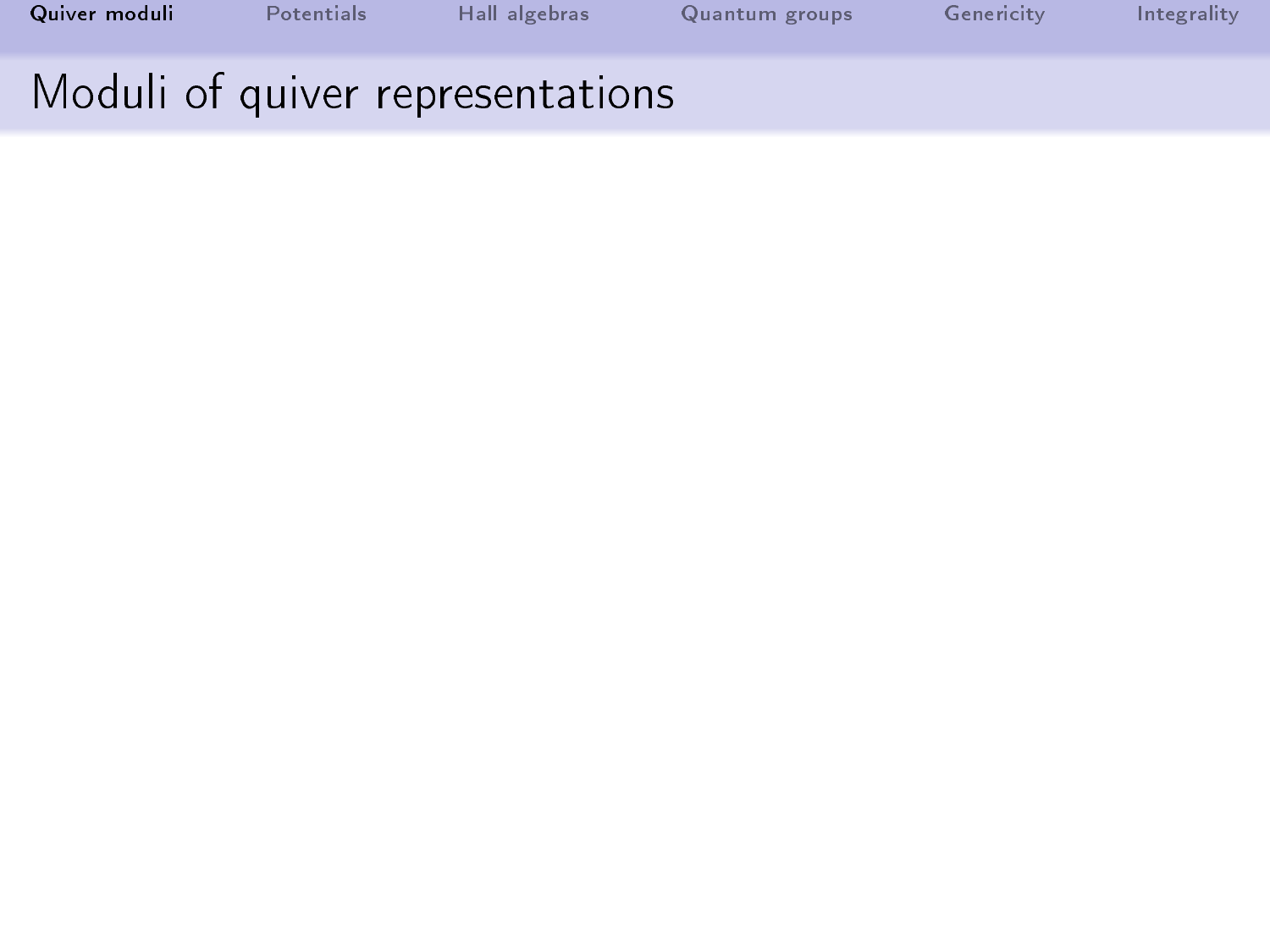| Quiver moduli | Potentials | Hall algebras                    | Quantum groups | Genericity | Integrality |
|---------------|------------|----------------------------------|----------------|------------|-------------|
|               |            | Moduli of quiver representations |                |            |             |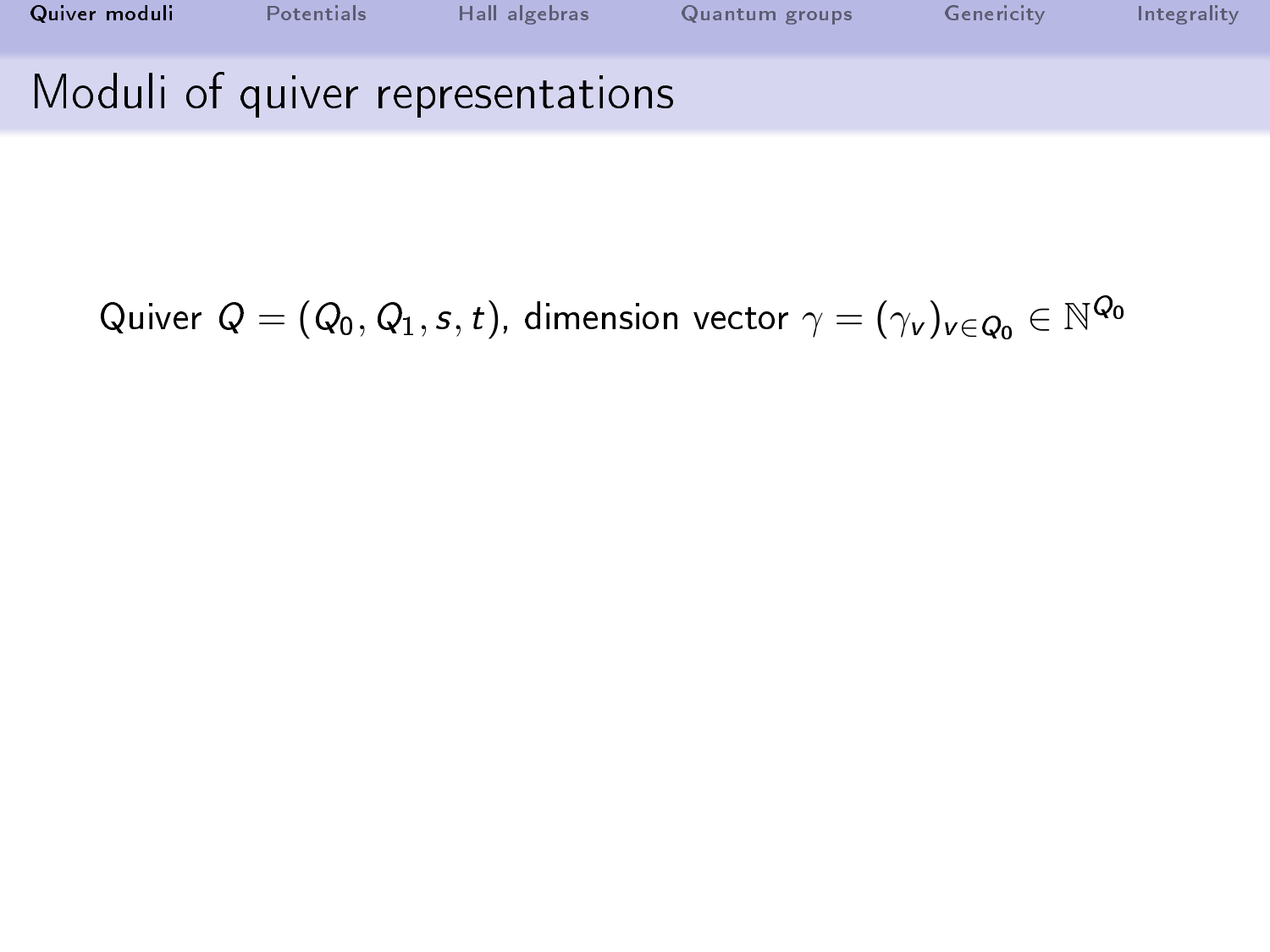| Quiver moduli | <b>Potentials</b> | Hall algebras                    | Quantum groups | Genericity | Integrality |
|---------------|-------------------|----------------------------------|----------------|------------|-------------|
|               |                   | Moduli of quiver representations |                |            |             |

$$
\mathsf{Mat}_{\gamma}(\mathsf{Q}):=\prod_{\mathsf{Q_1}\ni\alpha:\nu\to w}\mathsf{Mat}_{\gamma_w\times\gamma_v}(\mathbb{C})
$$

with action of  $\mathsf{G}_{\gamma}:=\prod_{\mathsf{v}\in \mathsf{Q}_{\mathsf{0}}}\mathsf{GL}_{\gamma_{\mathsf{v}}}(\mathbb{C})$  by simultaneous conjugation.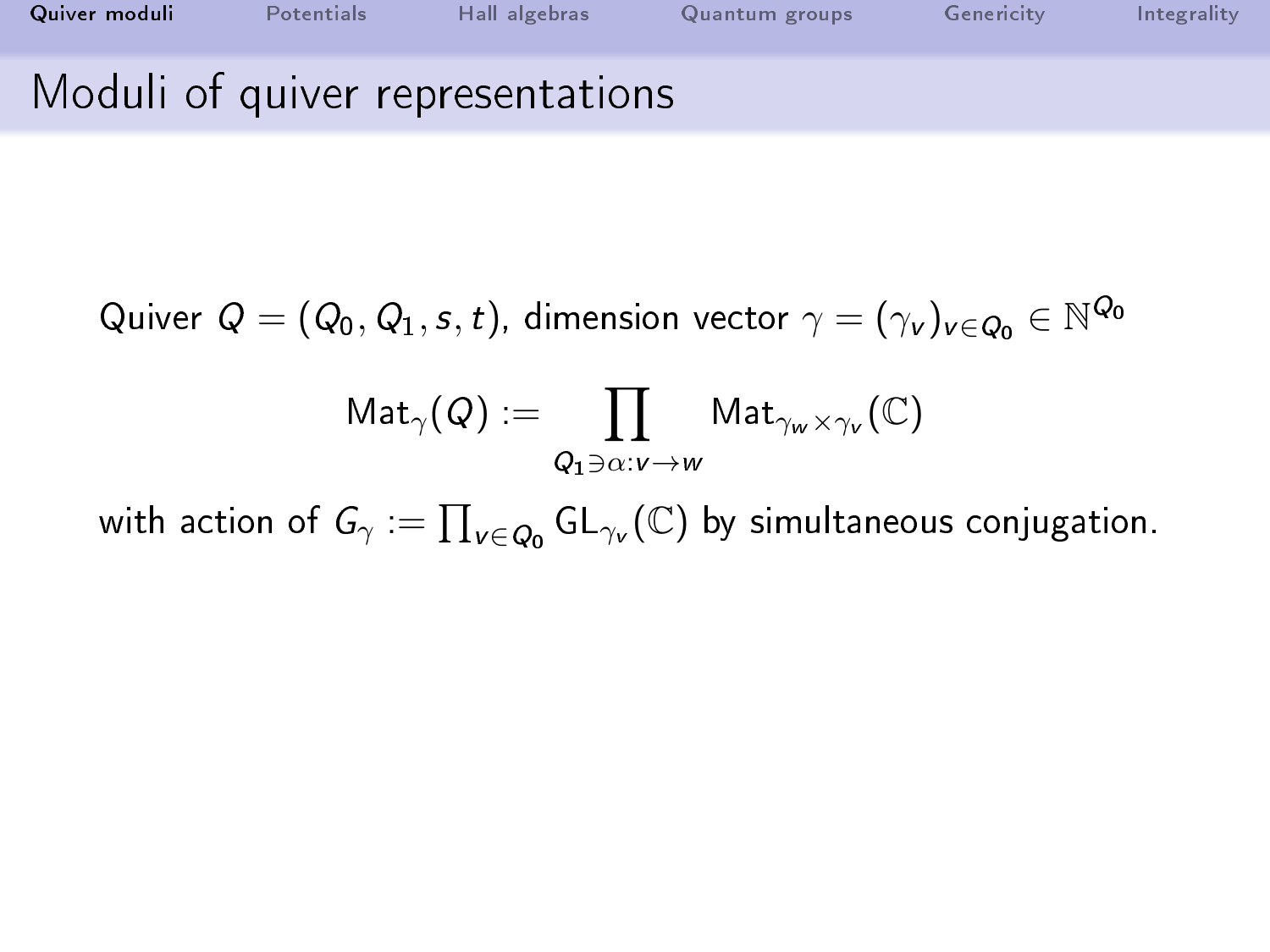| Quiver moduli | Potentials | Hall algebras                    | Quantum groups | Genericity | Integrality |
|---------------|------------|----------------------------------|----------------|------------|-------------|
|               |            | Moduli of quiver representations |                |            |             |

$$
\mathsf{Mat}_\gamma(\mathsf{Q}) := \prod_{\mathsf{Q}_1 \ni \alpha: v \to w} \mathsf{Mat}_{\gamma_w \times \gamma_v}(\mathbb{C})
$$

with action of  $\mathsf{G}_{\gamma}:=\prod_{\mathsf{v}\in \mathsf{Q}_{\mathsf{0}}}\mathsf{GL}_{\gamma_{\mathsf{v}}}(\mathbb{C})$  by simultaneous conjugation.

Moduli stack of representations:  $\mathfrak{Rep}_{\gamma} (Q) := \mathsf{Mat}_{\gamma} (Q)/\mathsf{G}_{\gamma}$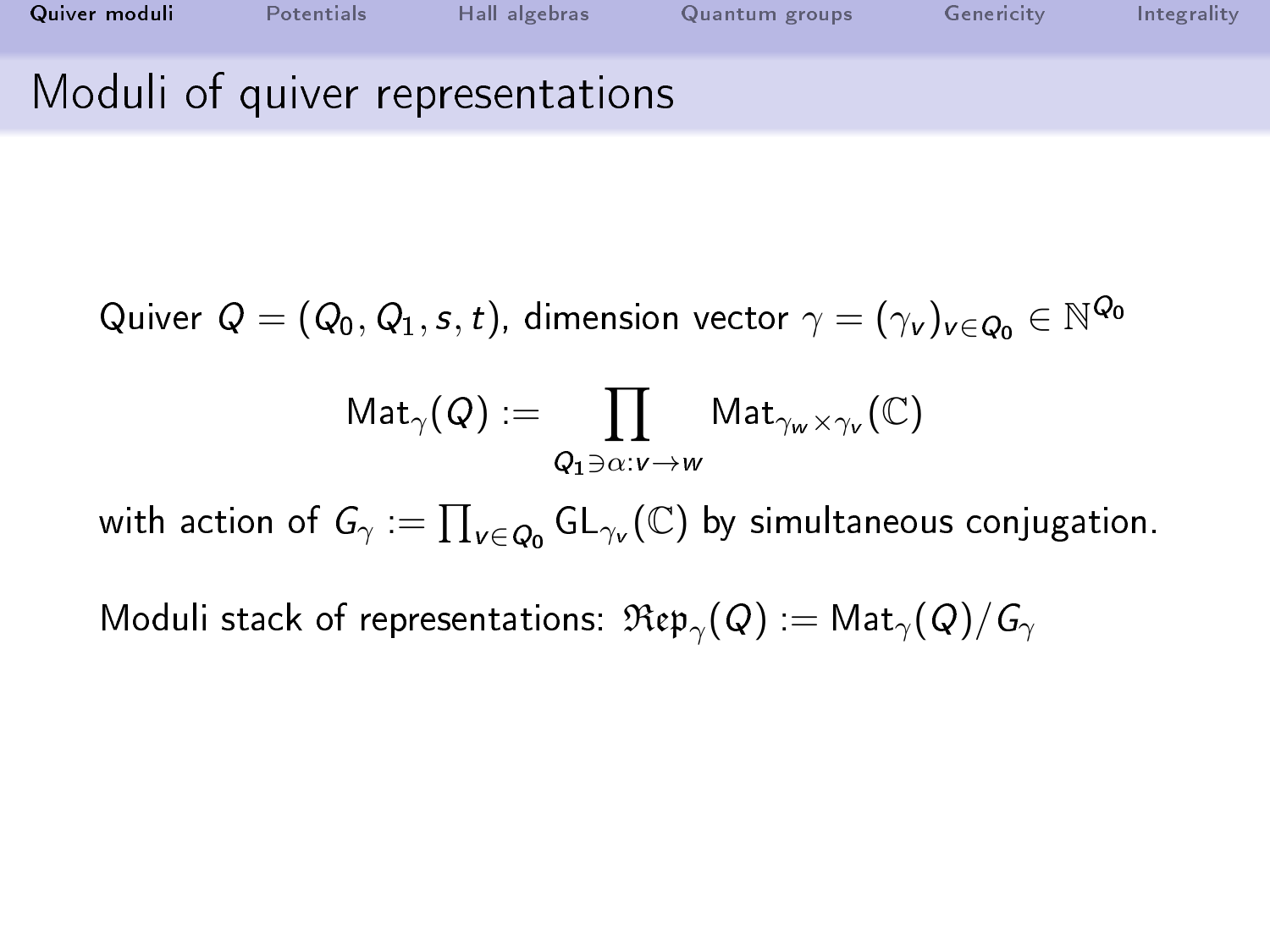| Quiver moduli | Potentials | Hall algebras                    | Quantum groups | Genericity | Integrality |
|---------------|------------|----------------------------------|----------------|------------|-------------|
|               |            | Moduli of quiver representations |                |            |             |

$$
\mathsf{Mat}_\gamma(\mathsf{Q}) := \prod_{\mathsf{Q}_1 \ni \alpha: v \to w} \mathsf{Mat}_{\gamma_w \times \gamma_v}(\mathbb{C})
$$

with action of  $\mathsf{G}_{\gamma}:=\prod_{\mathsf{v}\in \mathsf{Q}_{\mathsf{0}}}\mathsf{GL}_{\gamma_{\mathsf{v}}}(\mathbb{C})$  by simultaneous conjugation.

Moduli stack of representations:  $\mathfrak{Rep}_{\gamma} (Q) := \mathsf{Mat}_{\gamma} (Q)/\mathsf{G}_{\gamma}$ 

Question: What about moduli spaces?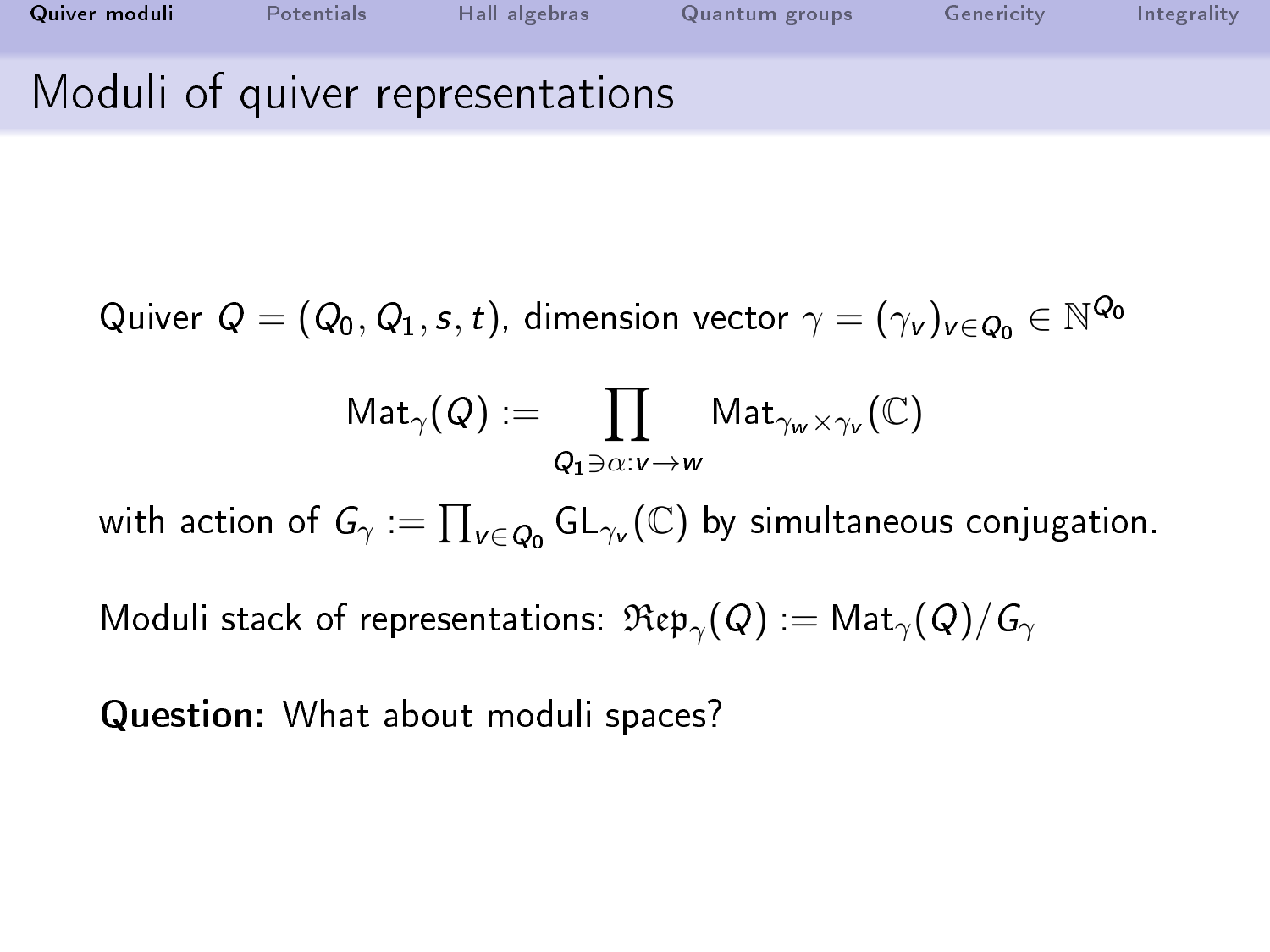| Quiver moduli | Potentials | Hall algebras | Quantum groups | Genericity | Integrality |
|---------------|------------|---------------|----------------|------------|-------------|
|               |            |               |                |            |             |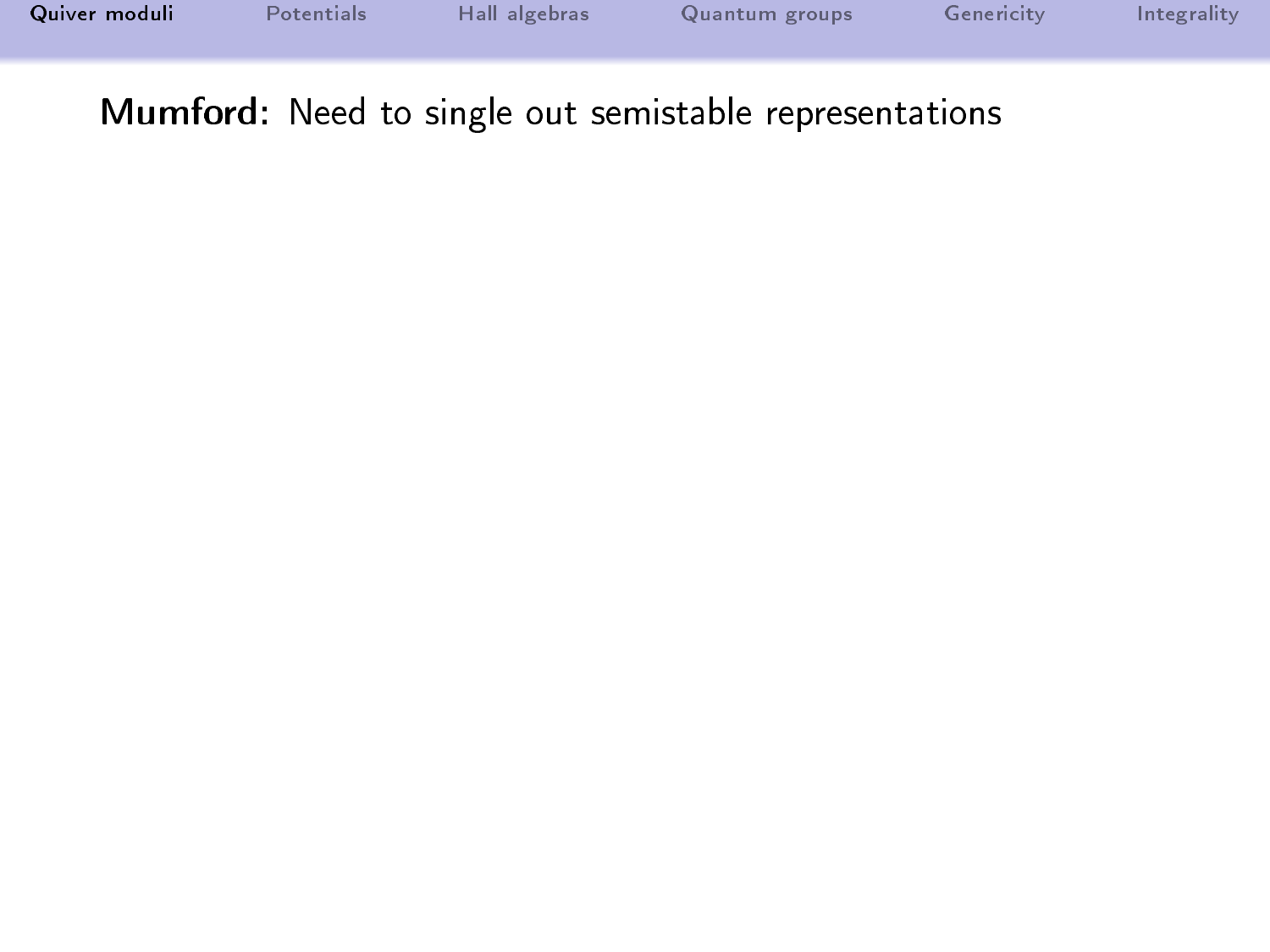| Quiver moduli | Potentials | Hall algebras | Quantum groups | Genericity | Integrality |
|---------------|------------|---------------|----------------|------------|-------------|
|               |            |               |                |            |             |
|               |            |               |                |            |             |

Definition

A tuple  $\xi=(\xi_{\rm v})_{{\rm v}\in Q_0}\in{\mathbb H}_+^{Q_0}$  is called a stability condition.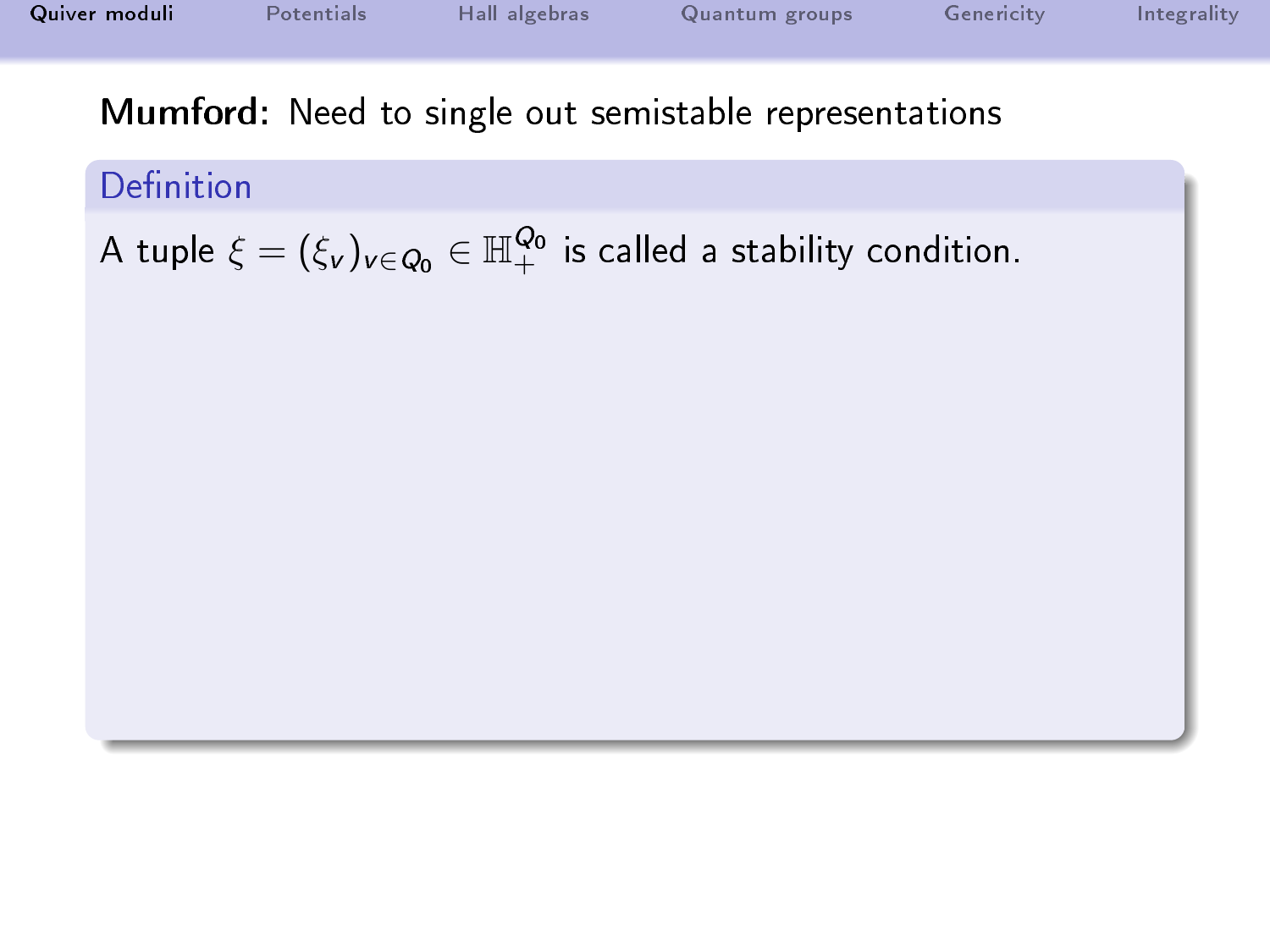| Quiver moduli | Potentials | Hall algebras | Quantum groups | Genericity | Integrality |
|---------------|------------|---------------|----------------|------------|-------------|
|               |            |               |                |            |             |

### Definition

A tuple  $\xi=(\xi_{\rm v})_{{\rm v}\in Q_0}\in{\mathbb H}_+^{Q_0}$  is called a stability condition. Given  $\xi$ , we call  $M = (M_{\alpha})_{\alpha \in Q_1} \in \mathsf{Mat}_{\gamma}(Q)$   $\xi$ -semistable if

$$
\arg(\xi \cdot \dim M') \leq \arg(\xi \cdot \dim M) = \arg(\sum_{v \in Q_0} \xi_v \gamma_v)
$$

for all subrepresentations  $M'$  of  $M$ .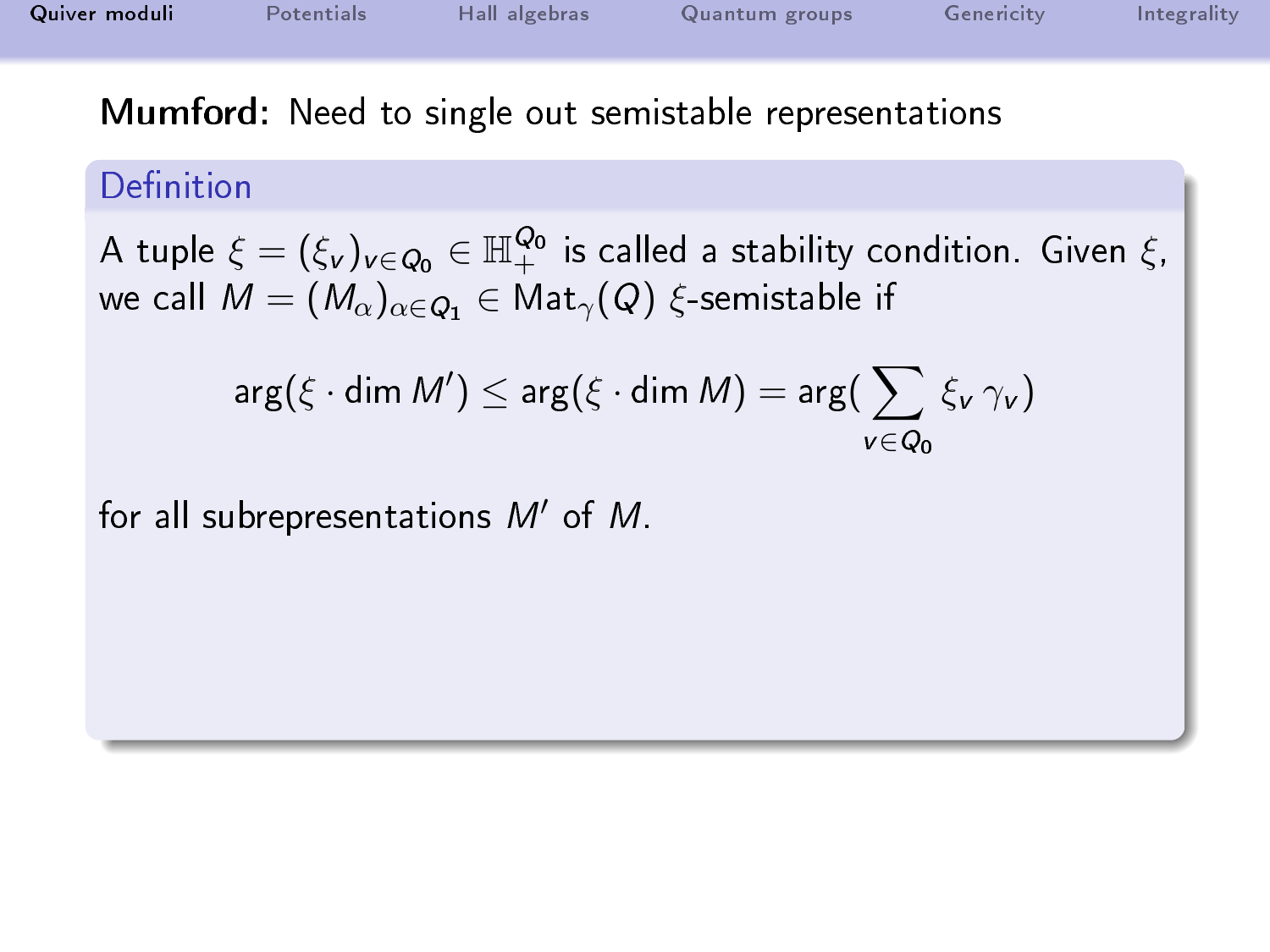| Quiver moduli | Potentials | Hall algebras | Quantum groups | Genericity | Integrality |
|---------------|------------|---------------|----------------|------------|-------------|
|               |            |               |                |            |             |

### Definition

A tuple  $\xi=(\xi_{\rm v})_{{\rm v}\in Q_0}\in{\mathbb H}_+^{Q_0}$  is called a stability condition. Given  $\xi$ , we call  $M = (M_{\alpha})_{\alpha \in Q_1} \in \text{Mat}_{\gamma}(Q)$  ξ-semistable if

$$
\arg(\xi \cdot \dim M') \leq \arg(\xi \cdot \dim M) = \arg(\sum_{v \in Q_0} \xi_v \gamma_v)
$$

for all subrepresentations  $M'$  of  $M$ .  $\mathsf{Mat}^{\xi-ss}_{\gamma}(\mathsf{Q})\subset \mathsf{Mat}_{\gamma}(\mathsf{Q})$  is the subset of  $\xi$ -semistable representations.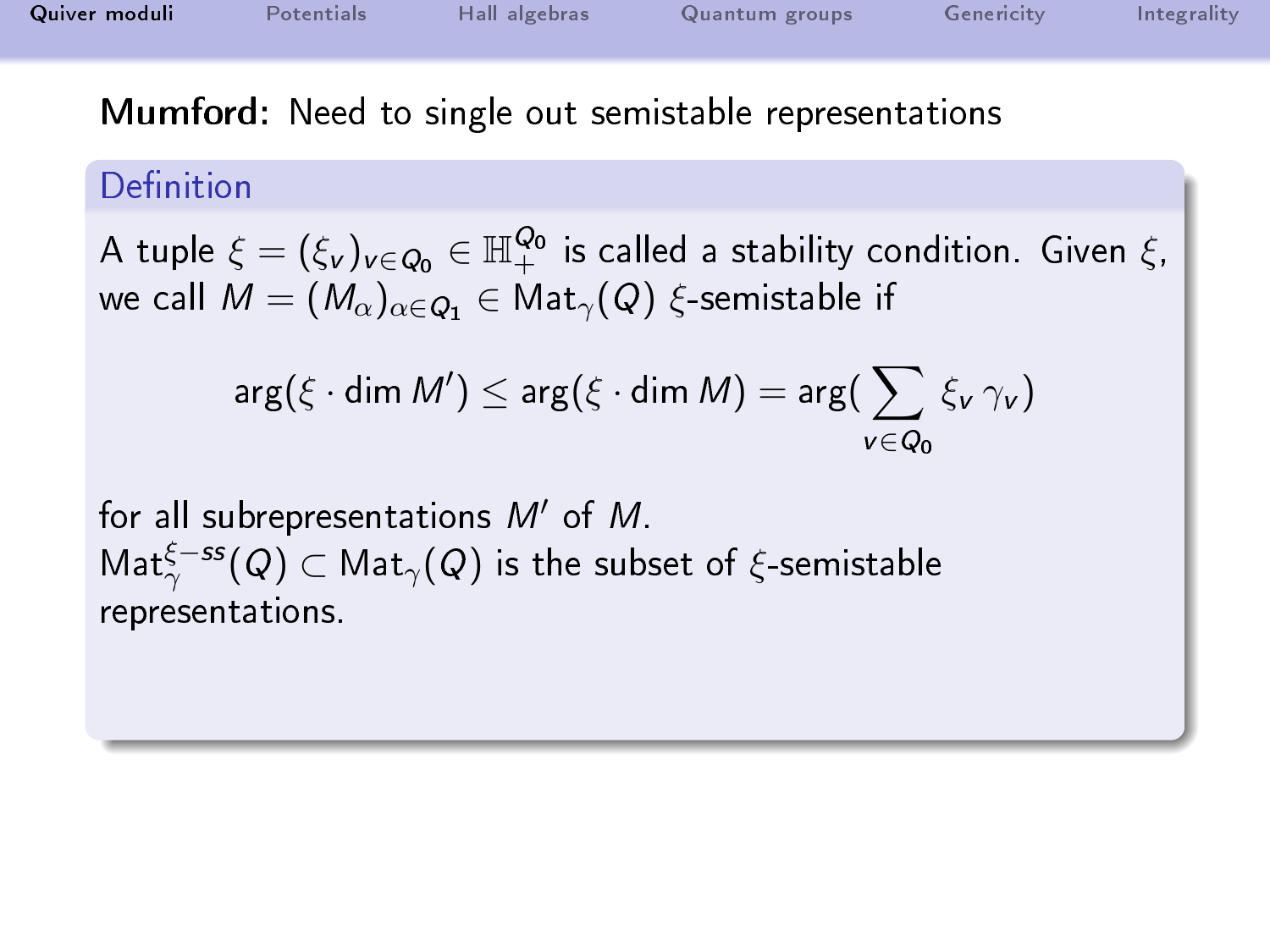| Quiver moduli | Potentials | Hall algebras | Quantum groups | Genericity | Integrality |
|---------------|------------|---------------|----------------|------------|-------------|
|               |            |               |                |            |             |

### Definition

A tuple  $\xi=(\xi_{\rm v})_{{\rm v}\in Q_0}\in{\mathbb H}_+^{Q_0}$  is called a stability condition. Given  $\xi$ , we call  $M = (M_{\alpha})_{\alpha \in Q_1} \in \text{Mat}_{\gamma}(Q)$  ξ-semistable if

$$
\arg(\xi \cdot \dim M') \leq \arg(\xi \cdot \dim M) = \arg(\sum_{v \in Q_0} \xi_v \gamma_v)
$$

for all subrepresentations  $M'$  of  $M$ .  $\mathsf{Mat}^{\xi-ss}_{\gamma}(\mathsf{Q})\subset \mathsf{Mat}_{\gamma}(\mathsf{Q})$  is the subset of  $\xi$ -semistable representations.

A representation without proper subrepresentations of the same phase  $\arg(\xi \cdot \dim M)$  is called stable.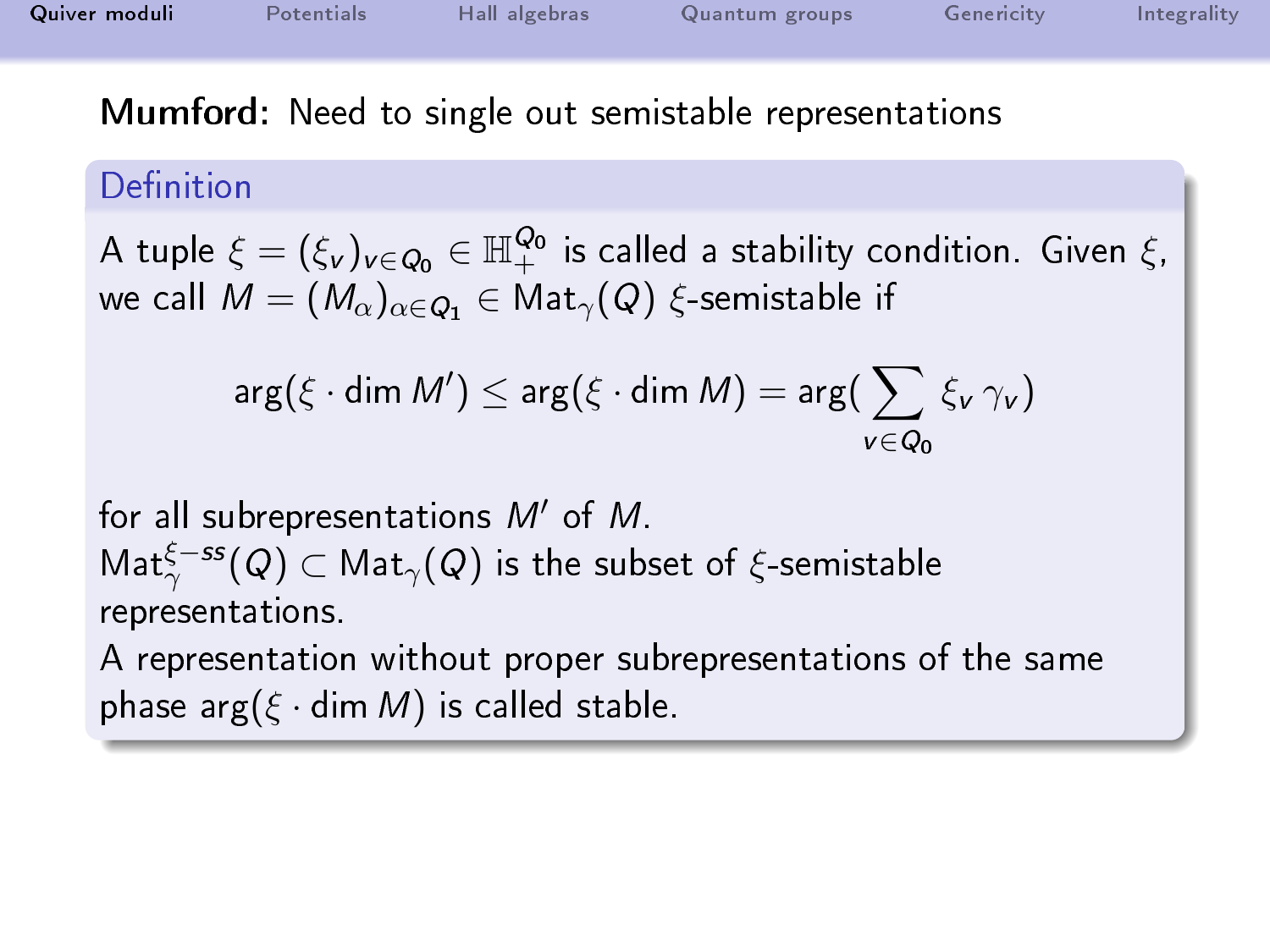| Quiver moduli | Potentials | Hall algebras | Quantum groups | Genericity | Integrality |
|---------------|------------|---------------|----------------|------------|-------------|
|               |            |               |                |            |             |

### Definition

A tuple  $\xi=(\xi_{\rm v})_{{\rm v}\in Q_0}\in{\mathbb H}_+^{Q_0}$  is called a stability condition. Given  $\xi$ , we call  $M = (M_{\alpha})_{\alpha \in \mathcal{O}_1} \in \mathsf{Mat}_{\gamma}(Q)$  ξ-semistable if

$$
\arg(\xi \cdot \dim M') \leq \arg(\xi \cdot \dim M) = \arg(\sum_{v \in Q_0} \xi_v \gamma_v)
$$

for all subrepresentations  $M'$  of  $M$ .  $\mathsf{Mat}^{\xi-ss}_{\gamma}(\mathsf{Q})\subset \mathsf{Mat}_{\gamma}(\mathsf{Q})$  is the subset of  $\xi$ -semistable representations.

A representation without proper subrepresentations of the same phase arg( $\xi \cdot \text{dim } M$ ) is called stable.

Fact: Every semistable representation has a "Jordan-Hölder" filtration with stable subquotients of the same phase.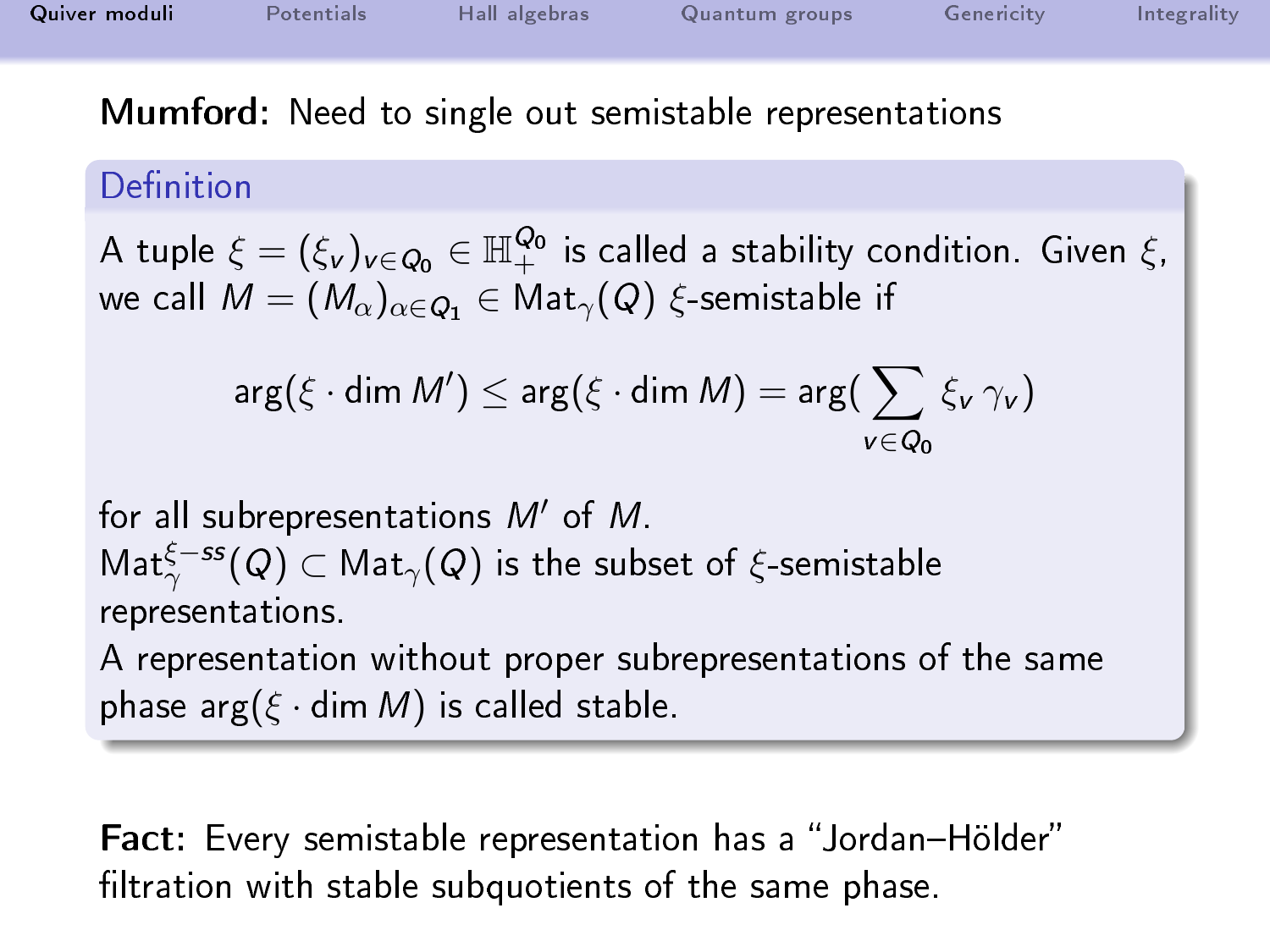| Quiver moduli | Potentials | Hall algebras | Quantum groups | Genericity | Integrality |
|---------------|------------|---------------|----------------|------------|-------------|
|               |            |               |                |            |             |

## Theorem (Davison-M. '17)

For all  $\xi$  and all  $\gamma$ , the subset  $\mathsf{Mat}^{\xi-ss}_{\gamma}(\mathsf{Q})\subset \mathsf{Mat}_{\gamma}(\mathsf{Q})$  is the open subvariety of semistable points for a suitable linearization of the  $G_{\gamma}$ -action on Mat $_{\gamma}^{\xi-ss}(Q)$ .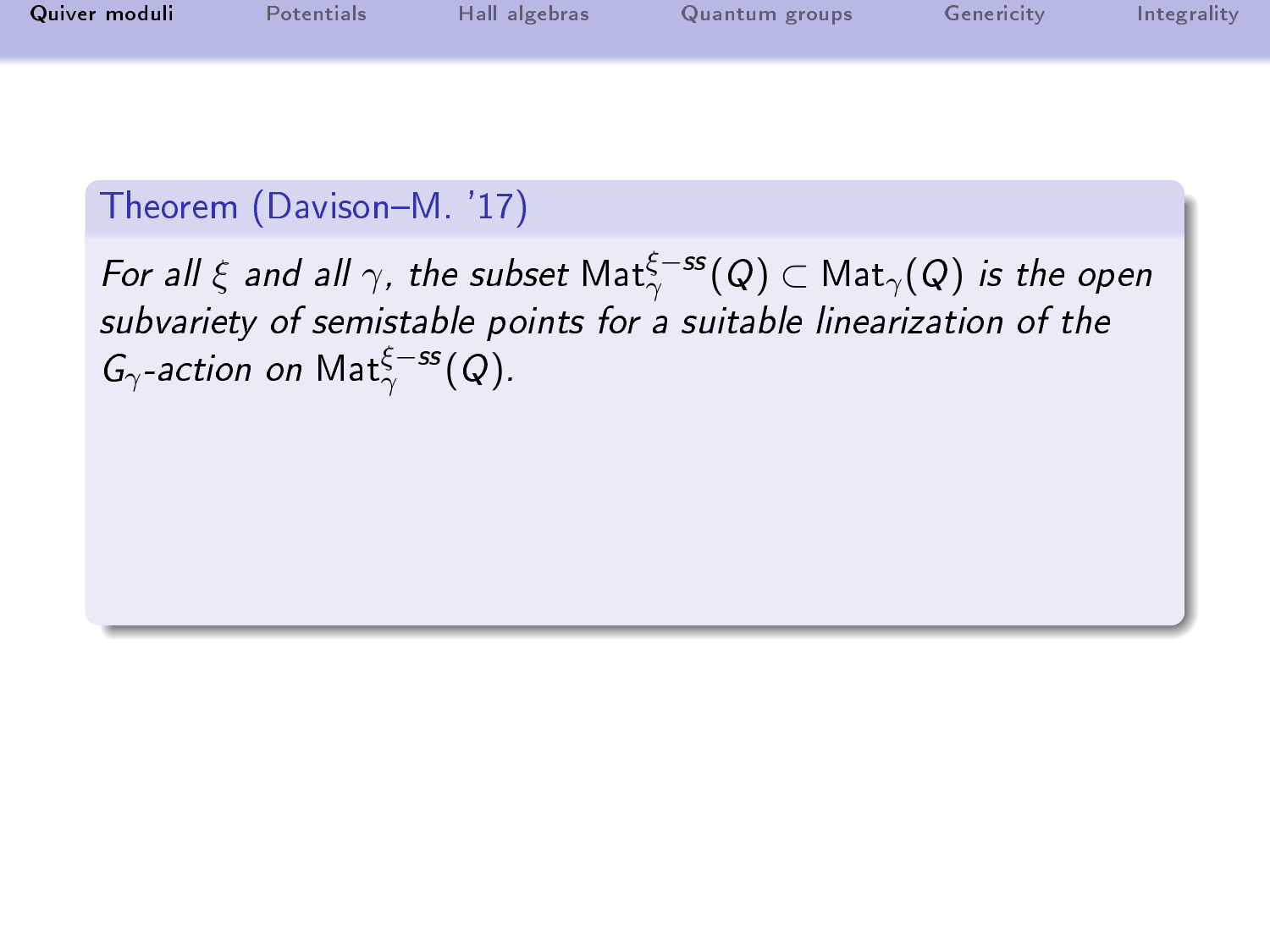| Quiver moduli | <b>Potentials</b> | Hall algebras | Quantum groups | Genericity | Integrality |
|---------------|-------------------|---------------|----------------|------------|-------------|
|               |                   |               |                |            |             |

# Theorem (Davison-M. '17)

For all  $\xi$  and all  $\gamma$ , the subset  $\mathsf{Mat}^{\xi-ss}_{\gamma}(\mathsf{Q})\subset \mathsf{Mat}_{\gamma}(\mathsf{Q})$  is the open subvariety of semistable points for a suitable linearization of the  $G_{\gamma}$ -action on  $\mathsf{Mat}^{\xi-ss}_{\gamma}(\mathsf{Q})$ . Moreover

$$
\mathcal{M}_\gamma^{\xi-ss}(Q):=\mathsf{Mat}_\gamma^{\xi-ss}(Q)/\!\!/G_\gamma
$$

is a quasiprojective variety parameterizing ξ-semistable representations up to S-equivalence.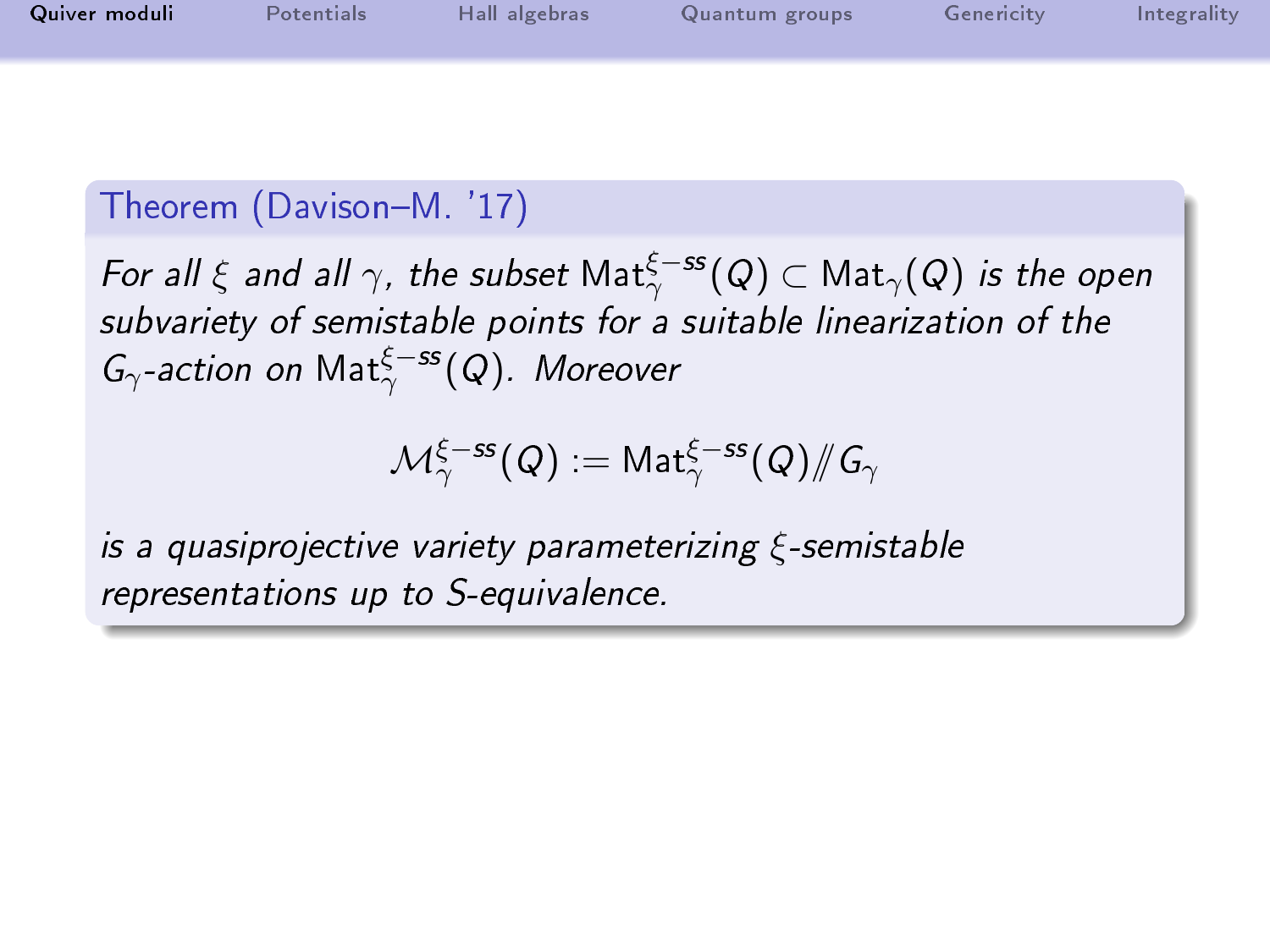| Quiver moduli | Potentials | Hall algebras | Quantum groups | Genericity | Integrality |
|---------------|------------|---------------|----------------|------------|-------------|
|               |            |               |                |            |             |

# Theorem (Davison-M. '17)

For all  $\xi$  and all  $\gamma$ , the subset  $\mathsf{Mat}^{\xi-ss}_{\gamma}(\mathsf{Q})\subset \mathsf{Mat}_{\gamma}(\mathsf{Q})$  is the open subvariety of semistable points for a suitable linearization of the  $G_{\gamma}$ -action on  $\mathsf{Mat}^{\xi-ss}_{\gamma}(\mathsf{Q})$ . Moreover

$$
\mathcal{M}_\gamma^{\xi-ss}(Q):=\mathsf{Mat}_\gamma^{\xi-ss}(Q)/\!\!/G_\gamma
$$

is a quasiprojective variety parameterizing ξ-semistable representations up to S-equivalence.

Here,  $M\sim_S M'$  if  $M$  and  $M'$  have the same stable subquotients (up to isomorphism) counted with multiplicities.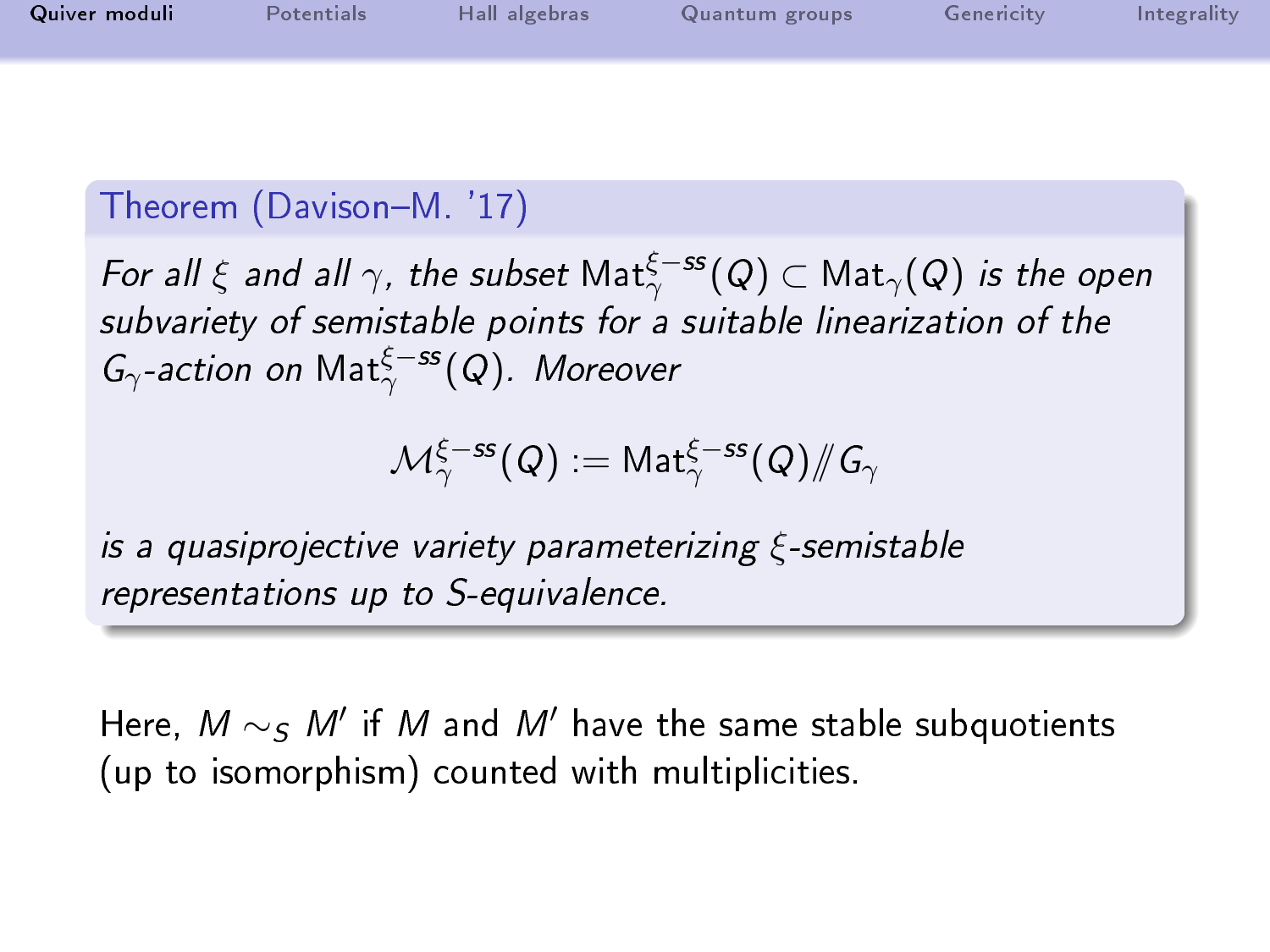| Quiver moduli      | Potentials | Hall algebras | Quantum groups | Genericity | Integrality |
|--------------------|------------|---------------|----------------|------------|-------------|
| Imposing relations |            |               |                |            |             |

Typically, the matrices/linear maps  $M_{\alpha}$  have to satisfy extra relations.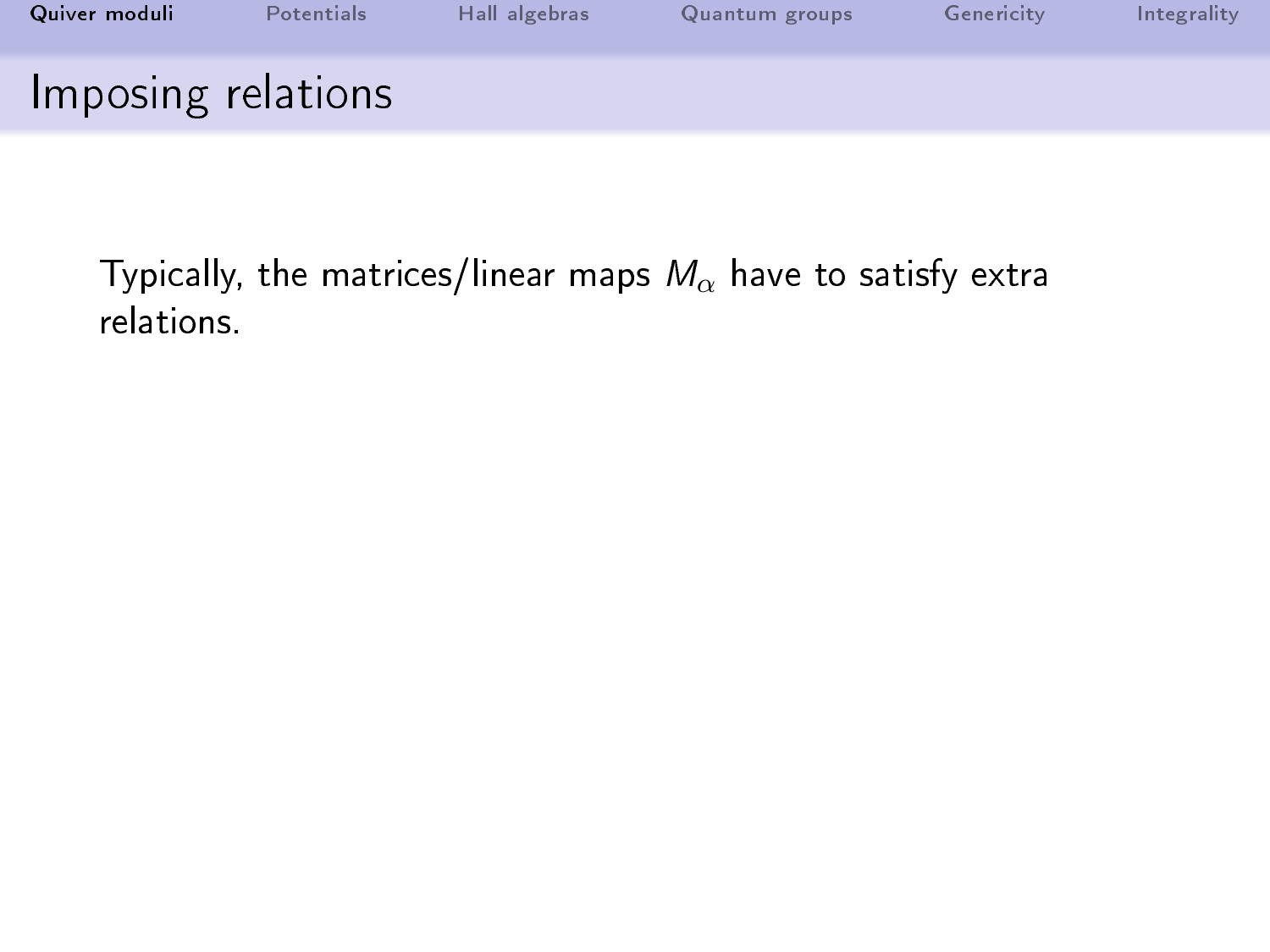| Quiver moduli      | Potentials | Hall algebras | Quantum groups | Genericity | Integrality |
|--------------------|------------|---------------|----------------|------------|-------------|
| Imposing relations |            |               |                |            |             |

Typically, the matrices/linear maps  $M_{\alpha}$  have to satisfy extra relations.

**Example:** Fix  $g \geq 1$  and consider the quiver

$$
\sum_{j=1}^{a_1,\ldots,a_g} \bigodot \bullet \bigodot b_1,\ldots,b_g
$$
 with the relation 
$$
\sum_{i=1}^g [a_i,b_i] = \sum_{i=1}^g a_i b_i - b_i a_i = 0.
$$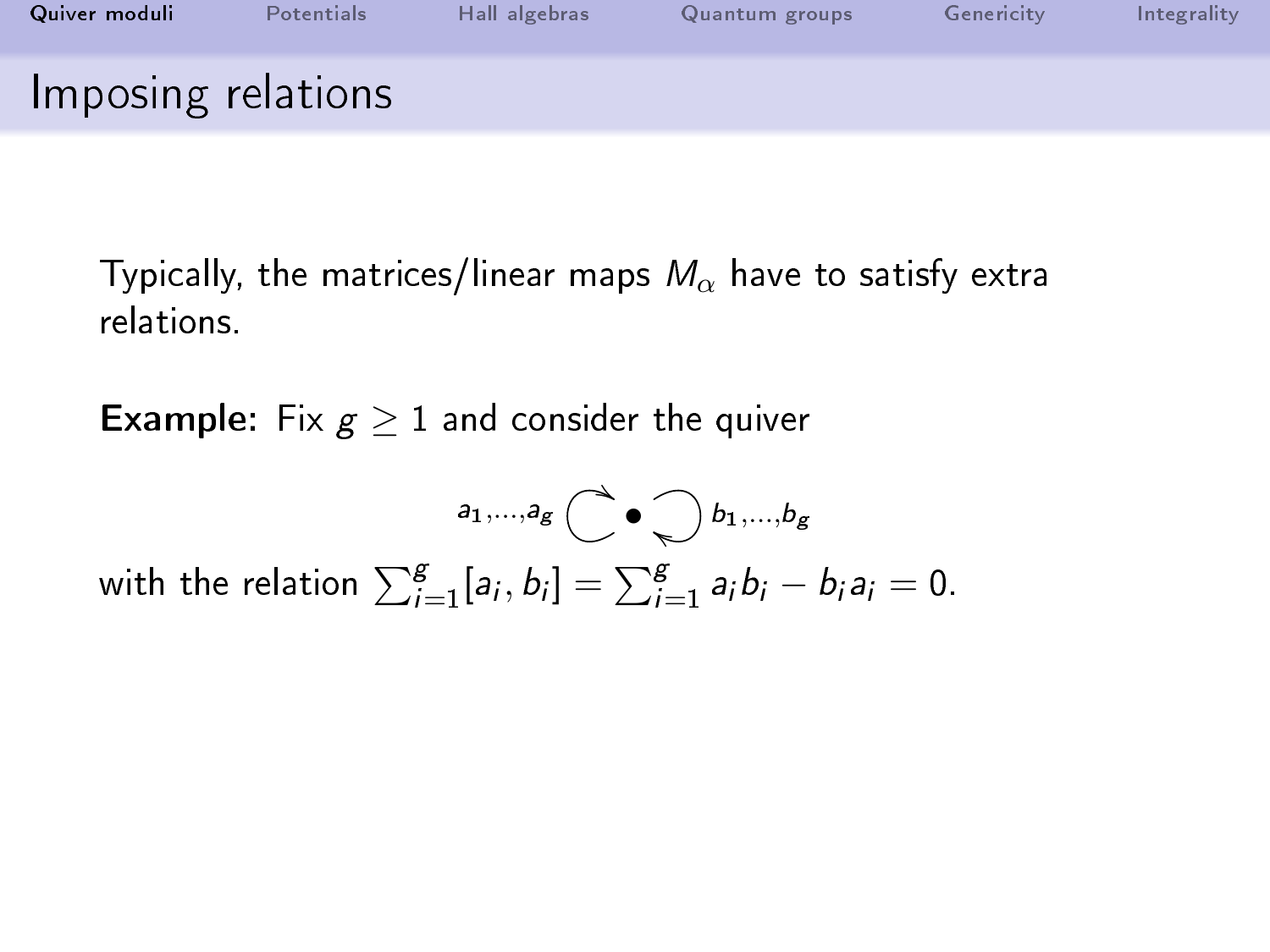| Quiver moduli      | Potentials | Hall algebras | Quantum groups | Genericity | Integrality |
|--------------------|------------|---------------|----------------|------------|-------------|
| Imposing relations |            |               |                |            |             |

Typically, the matrices/linear maps  $M_{\alpha}$  have to satisfy extra relations.

**Example:** Fix  $g \geq 1$  and consider the quiver

$$
\sum_{j=1}^{a_1,\ldots,a_g} \bigodot_{j=1}^{a_1,\ldots,b_g} b_1,\ldots,b_g
$$
 with the relation 
$$
\sum_{i=1}^{g} [a_i,b_i] = \sum_{i=1}^{g} a_i b_i - b_i a_i = 0.
$$

Hence,  $(M_{\alpha})_{\alpha\in Q_1}$  satisfying these relations provides a representation of the "preprojective algebra"  $\mathbb{C}\langle a_1,\ldots,a_g,b_1,\ldots,b_g\rangle/\sum_{i=1}^g [a_i,b_i].$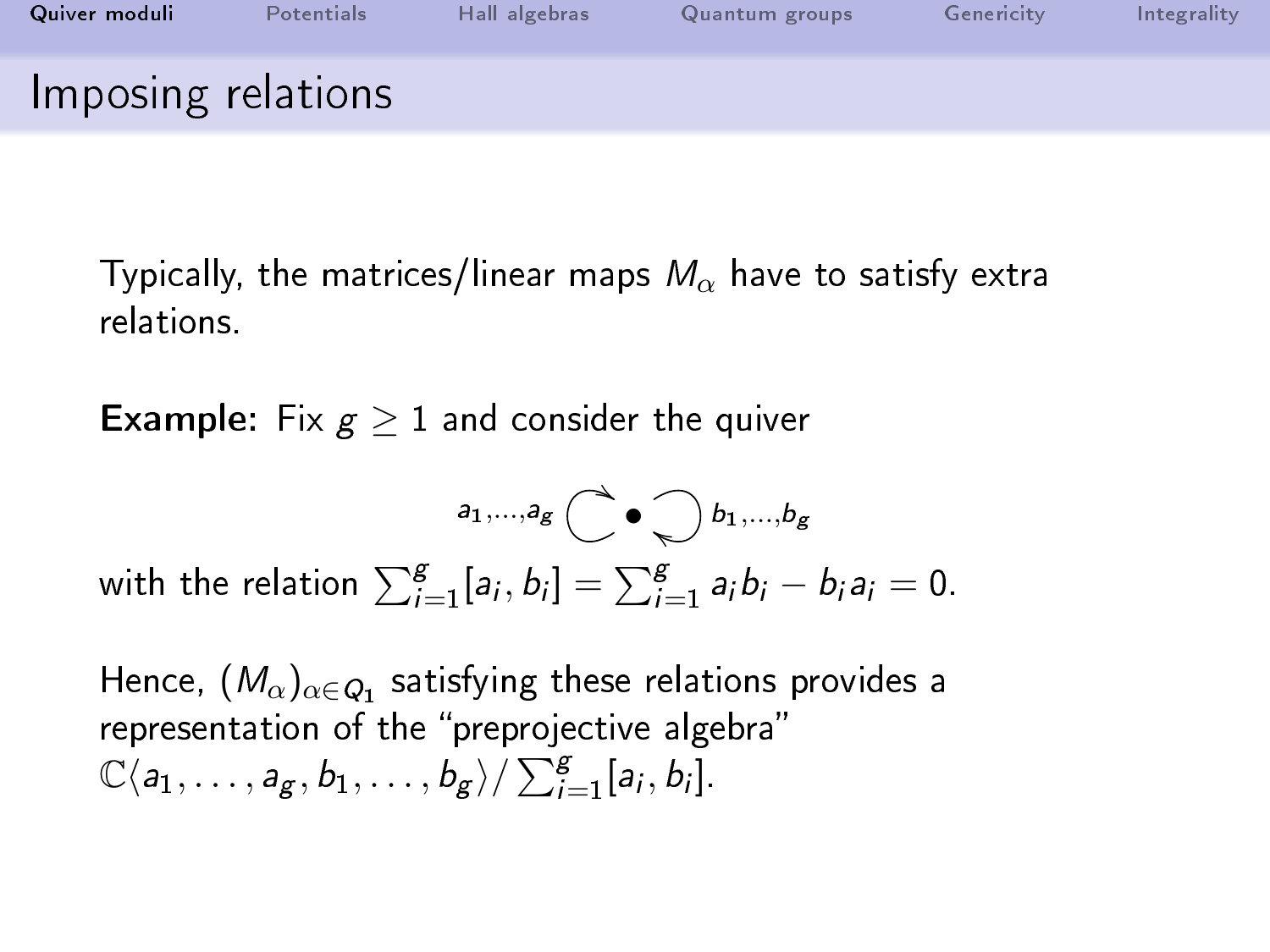| Quiver moduli | Potentials | Hall algebras | Quantum groups | Genericity | Integrality |
|---------------|------------|---------------|----------------|------------|-------------|
|               |            |               |                |            |             |
|               |            |               |                |            |             |

<span id="page-18-0"></span>In Donaldson-Thomas theory the relations are induced by a "potential"  $W$ .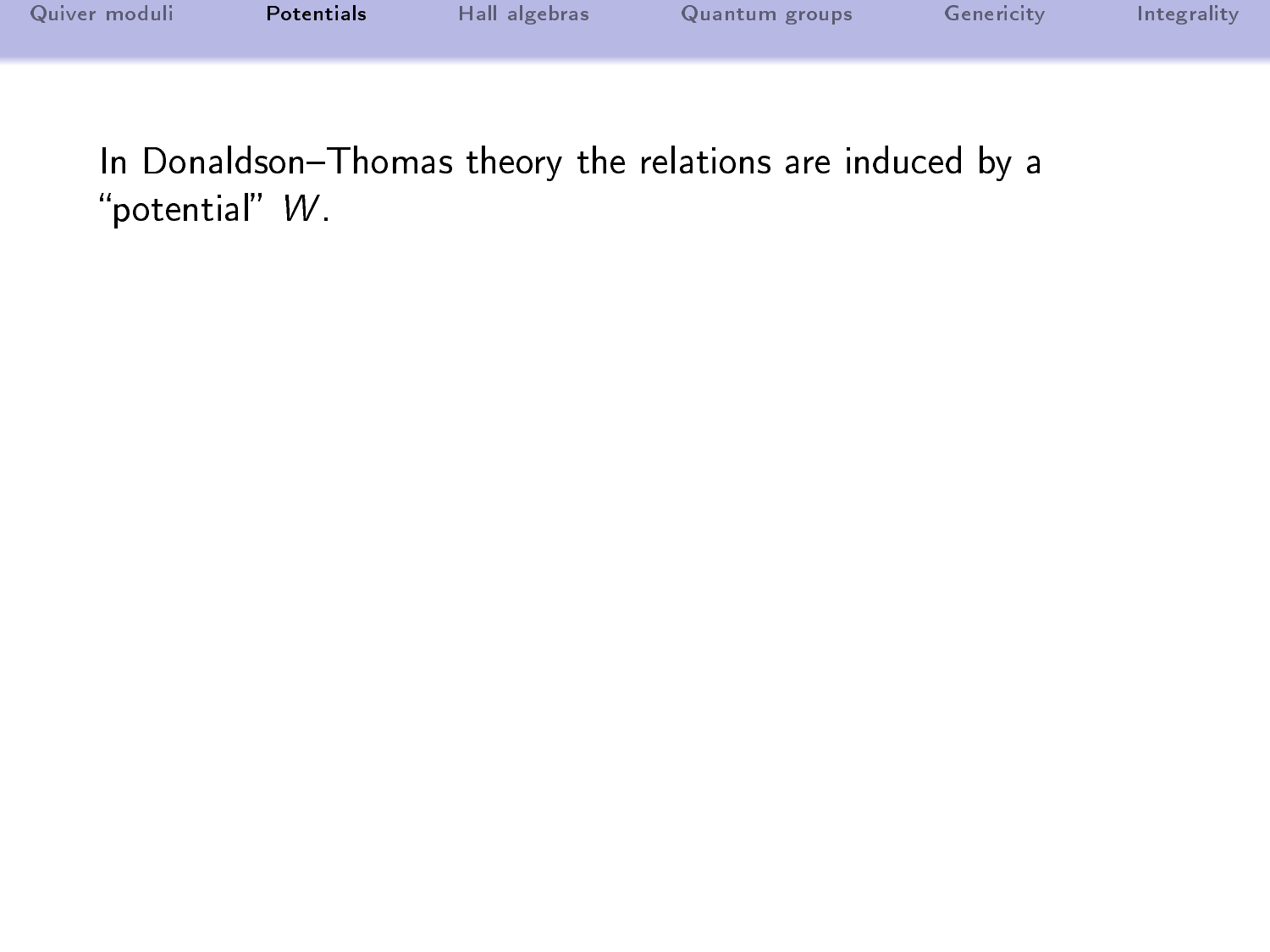| Quiver moduli | Potentials | Hall algebras | Quantum groups | Genericity | Integrality |
|---------------|------------|---------------|----------------|------------|-------------|
|               |            |               |                |            |             |

In Donaldson-Thomas theory the relations are induced by a "potential"  $W$ .

### Definition

A potential W for a quiver  $Q$  is a complex linear combination of cycles in Q (up to cyclic order of the cycles).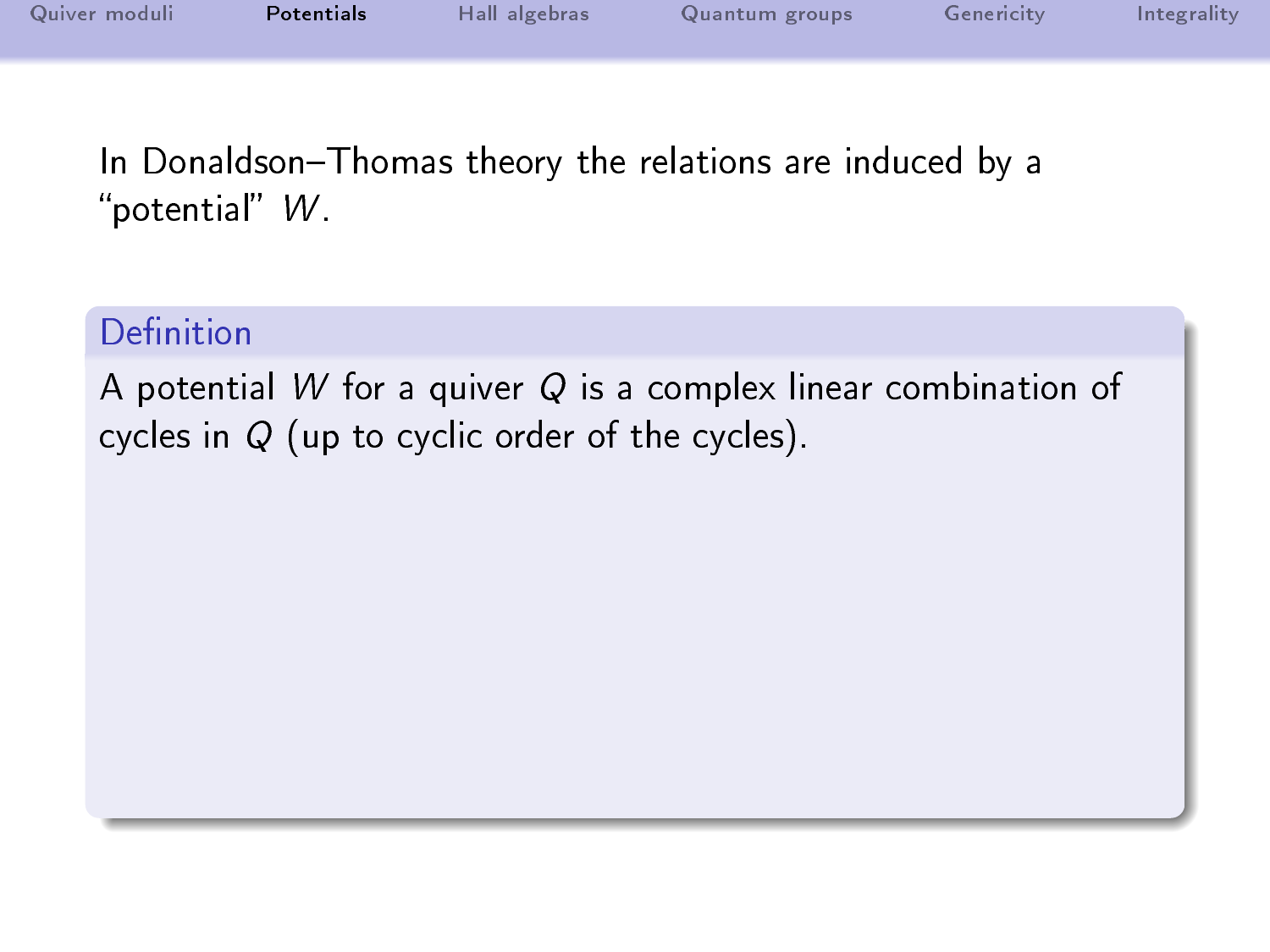| Quiver moduli | Potentials | Hall algebras | Quantum groups | Genericity | Integrality |
|---------------|------------|---------------|----------------|------------|-------------|
|               |            |               |                |            |             |

In Donaldson-Thomas theory the relations are induced by a "potential"  $W$ 

### Definition

A potential W for a quiver Q is a complex linear combination of cycles in Q (up to cyclic order of the cycles). Given  $\alpha \in Q_1$ , denote by  $\partial W/\partial \alpha$  the non-commutative derivative of W wrt.  $\alpha$  obtained by permuting all occurrences of  $\alpha$  cyclically to the front and deleting  $\alpha$ .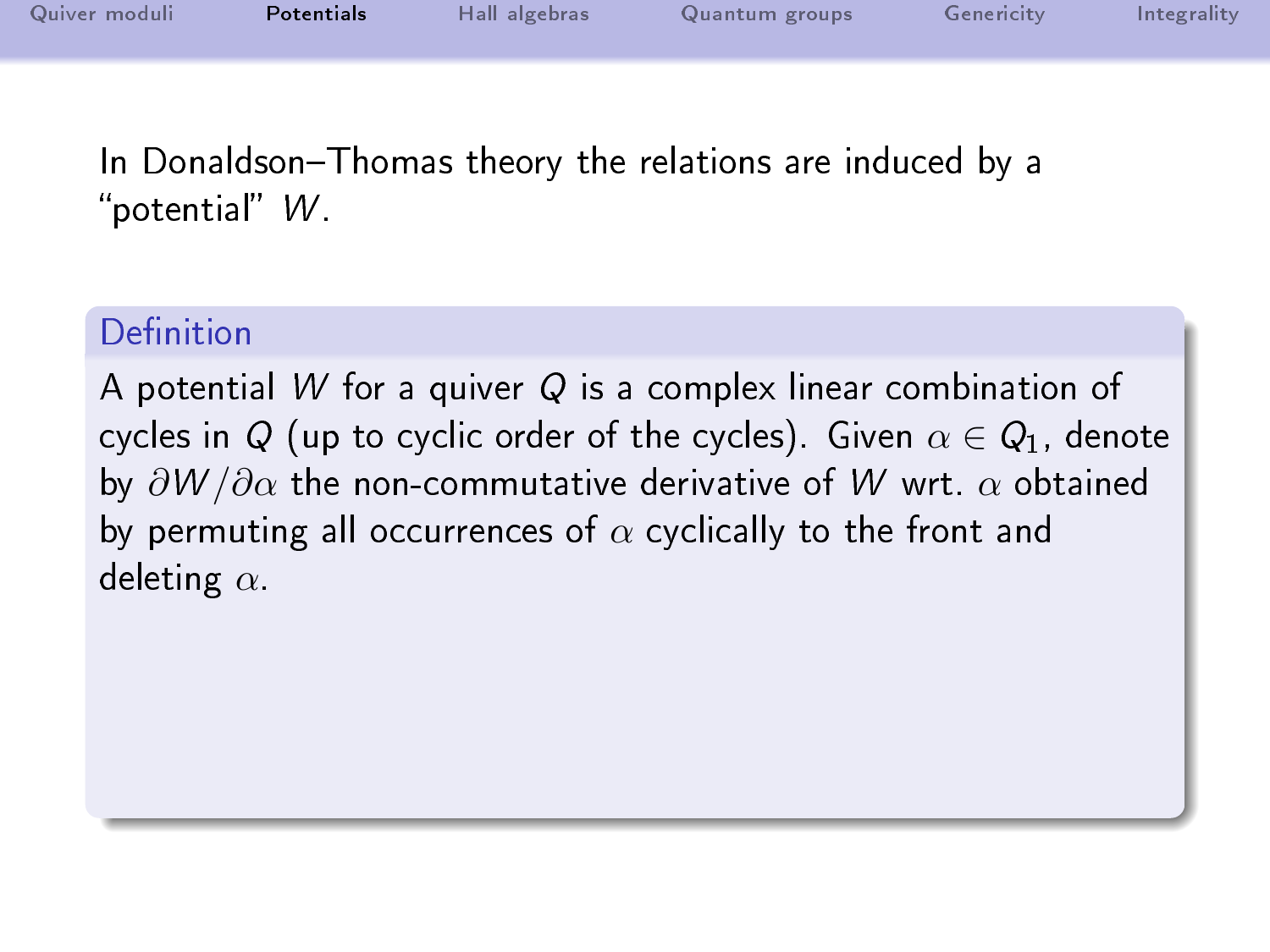| Quiver moduli | <b>Potentials</b> | Hall algebras | Quantum groups | Genericity | Integrality |
|---------------|-------------------|---------------|----------------|------------|-------------|
|               |                   |               |                |            |             |

In Donaldson-Thomas theory the relations are induced by a "potential"  $W$ 

### Definition

A potential W for a quiver  $Q$  is a complex linear combination of cycles in Q (up to cyclic order of the cycles). Given  $\alpha \in Q_1$ , denote by  $\partial W/\partial \alpha$  the non-commutative derivative of W wrt.  $\alpha$  obtained by permuting all occurrences of  $\alpha$  cyclically to the front and deleting  $\alpha.$  Given  $\,$  W, denote by Mat $^{\xi-ss}_{\gamma}(Q,W)$  the closed subvariety of Mat $_{\gamma}^{\xi-ss}(Q)$  of representations satisfying the relations  $\partial W/\partial \alpha = 0$  for all  $\alpha \in Q_1$ .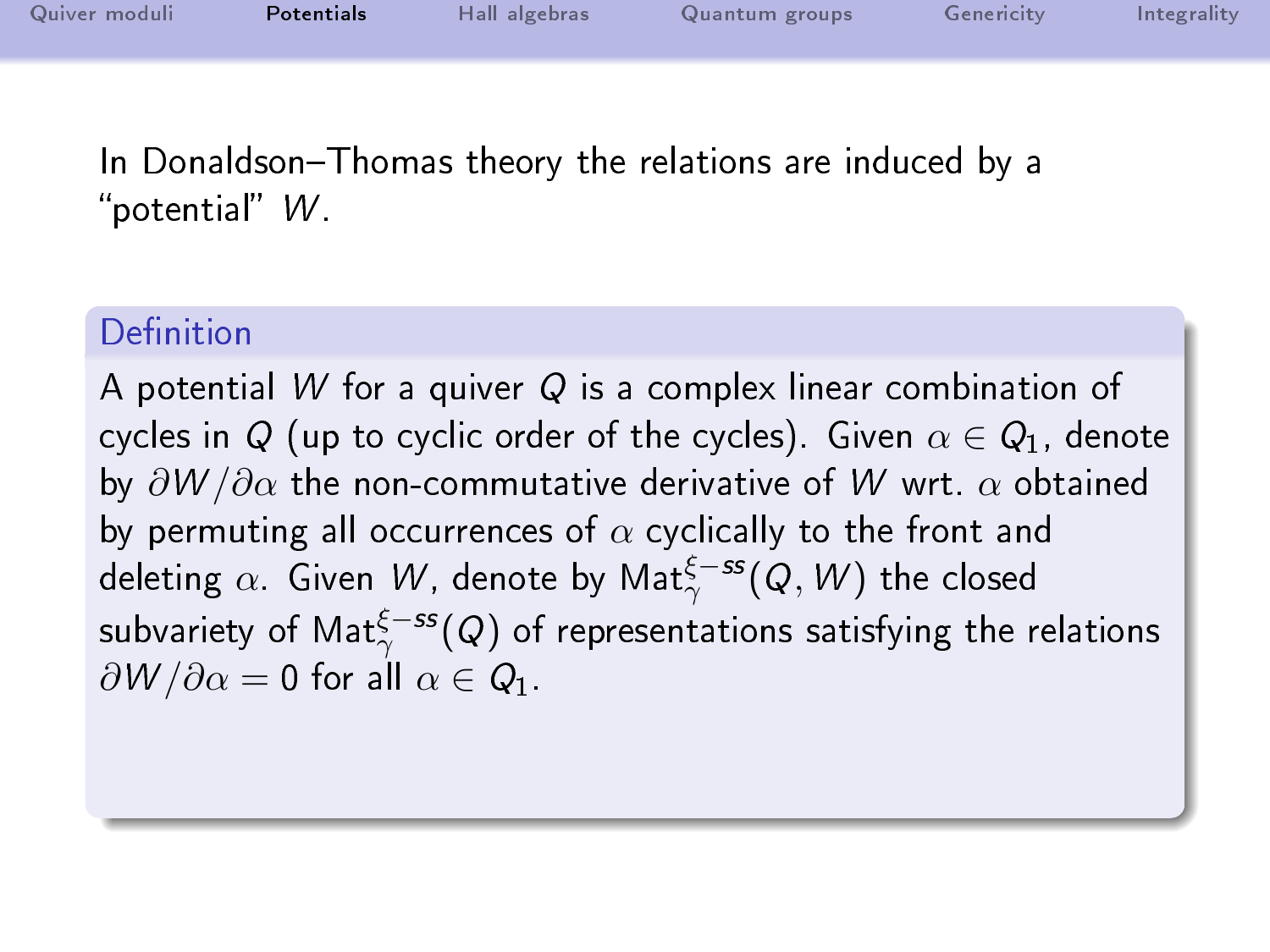| Quiver moduli | <b>Potentials</b> | Hall algebras | Quantum groups | Genericity | Integrality |
|---------------|-------------------|---------------|----------------|------------|-------------|
|               |                   |               |                |            |             |

In Donaldson-Thomas theory the relations are induced by a "potential"  $W$ 

### Definition

A potential W for a quiver Q is a complex linear combination of cycles in Q (up to cyclic order of the cycles). Given  $\alpha \in Q_1$ , denote by  $\partial W/\partial \alpha$  the non-commutative derivative of W wrt.  $\alpha$  obtained by permuting all occurrences of  $\alpha$  cyclically to the front and deleting  $\alpha.$  Given  $\,$  W, denote by Mat $^{\xi-ss}_{\gamma}(Q,W)$  the closed subvariety of Mat $_{\gamma}^{\xi-ss}(Q)$  of representations satisfying the relations  $\partial W/\partial \alpha = 0$  for all  $\alpha \in Q_1$ .  $\mathfrak{Rep}^{\xi-ss}_{\gamma}(\mathsf{Q},\mathsf{W}) := \mathsf{Mat}^{\xi-ss}_{\gamma}(\mathsf{Q},\mathsf{W})/\mathsf{G}_\gamma$  and  $\mathcal{M}_\gamma^{\xi-ss}(Q,W):= \mathsf{Mat}_\gamma^{\xi-ss}(Q,W)/\!\!/ G_\gamma$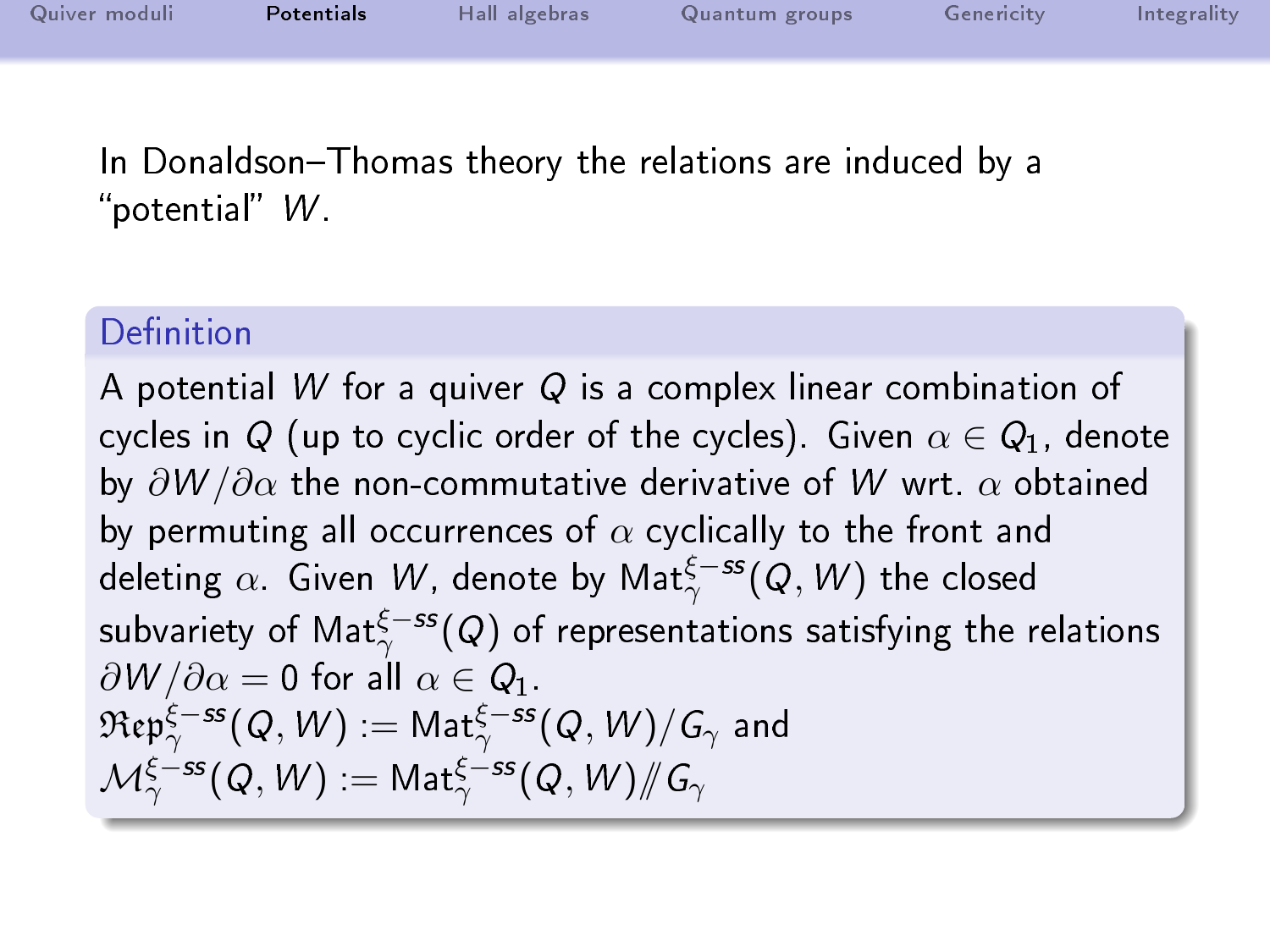| Quiver moduli  | Potentials | Hall algebras | Quantum groups | Genericity | Integrality |
|----------------|------------|---------------|----------------|------------|-------------|
| <b>Example</b> |            |               |                |            |             |

Consider



with potential  $W = \omega \sum_{i=1}^{g} [a_i, b_i] = \sum_{i=1}^{g} \omega a_i b_i - \omega b_i a_i.$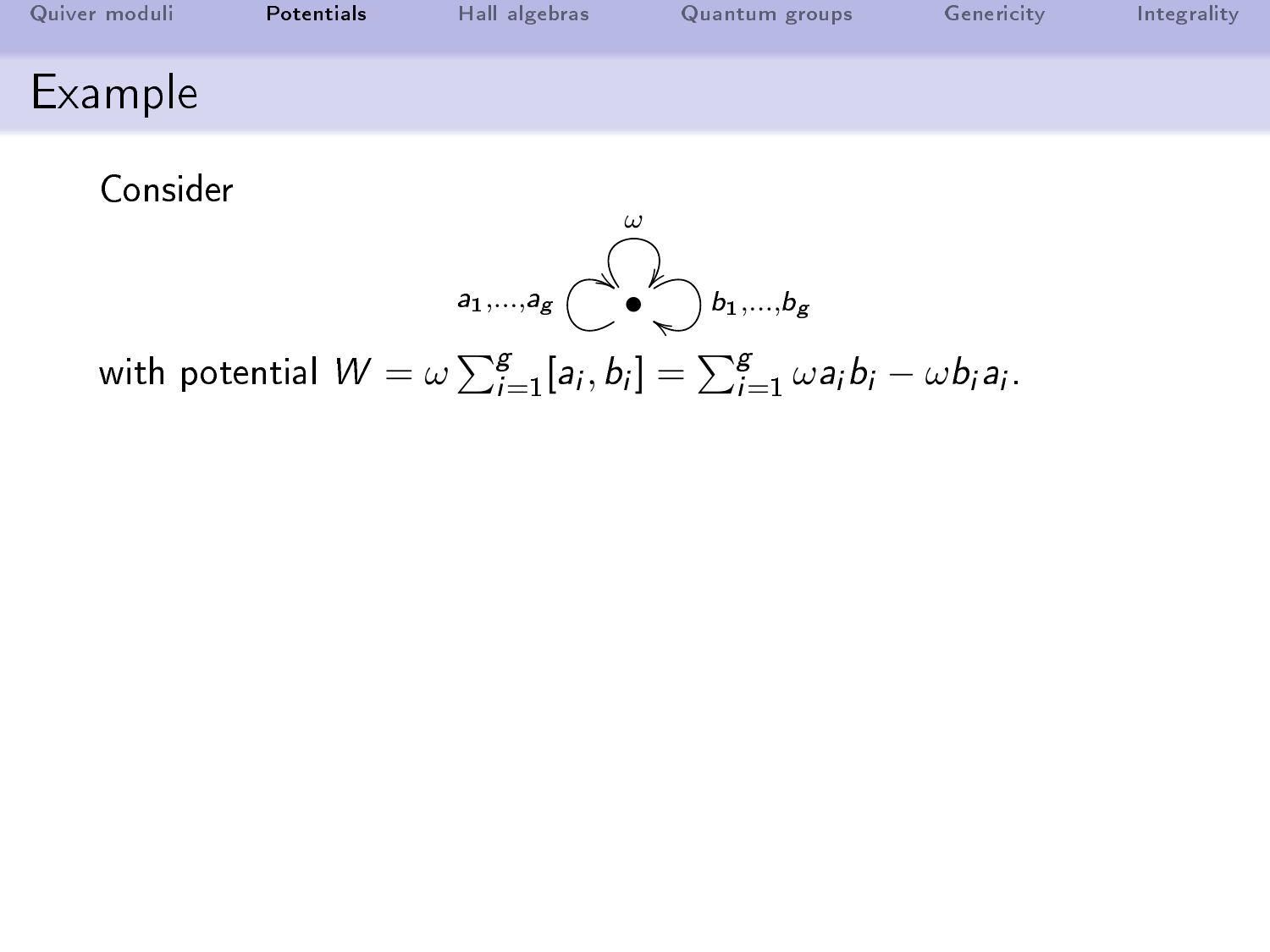| Quiver moduli  | Potentials | Hall algebras | Quantum groups | Genericity | Integrality |
|----------------|------------|---------------|----------------|------------|-------------|
| <b>Example</b> |            |               |                |            |             |

Consider

$$
a_1,\ldots,a_g \overset{\omega}{\overset{\omega}{\bigcup}} b_1,\ldots,b_g
$$

with potential  $W = \omega \sum_{i=1}^{g} [a_i, b_i] = \sum_{i=1}^{g} \omega a_i b_i - \omega b_i a_i.$ Hence

$$
\frac{\partial W}{\partial \omega} = \sum_{i=1}^{g} [a_i, b_i],
$$
  
\n
$$
\frac{\partial W}{\partial a_i} = b_i \omega - \omega b_i,
$$
  
\n
$$
\frac{\partial W}{\partial b_i} = \omega a_i - a_i \omega.
$$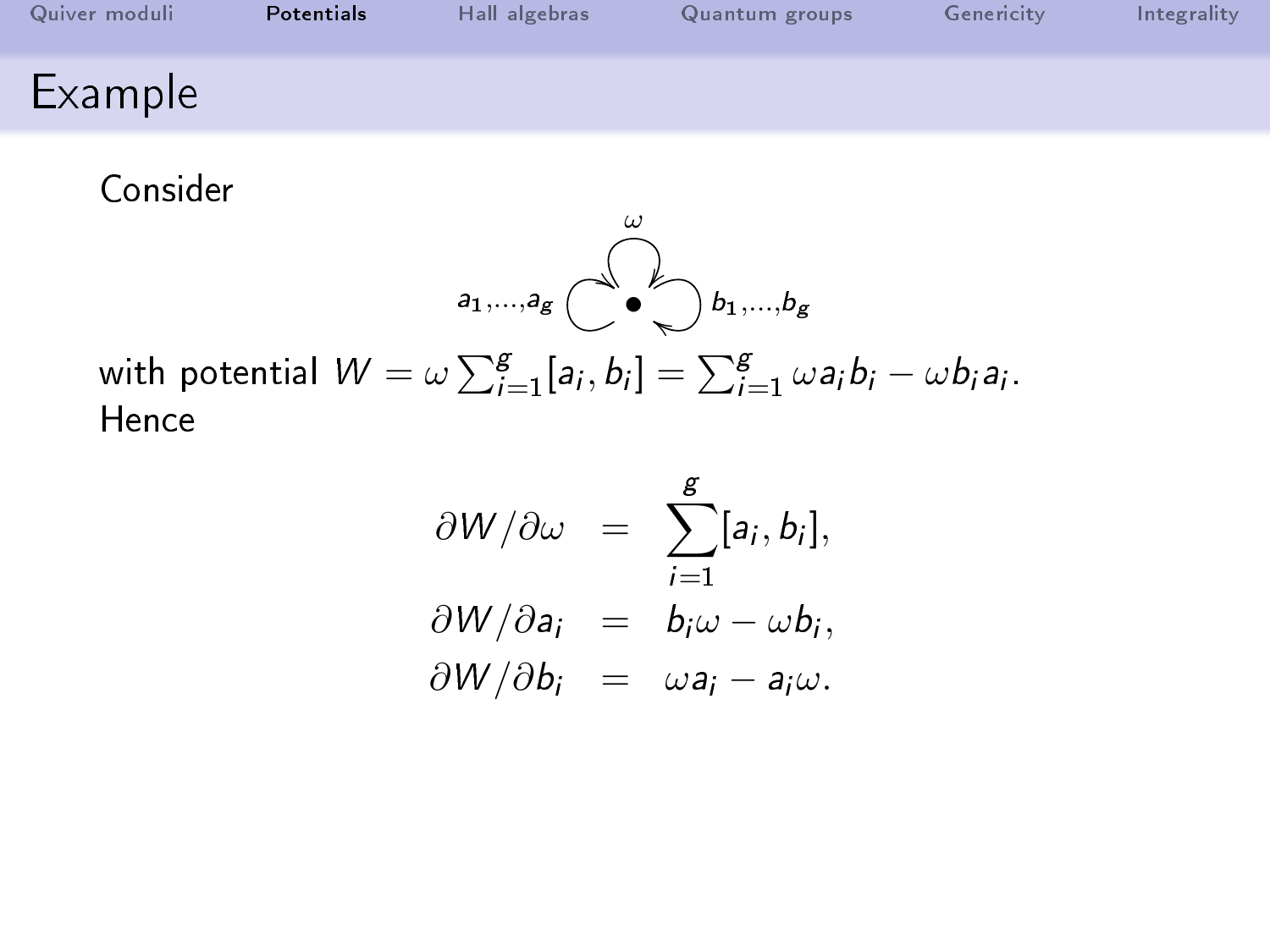| Quiver moduli  | Potentials | Hall algebras | Quantum groups | Genericity | Integrality |
|----------------|------------|---------------|----------------|------------|-------------|
| <b>Example</b> |            |               |                |            |             |

Consider

$$
a_1,\ldots,a_g \overset{\omega}{\overset{\omega}{\bigcup}} b_1,\ldots,b_g
$$

with potential  $W = \omega \sum_{i=1}^{g} [a_i, b_i] = \sum_{i=1}^{g} \omega a_i b_i - \omega b_i a_i.$ Hence

$$
\frac{\partial W}{\partial \omega} = \sum_{i=1}^{g} [a_i, b_i],
$$
  
\n
$$
\frac{\partial W}{\partial a_i} = b_i \omega - \omega b_i,
$$
  
\n
$$
\frac{\partial W}{\partial b_i} = \omega a_i - a_i \omega.
$$

Thus,  $(\mathcal{M}_\alpha)_{\alpha\in\mathcal{Q}_1}$  satisfying these relations provides a representation  $(M_{\alpha})_{\alpha\neq\omega}$  of the preprojective algebra  $\mathbb{C}\langle \textsf{a}_1, \ldots, \textsf{a}_\textsf{g}, \textsf{b}_1, \ldots, \textsf{b}_\textsf{g}\rangle / \sum_{i=1}^\textsf{g} [\textsf{a}_i, \textsf{b}_i]$  together with an endomorphism  $M_{\omega}$  of that representation.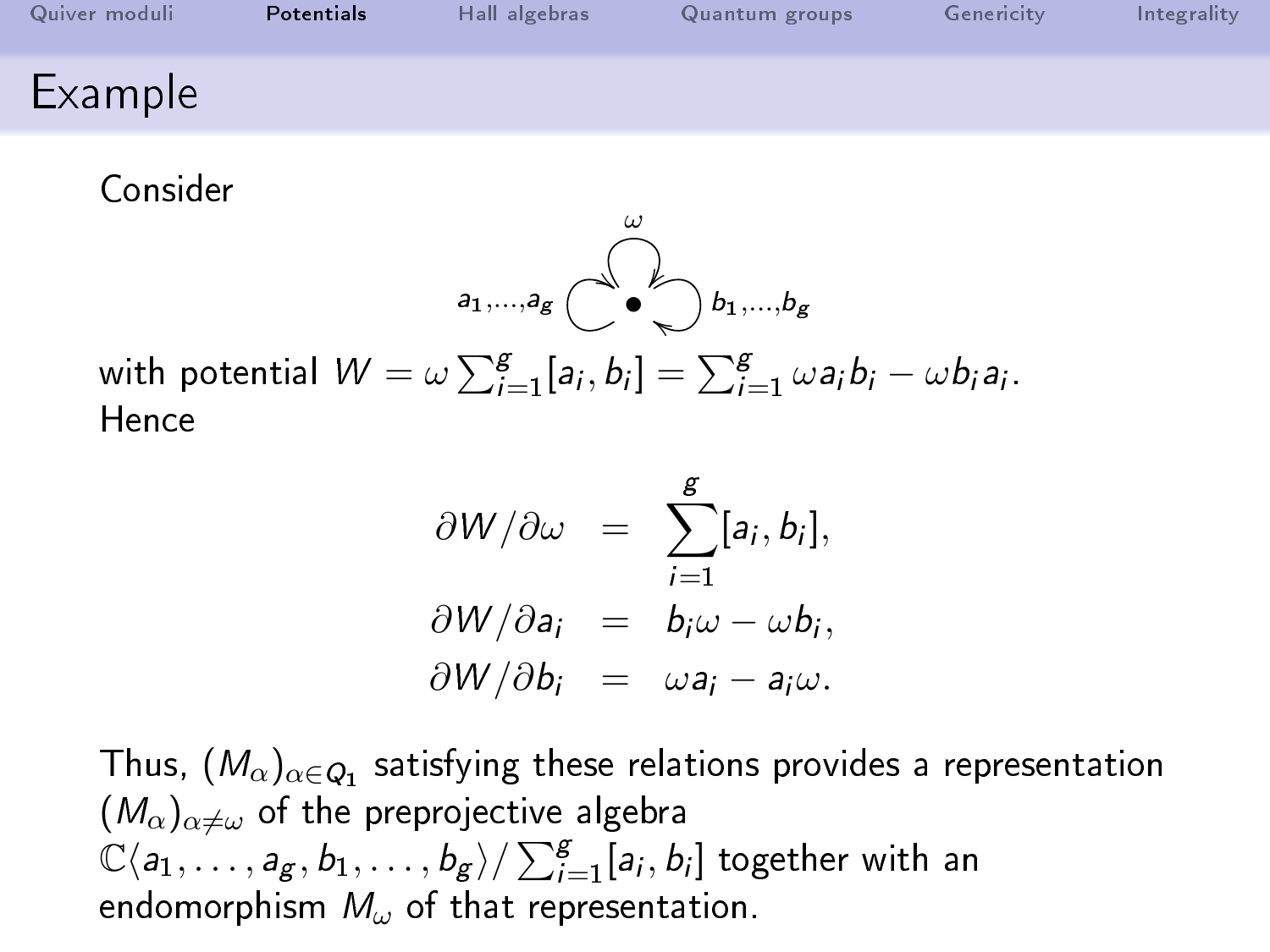[Quiver moduli](#page-1-0) **[Potentials](#page-18-0)** [Hall algebras](#page-32-0) [Quantum groups](#page-55-0) [Genericity](#page-59-0) [Integrality](#page-68-0) For  $g=1$  we get  $\mathcal{M}_\gamma^{\xi-ss}(Q,W)=\text{Sym}^\gamma(\mathbb{C}^3)=(\mathbb{C}^3)^\gamma/\hspace{-3pt}/ S_\gamma$  as  $(\mathcal{M}_\alpha)_{\alpha\in \mathcal{Q}}$  can be considered as a zero-dimensional sheaf on  $\mathbb{C}^3$  with coordinates  $(a_1, b_1, \omega)$ .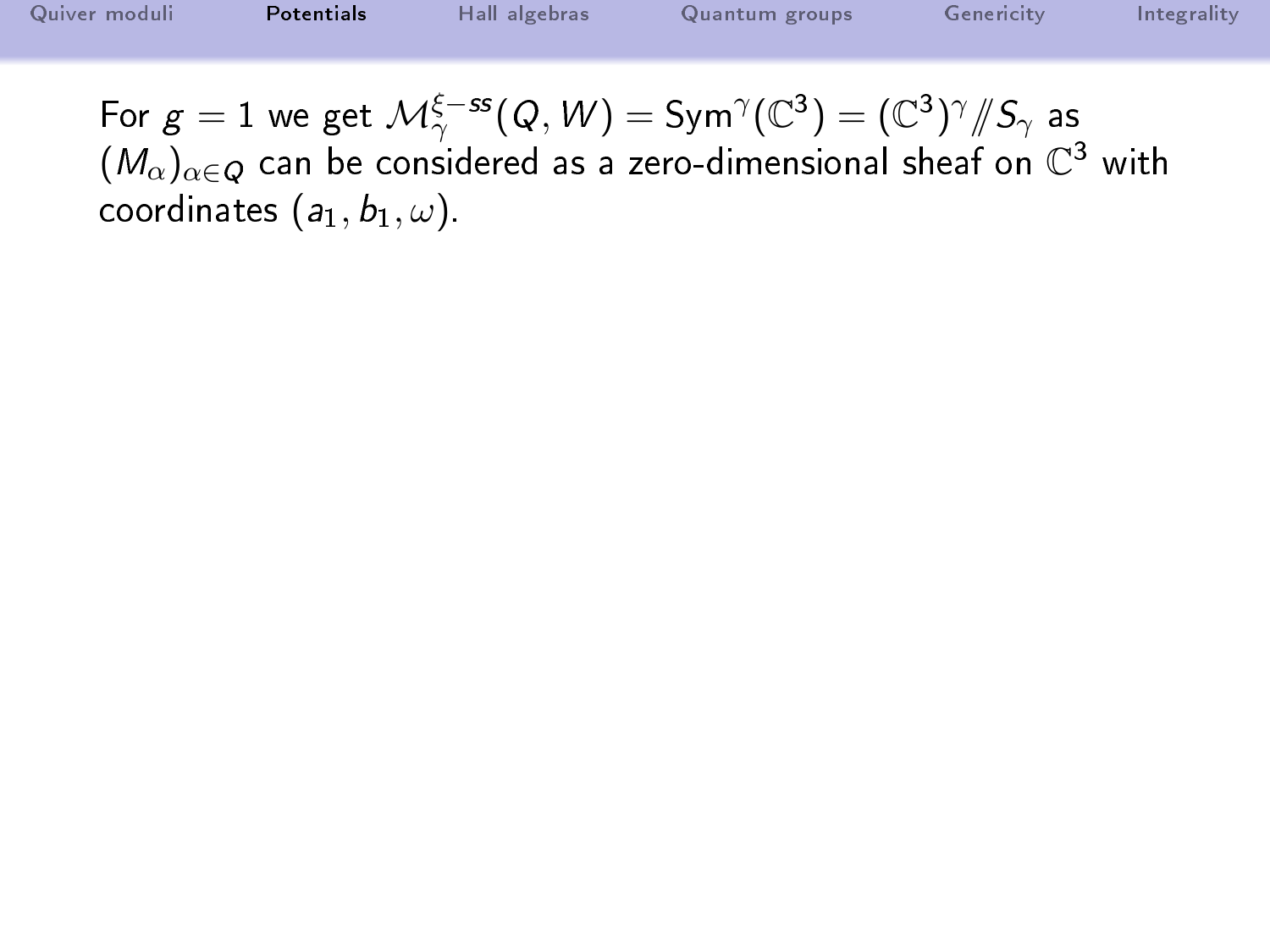| Quiver moduli | Potentials | Hall algebras                                                                                     | Quantum groups                                   | Genericity              | Integrality |
|---------------|------------|---------------------------------------------------------------------------------------------------|--------------------------------------------------|-------------------------|-------------|
|               |            | $\frac{1}{2}$ $\frac{1}{2}$ $\frac{5}{2}$ $\frac{1}{2}$ $\frac{5}{2}$ $\frac{1}{2}$ $\frac{1}{2}$ | $\sim$ $\sim$ $\sim$ $\sim$ $\sim$<br>$\sqrt{2}$ | $1.0332 \times 10^{-7}$ |             |

For  $g=1$  we get  $\mathcal{M}_\gamma^{\xi-ss}(Q,W)=\text{Sym}^\gamma(\mathbb{C}^3)=(\mathbb{C}^3)^\gamma/\hspace{-3pt}/ S_\gamma$  as  $(\mathcal{M}_\alpha)_{\alpha\in \mathcal{Q}}$  can be considered as a zero-dimensional sheaf on  $\mathbb{C}^3$  with coordinates  $(a_1, b_1, \omega)$ .

Notice: Representations of the preprojective algebra cannot be described by a quiver with potential.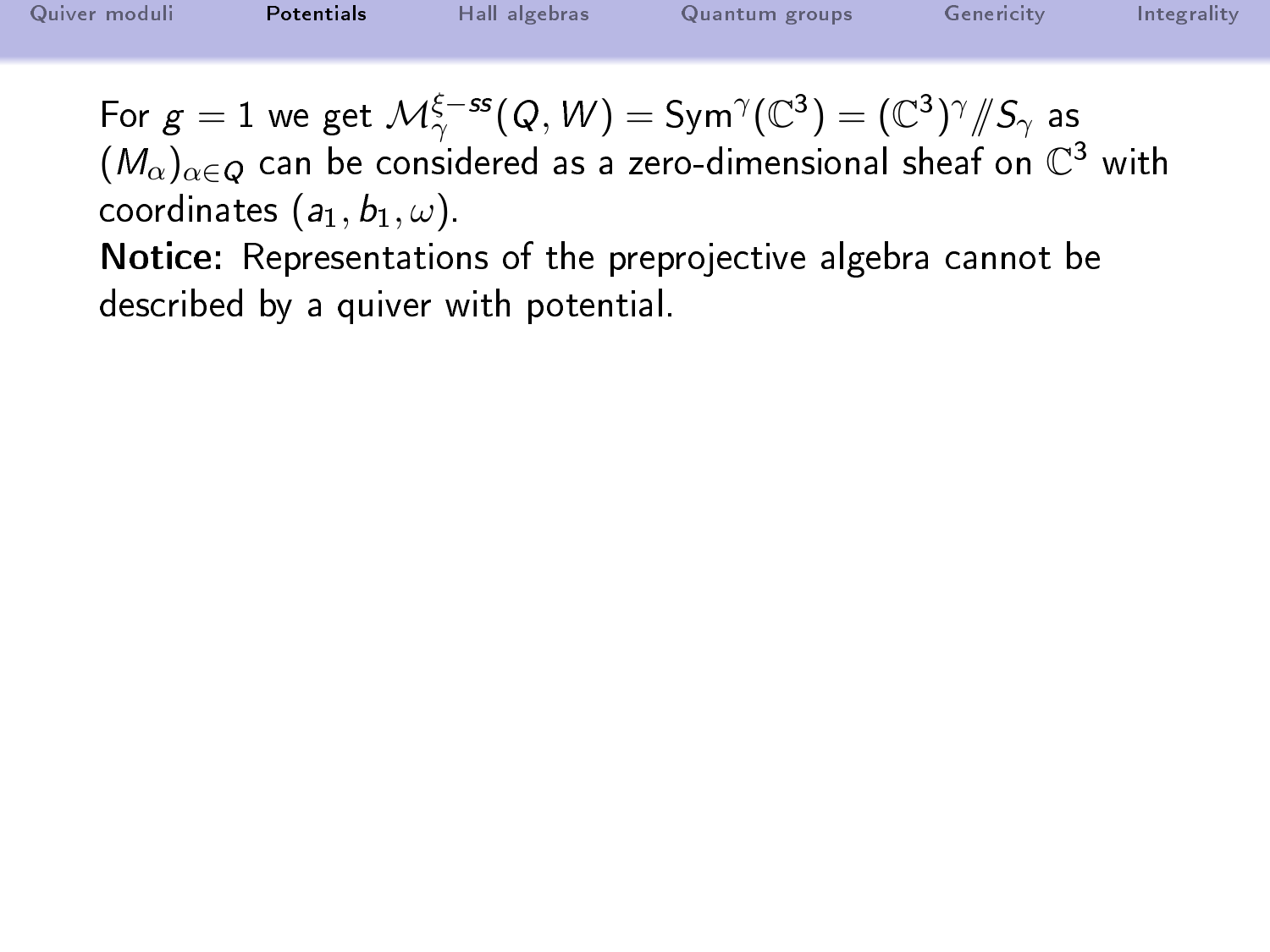$(\mathcal{M}_\alpha)_{\alpha\in \mathcal{Q}}$  can be considered as a zero-dimensional sheaf on  $\mathbb{C}^3$  with coordinates  $(a_1, b_1, \omega)$ .

Notice: Representations of the preprojective algebra cannot be described by a quiver with potential.

Question: Why only relations induced by potentials?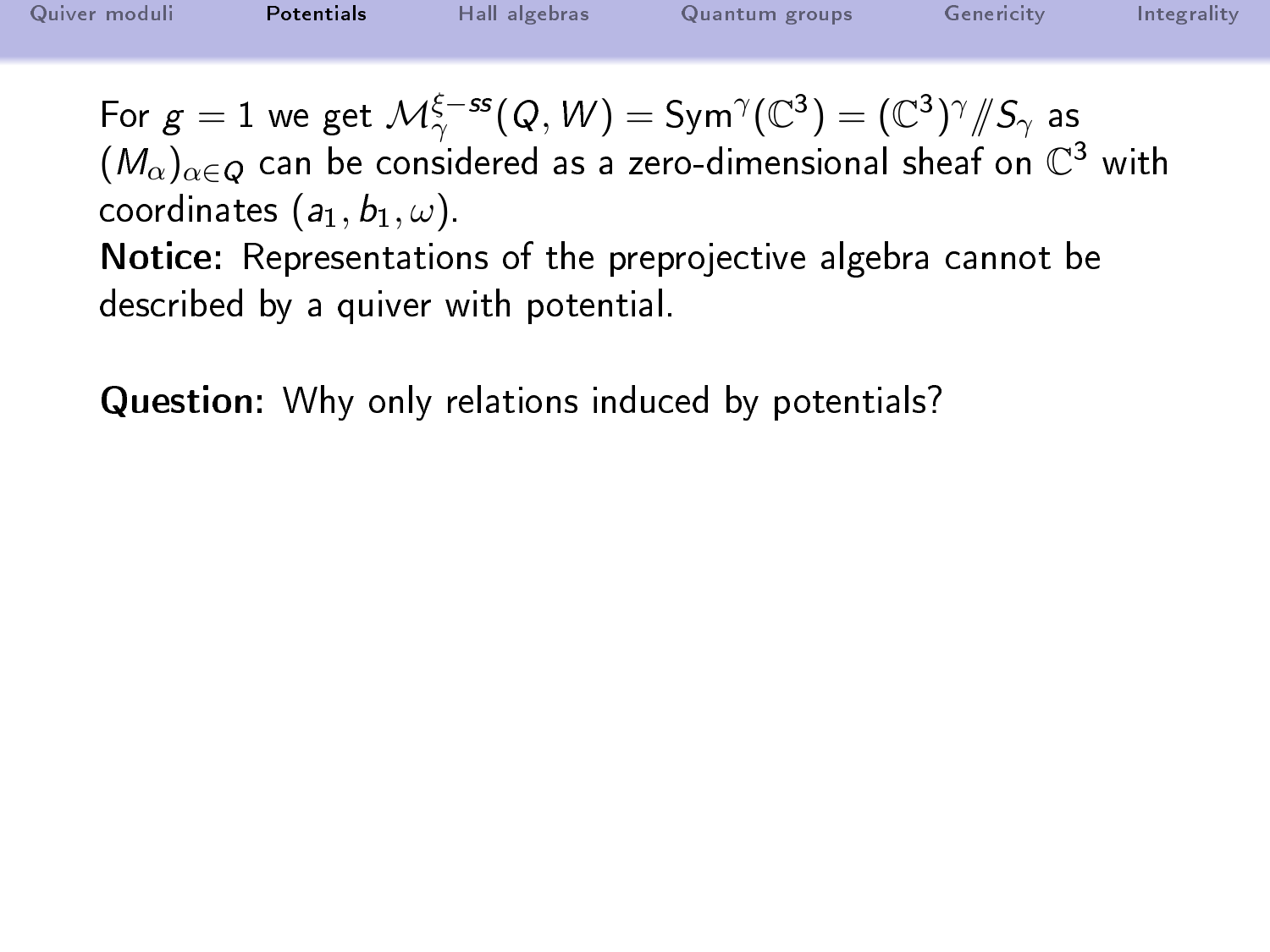$(\mathcal{M}_\alpha)_{\alpha\in \mathcal{Q}}$  can be considered as a zero-dimensional sheaf on  $\mathbb{C}^3$  with coordinates  $(a_1, b_1, \omega)$ .

Notice: Representations of the preprojective algebra cannot be described by a quiver with potential.

Question: Why only relations induced by potentials?

 ${\bf D}$   ${\sf Mat}^{\xi-ss}_{\gamma}(\mathcal Q,\mathcal W)={\sf Crit}({\sf Tr}_\gamma(\mathcal W))$  for some  $G_\gamma$ -invariant function  $\mathsf{Tr}_\gamma(\mathsf{W})$  :  $\mathsf{Mat}^{\xi-{\rm ss}}_\gamma(\mathsf{Q})\longrightarrow \mathbb{C},$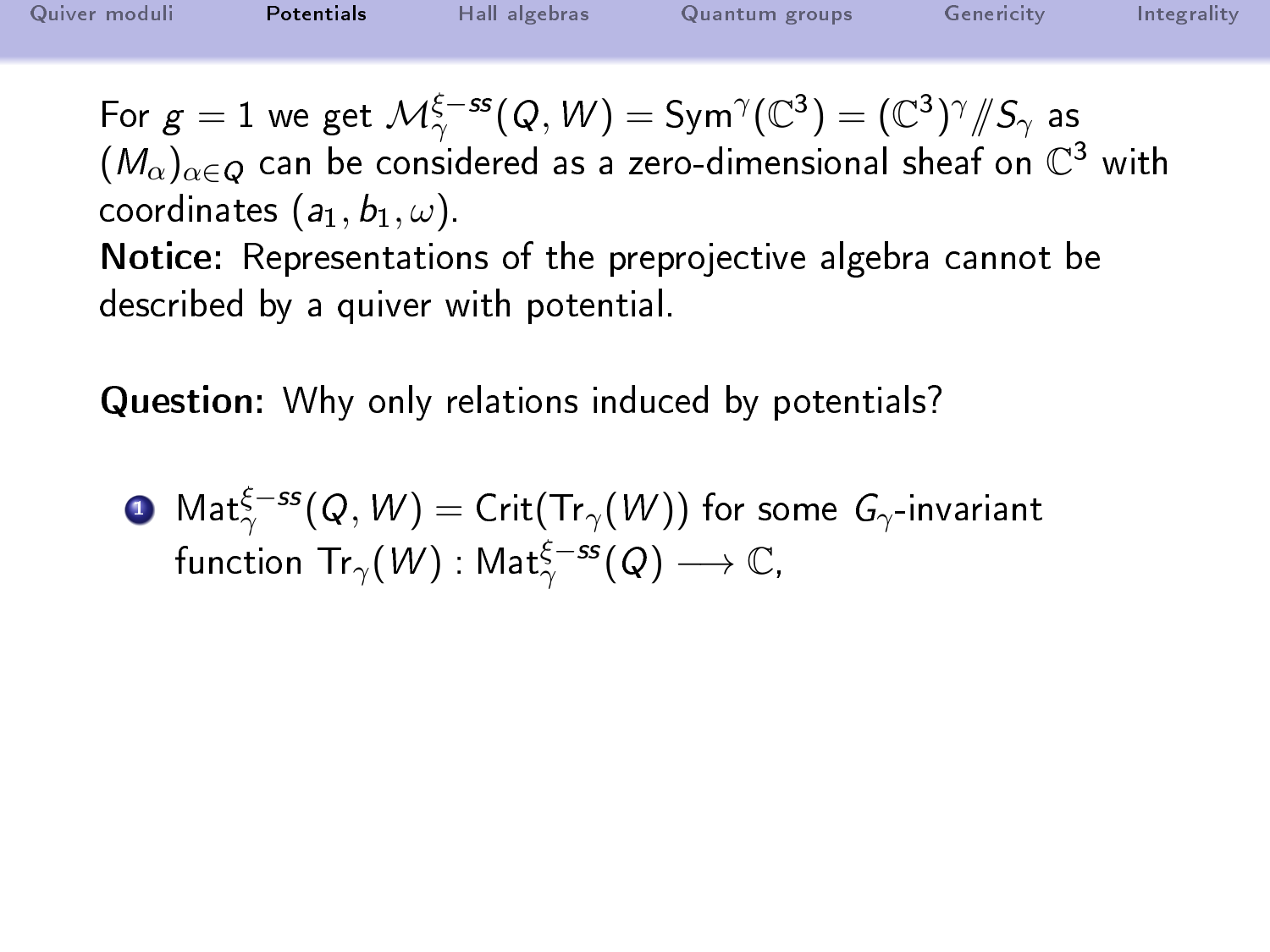$(\mathcal{M}_\alpha)_{\alpha\in \mathcal{Q}}$  can be considered as a zero-dimensional sheaf on  $\mathbb{C}^3$  with coordinates  $(a_1, b_1, \omega)$ .

Notice: Representations of the preprojective algebra cannot be described by a quiver with potential.

Question: Why only relations induced by potentials?

- ${\bf D}$   ${\sf Mat}^{\xi-ss}_{\gamma}(\mathcal Q,\mathcal W)={\sf Crit}({\sf Tr}_\gamma(\mathcal W))$  for some  $G_\gamma$ -invariant function  $\mathsf{Tr}_\gamma(\mathsf{W})$  :  $\mathsf{Mat}^{\xi-{\rm ss}}_\gamma(\mathsf{Q})\longrightarrow \mathbb{C},$
- <sup>2</sup> There exists a perverse sheaf/(monodromic) mixed Hodge module of vanishing cycles  $\phi_{\text{Tr}_{\gamma}(W)}$  on Crit(Tr<sub> $\gamma(W)$ </sub>) measuring the singularities of the fibers of Tr<sub> $\gamma$ </sub>(W).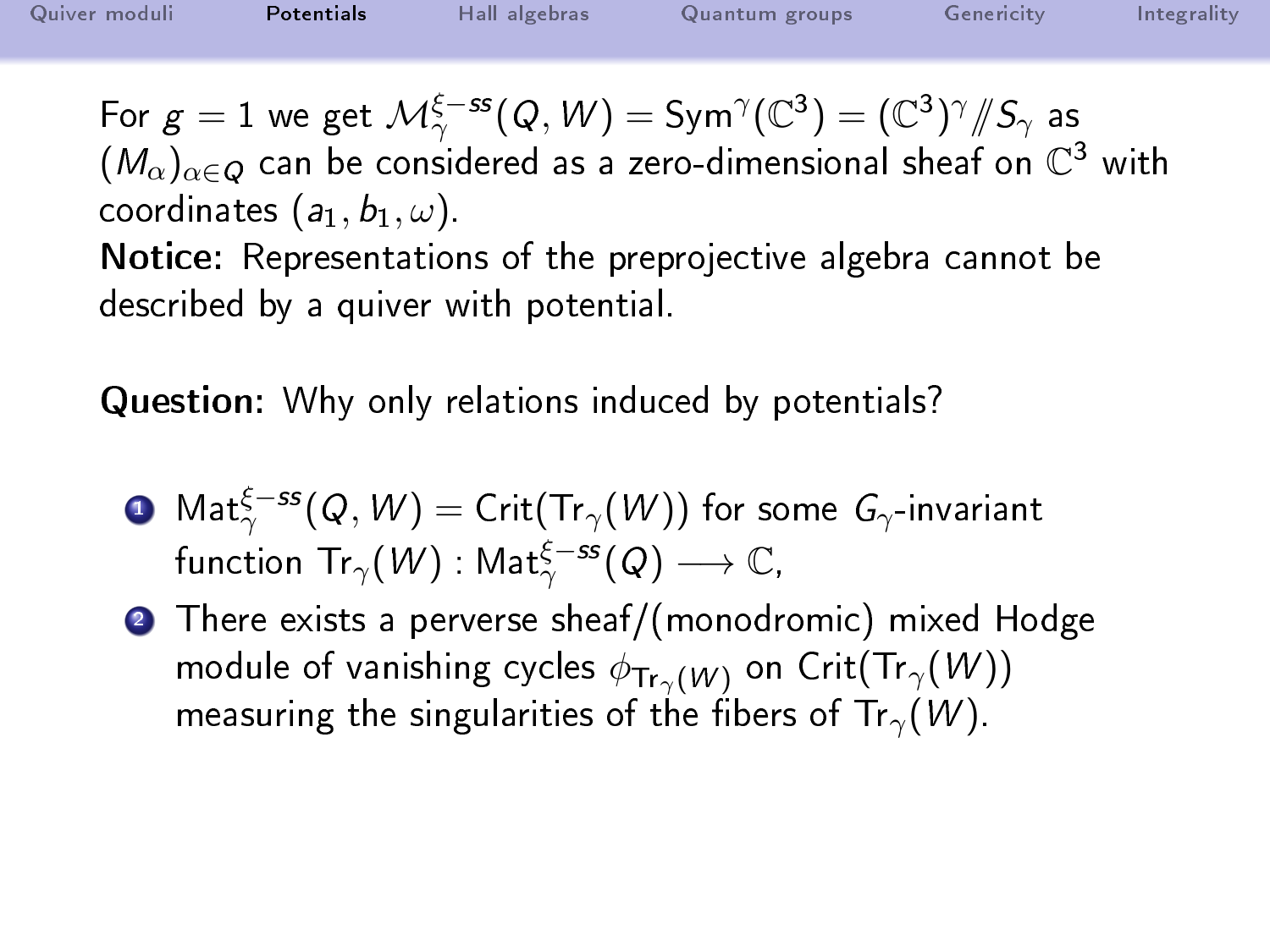$(\mathcal{M}_\alpha)_{\alpha\in \mathcal{Q}}$  can be considered as a zero-dimensional sheaf on  $\mathbb{C}^3$  with coordinates  $(a_1, b_1, \omega)$ .

Notice: Representations of the preprojective algebra cannot be described by a quiver with potential.

Question: Why only relations induced by potentials?

- ${\bf D}$   ${\sf Mat}^{\xi-ss}_{\gamma}(\mathcal Q,\mathcal W)={\sf Crit}({\sf Tr}_\gamma(\mathcal W))$  for some  $G_\gamma$ -invariant function  $\mathsf{Tr}_\gamma(\mathsf{W})$  :  $\mathsf{Mat}^{\xi-{\rm ss}}_\gamma(\mathsf{Q})\longrightarrow \mathbb{C},$
- <sup>2</sup> There exists a perverse sheaf/(monodromic) mixed Hodge module of vanishing cycles  $\phi_{\text{Tr}_{\gamma}(W)}$  on Crit(Tr<sub> $\gamma(W)$ </sub>) measuring the singularities of the fibers of Tr<sub> $\gamma$ </sub>(W).

Notice: Tr $_{\gamma}(W)=f_{\gamma}\circ p$  for some function  $f_{\gamma}:\mathcal{M}_{\gamma}^{\xi-ss}(Q)\longrightarrow\mathbb{C},$ where  $\rho: \mathsf{Mat}^{\xi-ss}_\gamma(\mathsf{Q}) \longrightarrow \mathcal{M}^{\xi-ss}_\gamma(\mathsf{Q})$  is the quotient map.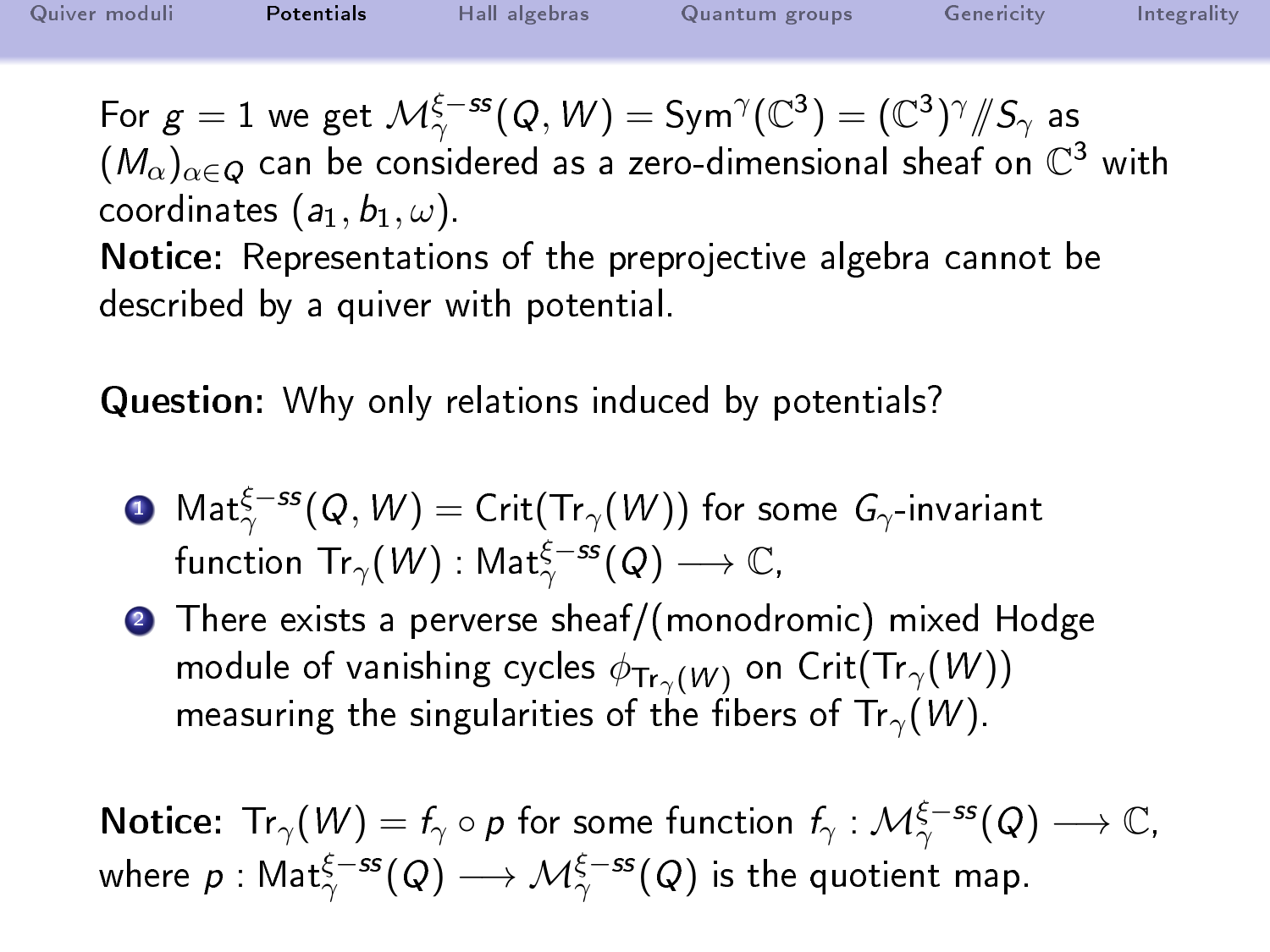| Quiver moduli          | <b>Potentials</b> | Hall algebras | Quantum groups | Genericity | Integrality |
|------------------------|-------------------|---------------|----------------|------------|-------------|
| Hall algebras - Part I |                   |               |                |            |             |

<span id="page-32-0"></span>Fix a "phase"  $\vartheta \in (0, \pi)$  and introduce the shorthand  $\Gamma_{\vartheta}:=\{0\neq\gamma\in\mathbb{N}^{\mathcal{Q}_{0}}\mid\mathsf{arg}(\sum_{\mathsf{v}\in\mathcal{Q}_{0}}\xi_{\mathsf{v}}\,\gamma_{\mathsf{v}})=\vartheta\}\cup\{0\}$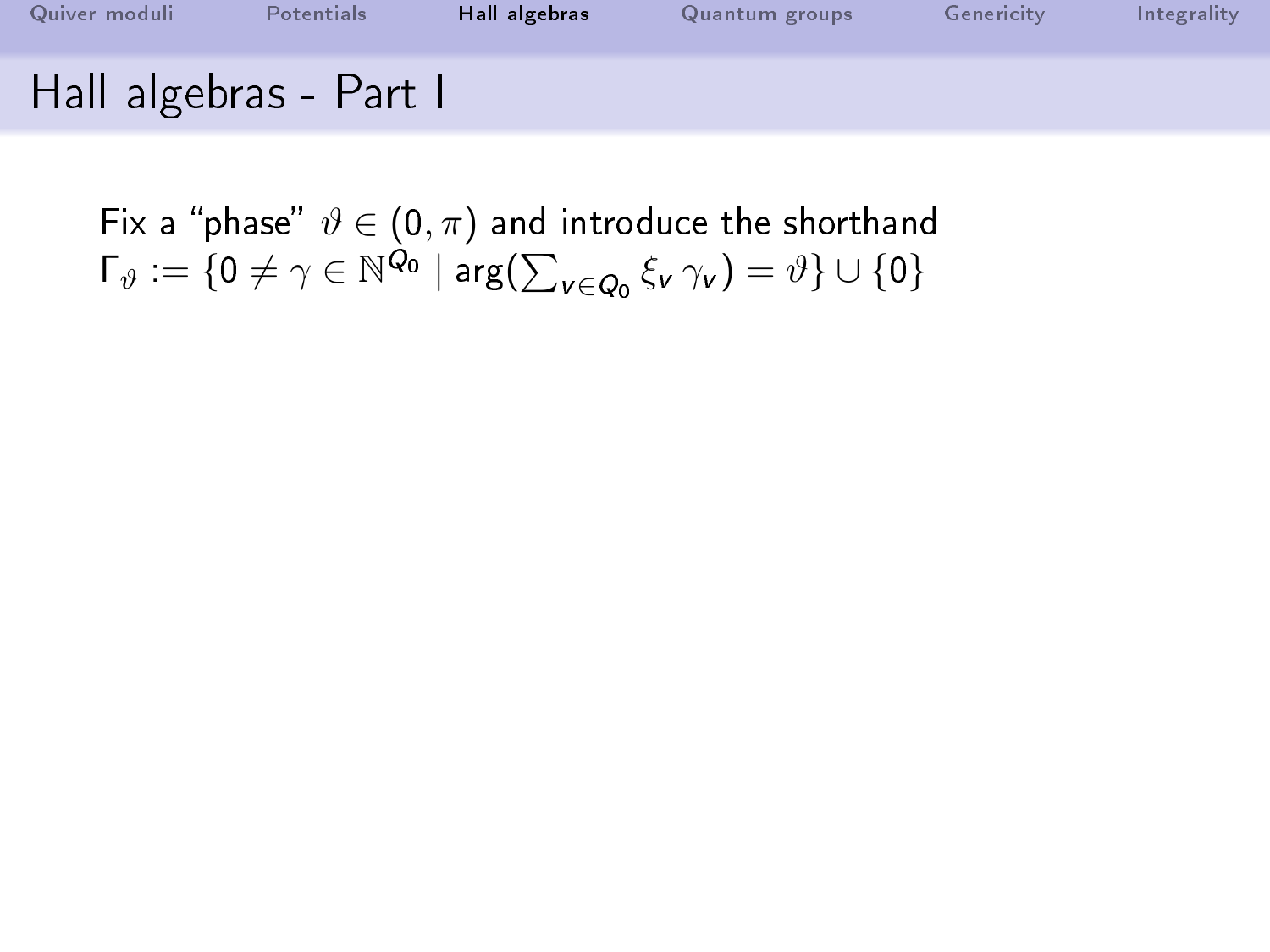| Quiver moduli          | Potentials | Hall algebras | Quantum groups | Genericity | Integrality |
|------------------------|------------|---------------|----------------|------------|-------------|
| Hall algebras - Part I |            |               |                |            |             |

Fix a "phase"  $\vartheta \in (0, \pi)$  and introduce the shorthand  $\Gamma_{\vartheta}:=\{0\neq\gamma\in\mathbb{N}^{\mathcal{Q}_{0}}\mid\mathsf{arg}(\sum_{\mathsf{v}\in\mathcal{Q}_{0}}\xi_{\mathsf{v}}\,\gamma_{\mathsf{v}})=\vartheta\}\cup\{0\}$ We define the relative Hall algebra

$$
\overline{\mathcal{H}}(\mathcal{Q},\mathcal{W},\xi,\vartheta):=\bigoplus_{\gamma\in\Gamma_{\vartheta}}\bigoplus_{i\in\mathbb{Z}}\mathsf{R}^i\!p_{G_\gamma}\phi_{\mathsf{Tr}_\gamma(\mathcal{W})}\otimes[\textsf{twist}],
$$

where  $\mathsf{R}^i\!p_G$  is the *i*-th direct  $\mathsf{G}_\gamma$ -equivariant image with respect to the perverse t-structure on  $\mathcal{M}^{\xi-ss}_{\gamma}(Q,\mathcal{W})$  (see below),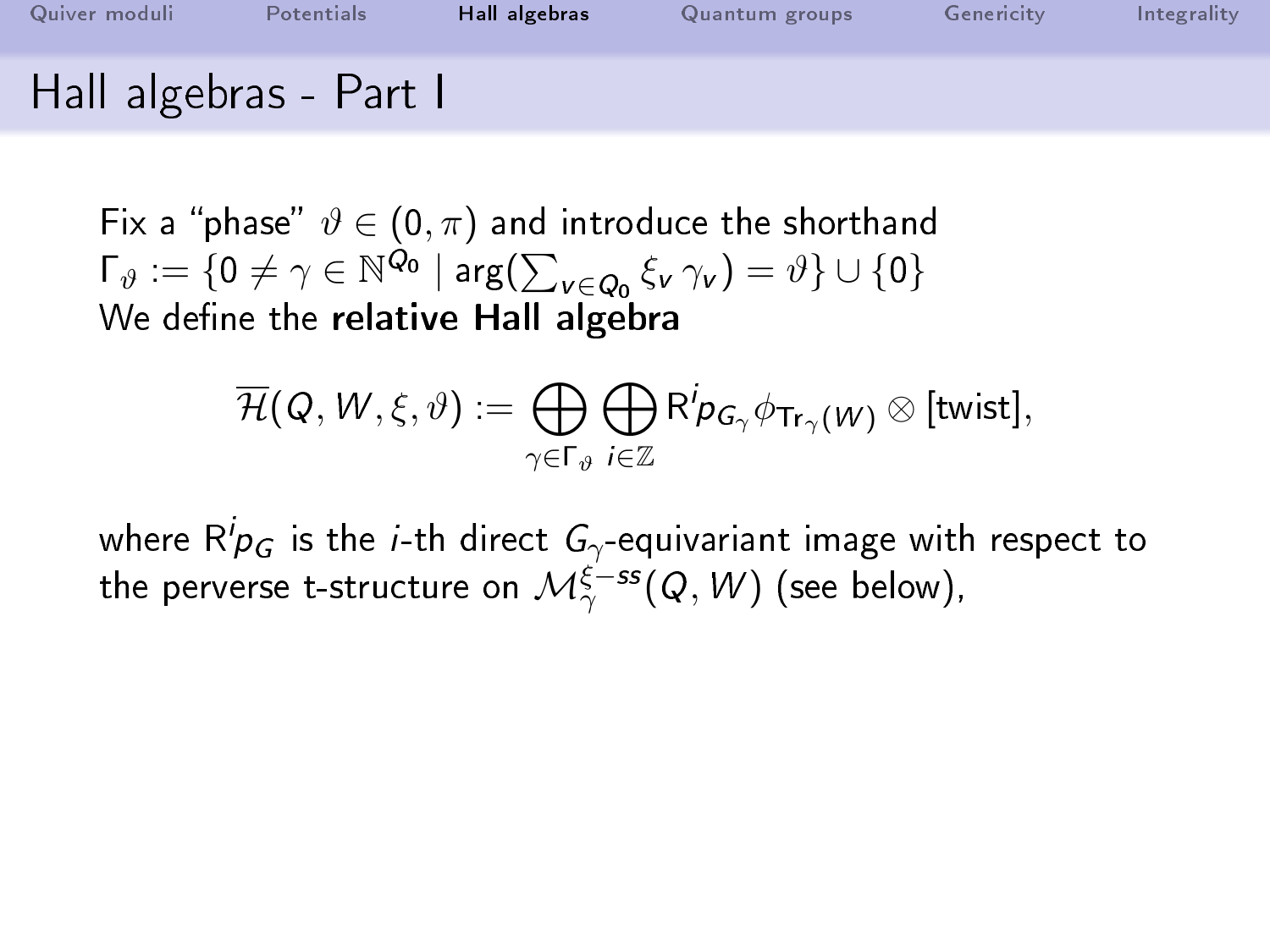| Quiver moduli          | Potentials | Hall algebras | Quantum groups | Genericity | Integrality |
|------------------------|------------|---------------|----------------|------------|-------------|
| Hall algebras - Part I |            |               |                |            |             |

Fix a "phase"  $\vartheta \in (0, \pi)$  and introduce the shorthand  $\Gamma_{\vartheta}:=\{0\neq\gamma\in\mathbb{N}^{\mathcal{Q}_{0}}\mid\mathsf{arg}(\sum_{\mathsf{v}\in\mathcal{Q}_{0}}\xi_{\mathsf{v}}\,\gamma_{\mathsf{v}})=\vartheta\}\cup\{0\}$ We define the relative Hall algebra

$$
\overline{\mathcal{H}}(\mathcal{Q},\mathcal{W},\xi,\vartheta):=\bigoplus_{\gamma\in\Gamma_{\vartheta}}\bigoplus_{i\in\mathbb{Z}}\mathsf{R}^i\!p_{\bm{G}_\gamma}\phi_{\mathsf{Tr}_\gamma(\mathcal{W})}\otimes[\textsf{twist}],
$$

where  $\mathsf{R}^i\!p_G$  is the *i*-th direct  $\mathsf{G}_\gamma$ -equivariant image with respect to the perverse t-structure on  $\mathcal{M}^{\xi-ss}_{\gamma}(Q,\mathcal{W})$  (see below), and the absolute Hall algebra

$$
\mathcal{H}(\mathit{Q},\mathit{W},\xi,\vartheta):=\bigoplus_{\gamma\in\Gamma_{\vartheta}}\bigoplus_{i\in\mathbb{Z}}\mathsf{H}^i_{\mathsf{G}_\gamma}\,\Big(\mathsf{Mat}^{\xi-ss}_\gamma(\mathit{Q},\mathit{W}),\phi_{\mathsf{Tr}_\gamma(\mathit{W})}\Big)\otimes[\textsf{twist}].
$$

by taking the  $G_{\gamma}$ -equivariant cohomology.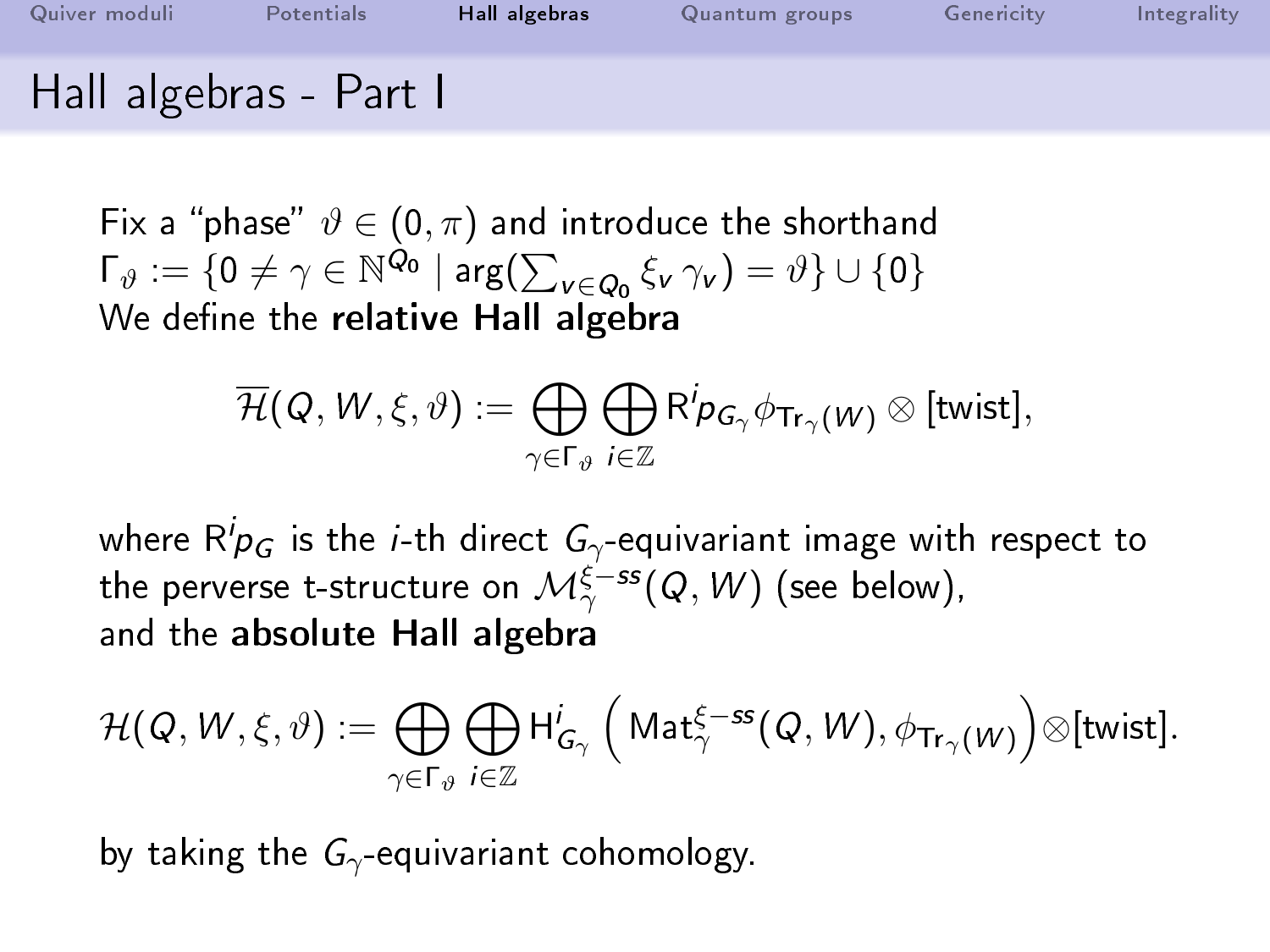| Quiver moduli             | Potentials/ | Hall algebras | Quantum groups | Genericity | Integrality |
|---------------------------|-------------|---------------|----------------|------------|-------------|
| Equivariant direct images |             |               |                |            |             |

To compute  $\mathsf{H}^i_{G_\gamma}$  and  $\mathsf{R}^i p_{G_\gamma},$  we replace  $\mathsf{Mat}^{\xi-ss}_\gamma(Q,W)$  and  $\rho: \mathsf{Mat}^{\xi-{\mathsf{ss}}}_{\gamma}(\mathsf{Q},\mathsf{W})\longrightarrow \mathcal{M}^{\xi-{\mathsf{ss}}}_{\gamma}(\mathsf{Q},\mathsf{W})$  with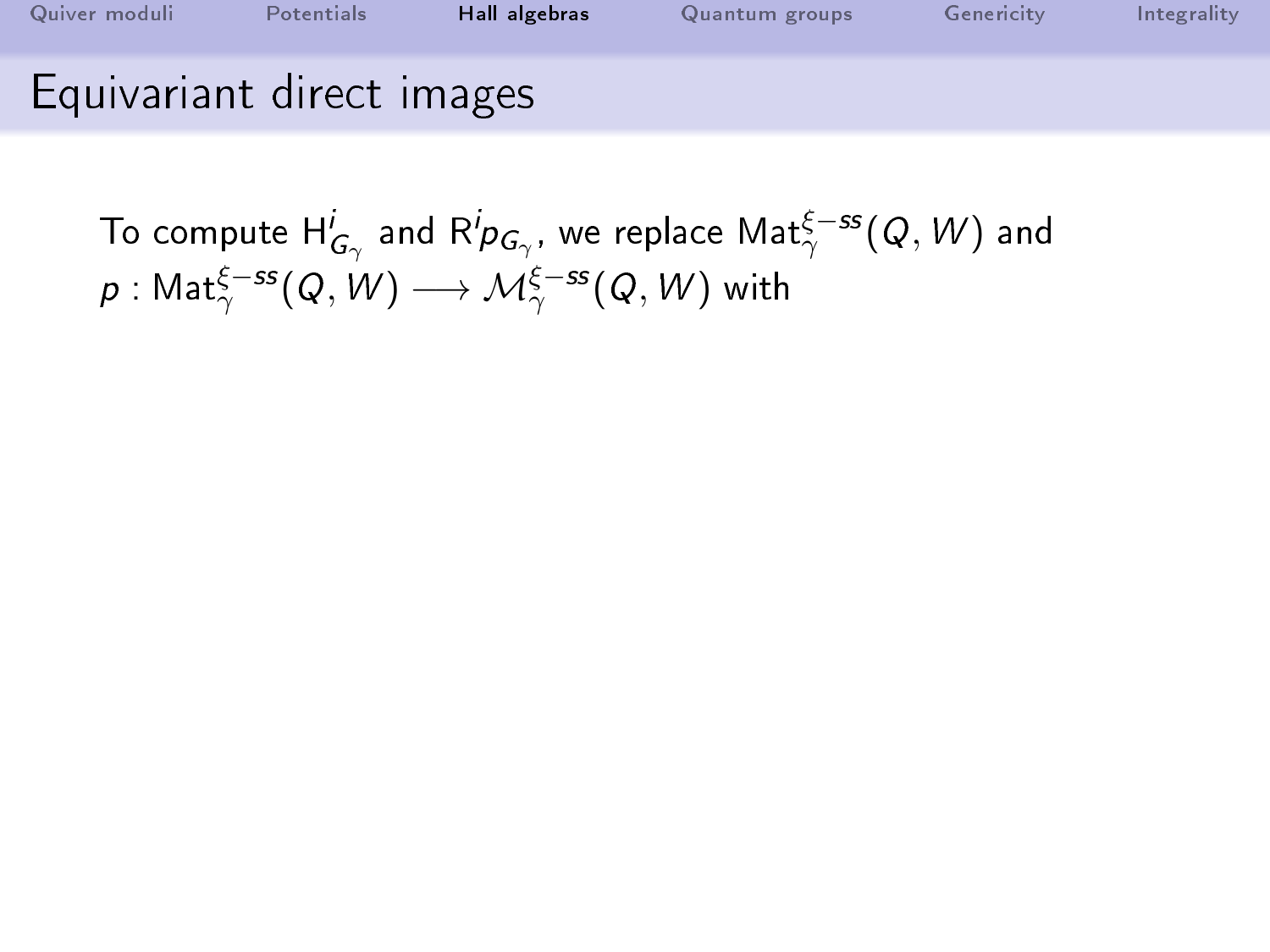| Quiver moduli             | Potentials | Hall algebras | Quantum groups | Genericity | Integrality |
|---------------------------|------------|---------------|----------------|------------|-------------|
| Equivariant direct images |            |               |                |            |             |

To compute 
$$
H^i_{G_\gamma}
$$
 and  $R^i p_{G_\gamma}$ , we replace  $Mat^{\xi-ss}_\gamma(Q, W)$  and  $p: Mat^{\xi-ss}_\gamma(Q, W) \longrightarrow \mathcal{M}^{\xi-ss}_\gamma(Q, W)$  with

 $EG_\gamma\times_{G_\gamma}\mathsf{Mat}^{\xi-ss}_\gamma(\mathsf{Q},\mathsf{W})$  and  $EG_\gamma\times_{G_\gamma}\mathsf{Mat}^{\xi-ss}_\gamma(\mathsf{Q},\mathsf{W})\longrightarrow \mathcal{M}^{\xi-ss}_\gamma(\mathsf{Q},\mathsf{W})$ 

and take cohomology and direct images respectively.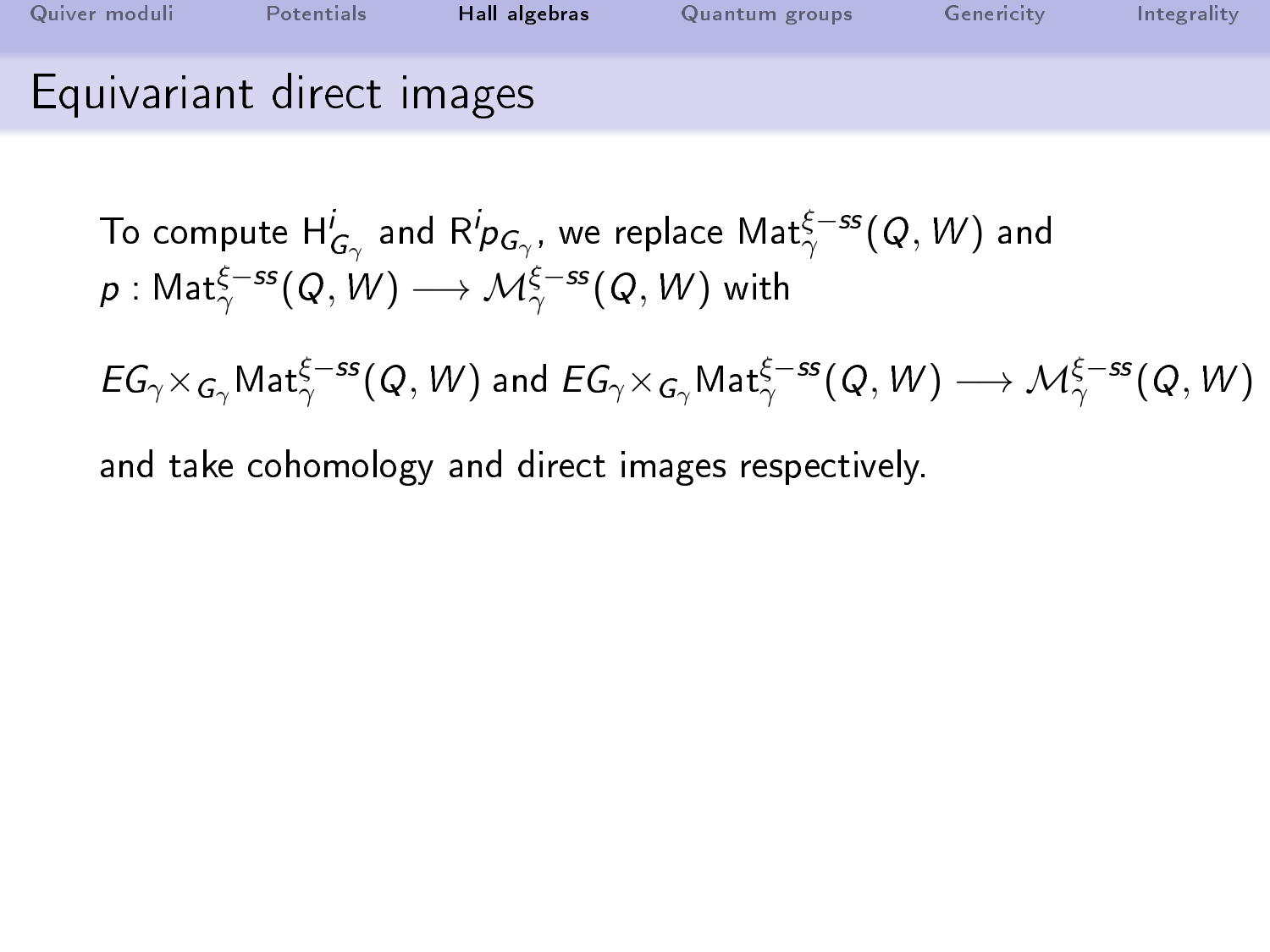| Quiver moduli             | Potentials | Hall algebras | Quantum groups | Genericity | Integrality |
|---------------------------|------------|---------------|----------------|------------|-------------|
| Equivariant direct images |            |               |                |            |             |

 $EG_\gamma\times_{G_\gamma}\mathsf{Mat}^{\xi-ss}_\gamma(\mathsf{Q},\mathsf{W})$  and  $EG_\gamma\times_{G_\gamma}\mathsf{Mat}^{\xi-ss}_\gamma(\mathsf{Q},\mathsf{W})\longrightarrow \mathcal{M}^{\xi-ss}_\gamma(\mathsf{Q},\mathsf{W})$ 

and take cohomology and direct images respectively. In practice, we have  $EG_\gamma\times_{G_\gamma}{\sf Mat}^{\xi-ss}_\gamma(Q,W)=\varinjlim_n U_\gamma^{(n)}(Q,W,\xi)$ for finite dimensional closed "subvarieties"  $\mathit{U}^{(n)}_{\gamma}(Q,\mathit{W},\xi)$  such that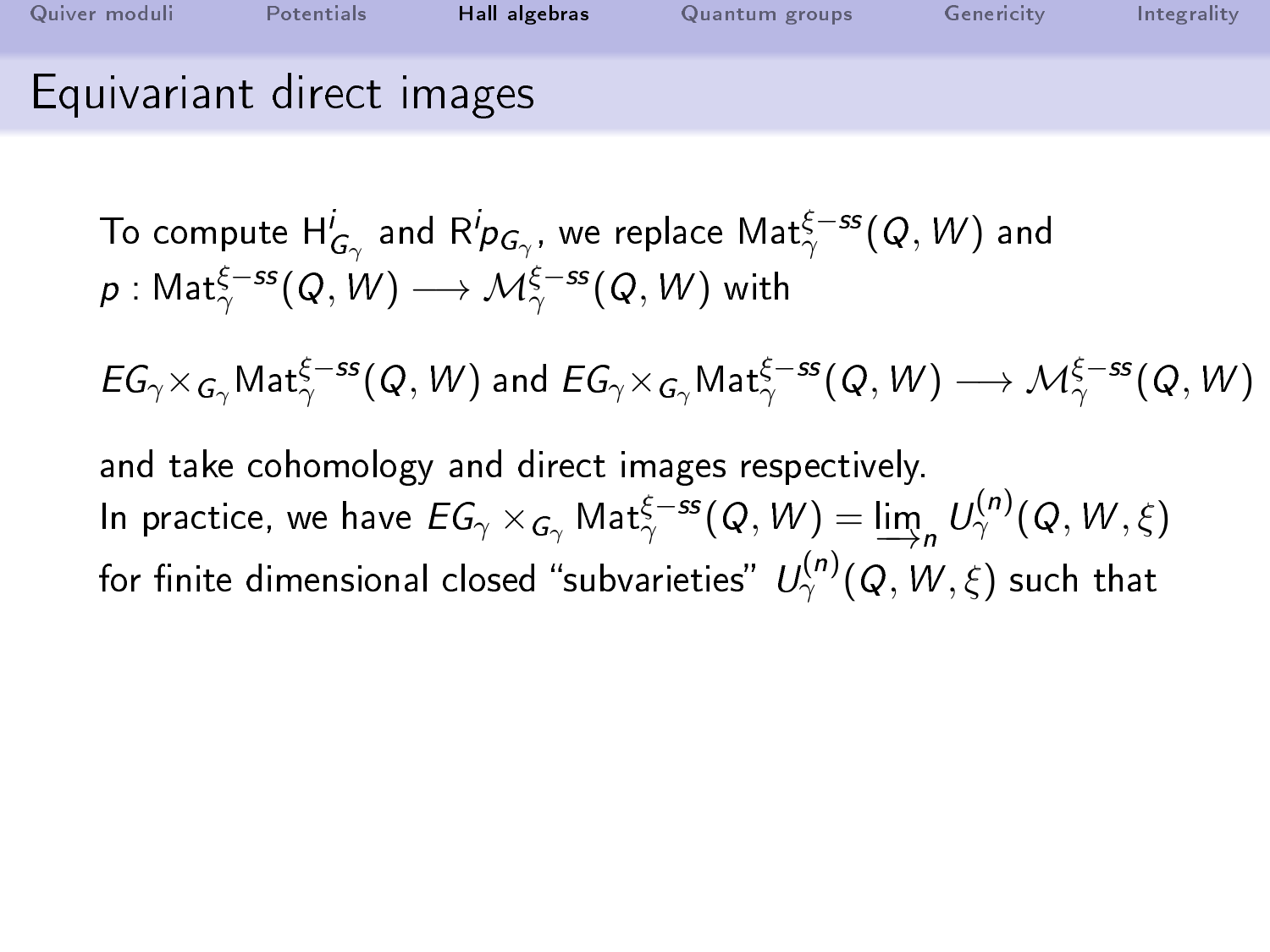| Quiver moduli             | Potentials | Hall algebras | Quantum groups | Genericity | Integrality |
|---------------------------|------------|---------------|----------------|------------|-------------|
| Equivariant direct images |            |               |                |            |             |

 $EG_\gamma\times_{G_\gamma}\mathsf{Mat}^{\xi-ss}_\gamma(\mathsf{Q},\mathsf{W})$  and  $EG_\gamma\times_{G_\gamma}\mathsf{Mat}^{\xi-ss}_\gamma(\mathsf{Q},\mathsf{W})\longrightarrow \mathcal{M}^{\xi-ss}_\gamma(\mathsf{Q},\mathsf{W})$ 

and take cohomology and direct images respectively. In practice, we have  $EG_\gamma\times_{G_\gamma}{\sf Mat}^{\xi-ss}_\gamma(Q,W)=\varinjlim_n U_\gamma^{(n)}(Q,W,\xi)$ for finite dimensional closed "subvarieties"  $\mathit{U}^{(n)}_{\gamma}(Q,\mathit{W},\xi)$  such that  $\mathbf{D}^{-} \mathsf{H}^{i}\left( U^{(n)}_{\gamma}(\mathsf{Q},\mathsf{W},\xi)\right)$  stabilizes for  $n\gg 0,$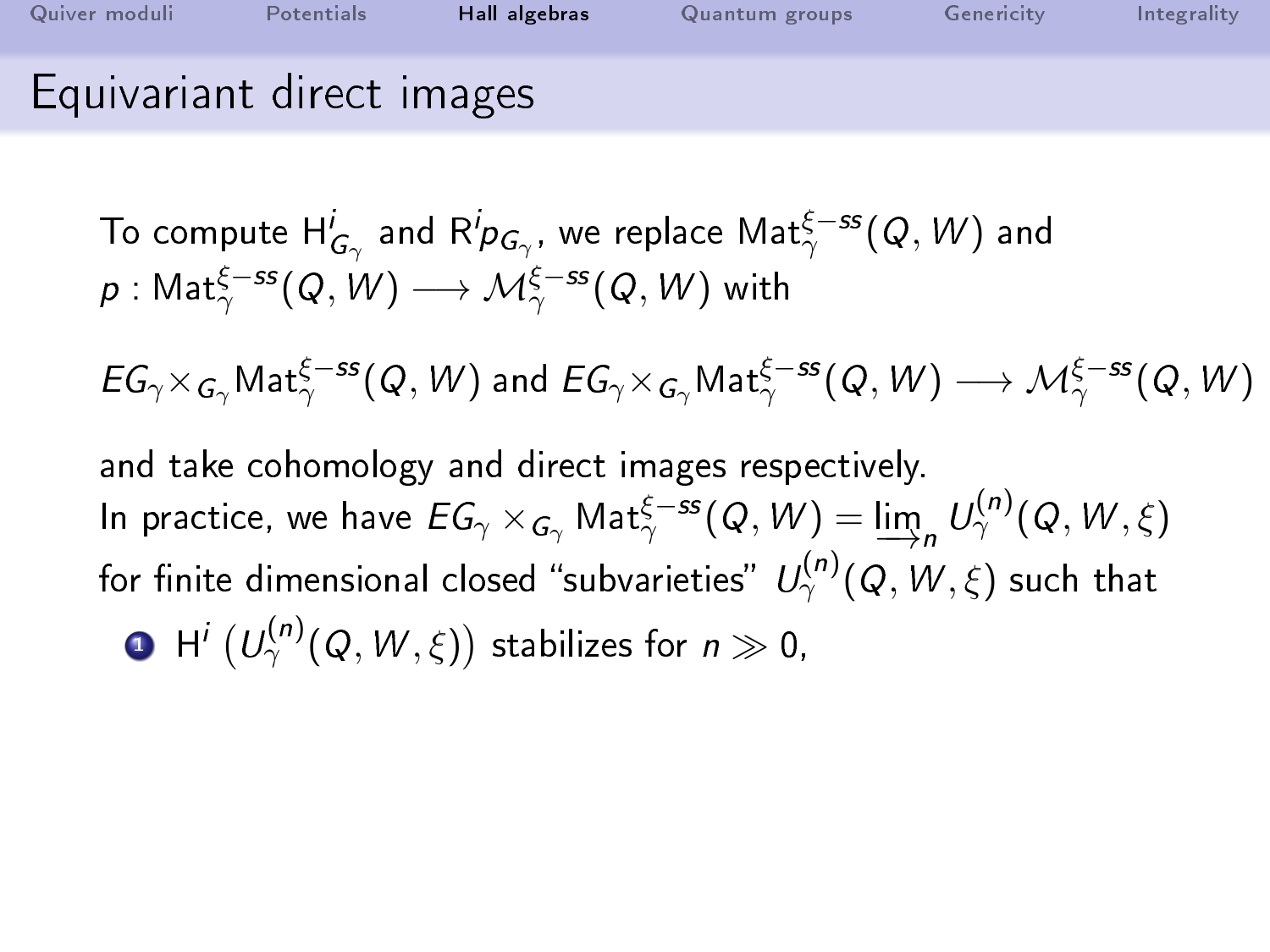| Quiver moduli             | Potentials | Hall algebras | Quantum groups | Genericity | Integrality |
|---------------------------|------------|---------------|----------------|------------|-------------|
| Equivariant direct images |            |               |                |            |             |

 $EG_\gamma\times_{G_\gamma}\mathsf{Mat}^{\xi-ss}_\gamma(\mathsf{Q},\mathsf{W})$  and  $EG_\gamma\times_{G_\gamma}\mathsf{Mat}^{\xi-ss}_\gamma(\mathsf{Q},\mathsf{W})\longrightarrow \mathcal{M}^{\xi-ss}_\gamma(\mathsf{Q},\mathsf{W})$ 

and take cohomology and direct images respectively. In practice, we have  $EG_\gamma\times_{G_\gamma}{\sf Mat}^{\xi-ss}_\gamma(Q,W)=\varinjlim_n U_\gamma^{(n)}(Q,W,\xi)$ for finite dimensional closed "subvarieties"  $\mathit{U}^{(n)}_{\gamma}(Q,\mathit{W},\xi)$  such that

- $\mathbf{D}^{-} \mathsf{H}^{i}\left( U^{(n)}_{\gamma}(\mathsf{Q},\mathsf{W},\xi)\right)$  stabilizes for  $n\gg 0,$
- $\mathcal{O} \quad U^{(n)}_\gamma(Q,W,\xi) \longrightarrow \mathfrak{Rep}^{\xi-ss}_\gamma(Q,W)$  is an atlas,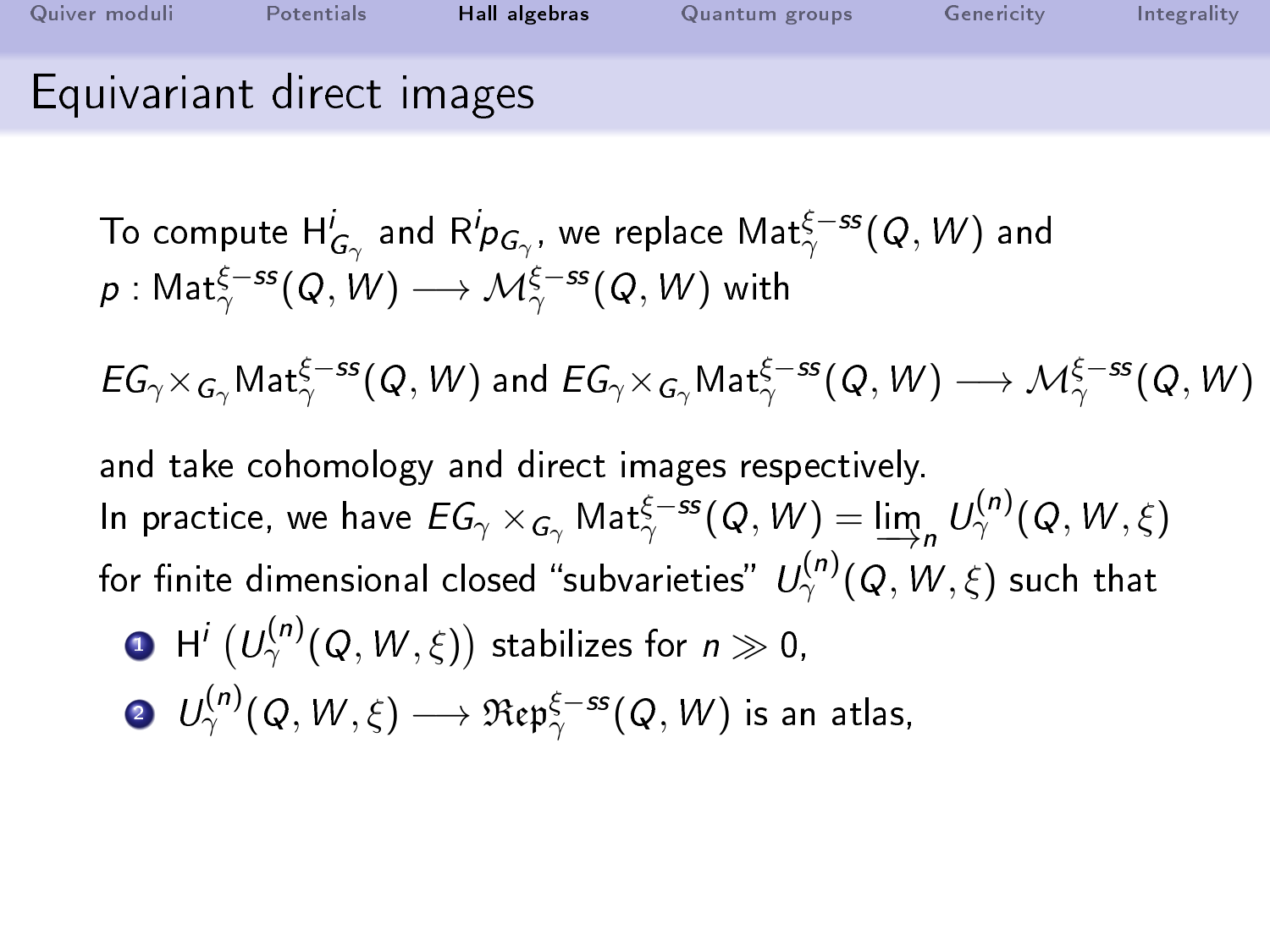| Quiver moduli             | Potentials | Hall algebras | Quantum groups | Genericity | Integrality |
|---------------------------|------------|---------------|----------------|------------|-------------|
| Equivariant direct images |            |               |                |            |             |

 $EG_\gamma\times_{G_\gamma}\mathsf{Mat}^{\xi-ss}_\gamma(\mathsf{Q},\mathsf{W})$  and  $EG_\gamma\times_{G_\gamma}\mathsf{Mat}^{\xi-ss}_\gamma(\mathsf{Q},\mathsf{W})\longrightarrow \mathcal{M}^{\xi-ss}_\gamma(\mathsf{Q},\mathsf{W})$ 

and take cohomology and direct images respectively. In practice, we have  $EG_\gamma\times_{G_\gamma}{\sf Mat}^{\xi-ss}_\gamma(Q,W)=\varinjlim_n U_\gamma^{(n)}(Q,W,\xi)$ for finite dimensional closed "subvarieties"  $\mathit{U}^{(n)}_{\gamma}(Q,\mathit{W},\xi)$  such that

- $\mathbf{D}^{-} \mathsf{H}^{i}\left( U^{(n)}_{\gamma}(\mathsf{Q},\mathsf{W},\xi)\right)$  stabilizes for  $n\gg 0,$
- $\mathcal{O} \quad U^{(n)}_\gamma(Q,W,\xi) \longrightarrow \mathfrak{Rep}^{\xi-ss}_\gamma(Q,W)$  is an atlas,
- $\begin{CD} \quad {\bf 0}\quad U^{(n)}_\gamma(Q,W,\xi)\longrightarrow {\mathcal M}^{\xi-ss}_{\gamma}(Q,W)$  is proper.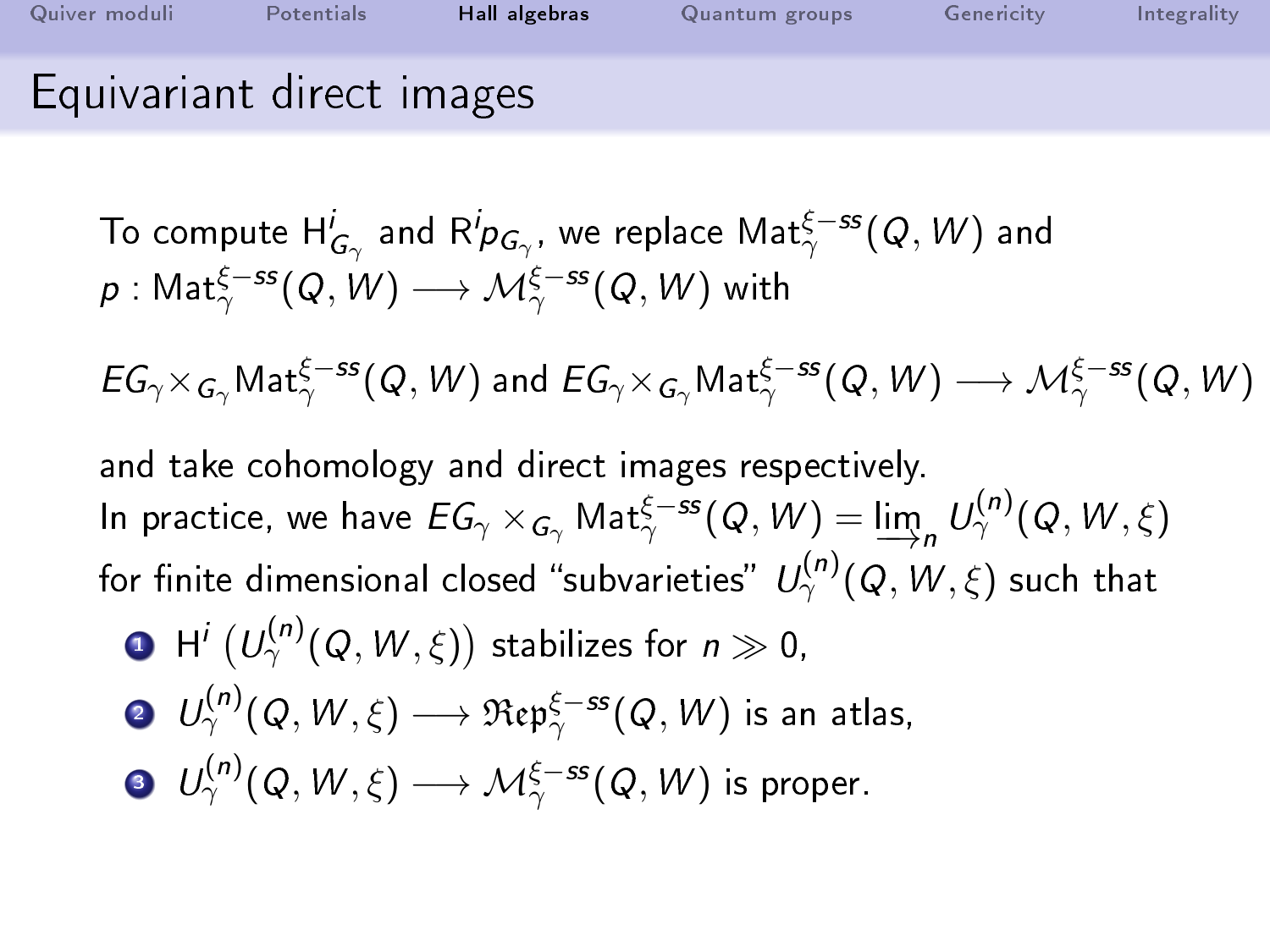| Quiver moduli             | Potentials | Hall algebras | Quantum groups | Genericity | Integrality |
|---------------------------|------------|---------------|----------------|------------|-------------|
| Equivariant direct images |            |               |                |            |             |

To compute 
$$
H^i_{G_\gamma}
$$
 and  $R^i p_{G_\gamma}$ , we replace  $Mat^{\xi-ss}_\gamma(Q, W)$  and  $p: Mat^{\xi-ss}_\gamma(Q, W) \longrightarrow \mathcal{M}^{\xi-ss}_\gamma(Q, W)$  with

 $EG_\gamma\times_{G_\gamma}\mathsf{Mat}^{\xi-ss}_\gamma(\mathsf{Q},\mathsf{W})$  and  $EG_\gamma\times_{G_\gamma}\mathsf{Mat}^{\xi-ss}_\gamma(\mathsf{Q},\mathsf{W})\longrightarrow \mathcal{M}^{\xi-ss}_\gamma(\mathsf{Q},\mathsf{W})$ 

and take cohomology and direct images respectively. In practice, we have  $EG_\gamma\times_{G_\gamma}{\sf Mat}^{\xi-ss}_\gamma(Q,W)=\varinjlim_n U_\gamma^{(n)}(Q,W,\xi)$ for finite dimensional closed "subvarieties"  $\mathit{U}^{(n)}_{\gamma}(Q,\mathit{W},\xi)$  such that

$$
\bullet \ \mathsf{H}^{i}\left(\mathsf{U}_{\gamma}^{(n)}(\mathsf{Q},\mathsf{W},\xi)\right) \ \text{stabilizes for} \ \, n \gg 0,
$$

$$
\quad \text{O} \ \ U^{(n)}_\gamma(Q,W,\xi) \longrightarrow \mathfrak{Rep}^{\xi-ss}_{\gamma}(Q,W) \text{ is an atlas},
$$

$$
\quad \bullet \ \ U^{(n)}_\gamma(Q,W,\xi) \longrightarrow \mathcal M^{\xi-ss}_\gamma(Q,W) \ \text{is proper}.
$$

Approximation (of p) by proper maps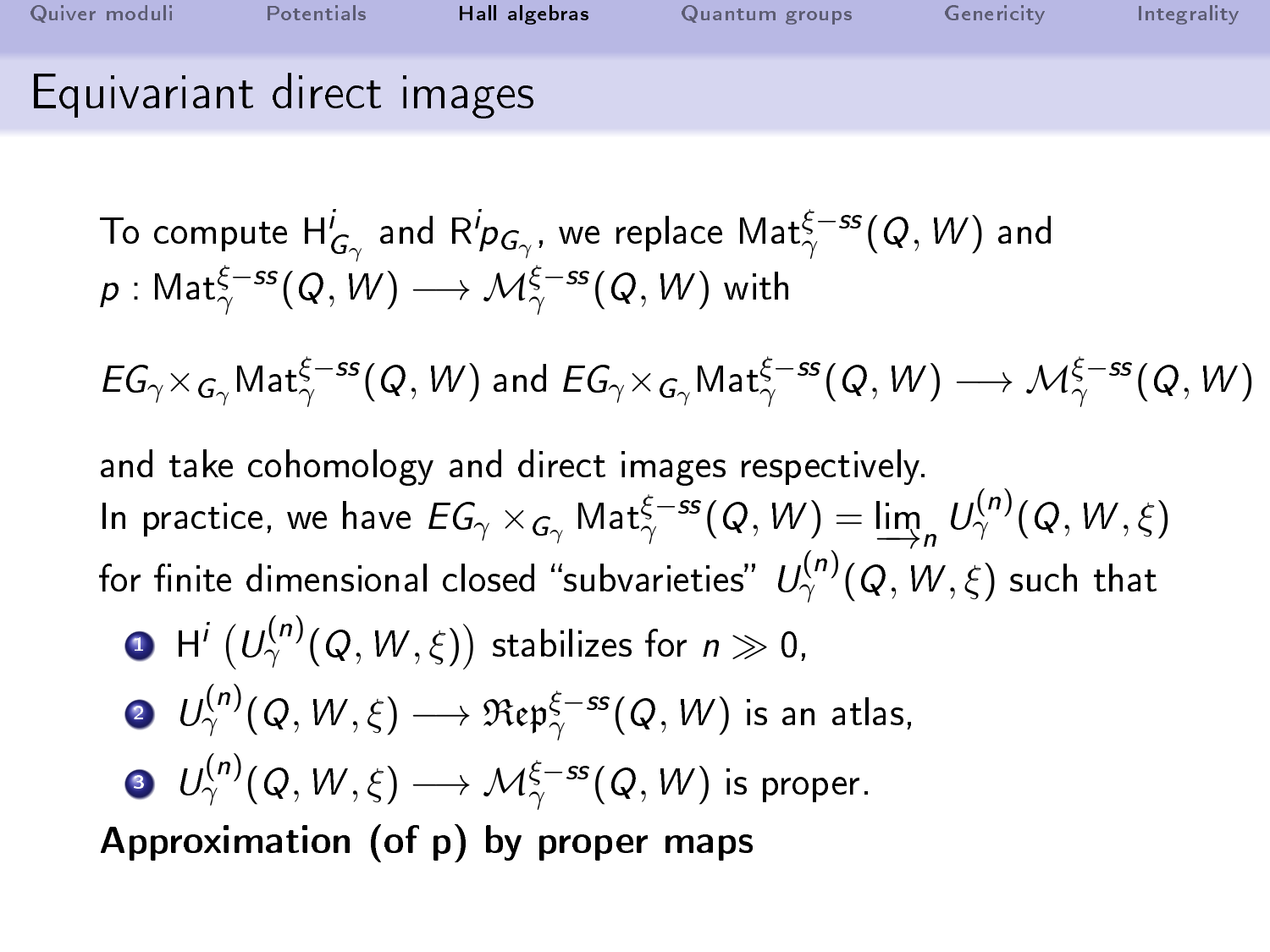| Quiver moduli | Potentials | Hall algebras | Quantum groups | Genericity | Integrality |
|---------------|------------|---------------|----------------|------------|-------------|
| Notice:       |            |               |                |            |             |

**D** The absolute Hall algebra  $\mathcal{H}(\mathcal{Q}, W, \xi, \vartheta) = \mathcal{H}^*_*(\mathcal{Q}, W, \xi, \vartheta)$  is a bi-graded vector space/monodromic mixed Hodge structure.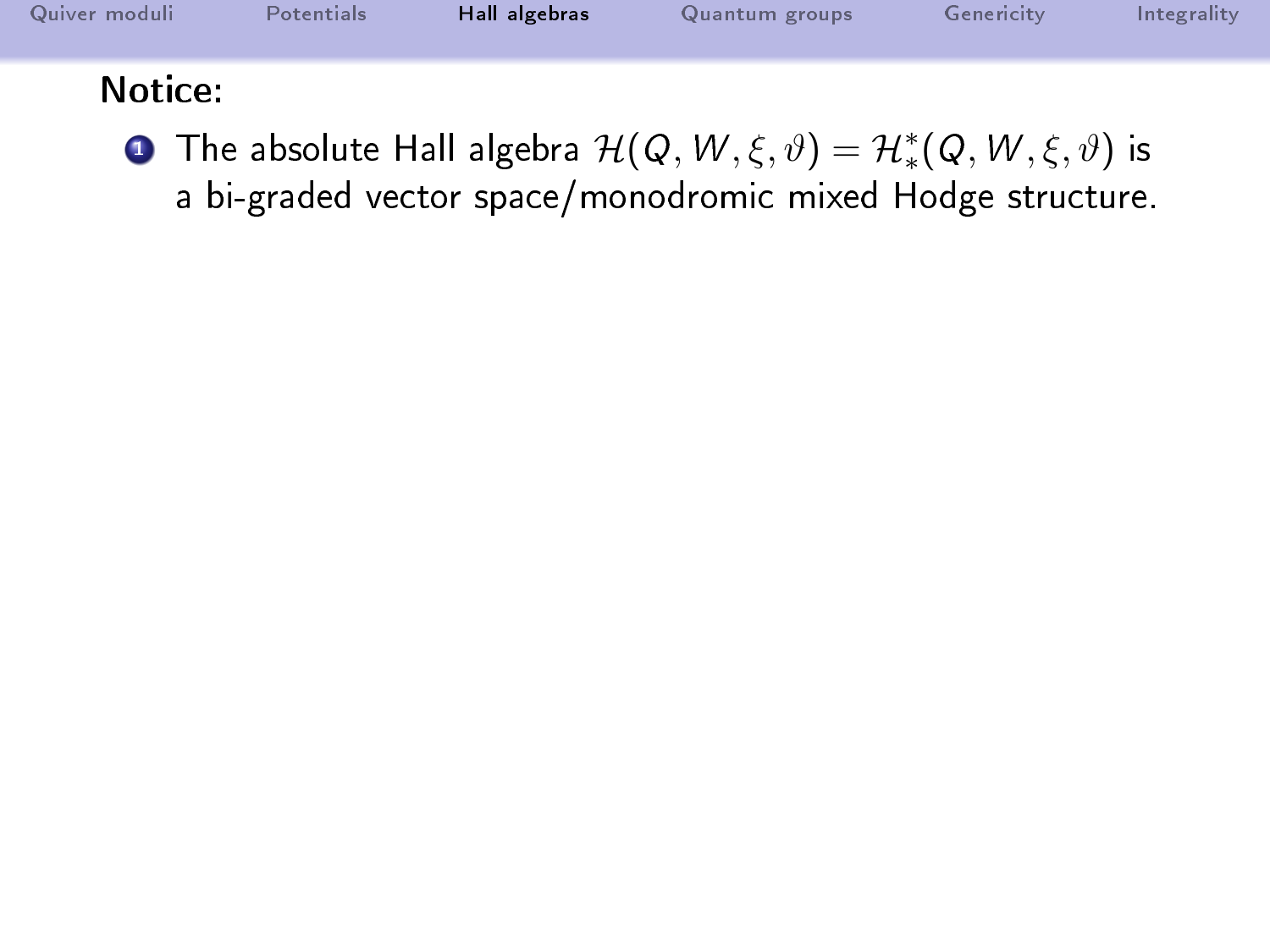| Quiver moduli | Potentials | Hall algebras | Quantum groups | Genericity | Integrality |
|---------------|------------|---------------|----------------|------------|-------------|
| Notice:       |            |               |                |            |             |

- **D** The absolute Hall algebra  $\mathcal{H}(\mathcal{Q}, W, \xi, \vartheta) = \mathcal{H}^*_*(\mathcal{Q}, W, \xi, \vartheta)$  is a bi-graded vector space/monodromic mixed Hodge structure.
- $\bf{2}$  The relative Hall algebra  $\overline{\cal H}({\cal Q},\,W,\xi,\vartheta)=\overline{\cal H}_*^*$  ${}^{\ast}_{\ast}(\mathit{Q},\mathit{W},\xi,\vartheta)$  is a bi-graded perverse sheaf/monodromic mixed Hodge module on  $\mathcal{M}^{\xi-{\rm ss}}_{\vartheta}(Q,W) := \sqcup_{\gamma \in \Gamma_{\vartheta}} \mathcal{M}^{\xi-{\rm ss}}_{\gamma}(Q,W).$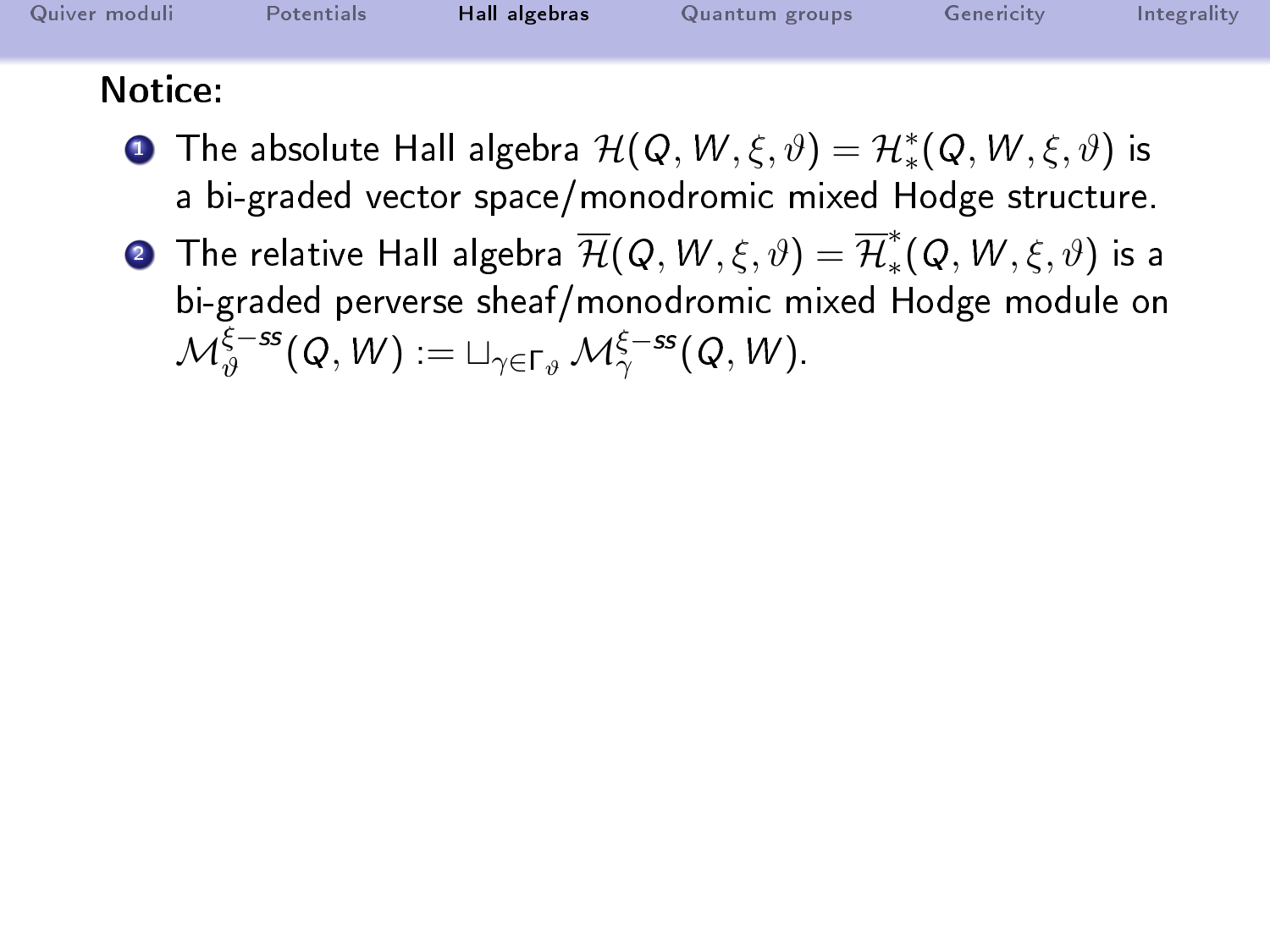| Quiver moduli | Potentials | Hall algebras | Quantum groups | Genericity | Integrality |
|---------------|------------|---------------|----------------|------------|-------------|
| Notice:       |            |               |                |            |             |

- **D** The absolute Hall algebra  $\mathcal{H}(\mathcal{Q}, W, \xi, \vartheta) = \mathcal{H}^*_*(\mathcal{Q}, W, \xi, \vartheta)$  is a bi-graded vector space/monodromic mixed Hodge structure.
- $\bf{2}$  The relative Hall algebra  $\overline{\cal H}({\cal Q},\,W,\xi,\vartheta)=\overline{\cal H}_*^*$  ${}^{\ast}_{\ast}(\mathit{Q},\mathit{W},\xi,\vartheta)$  is a bi-graded perverse sheaf/monodromic mixed Hodge module on  $\mathcal{M}^{\xi-{\rm ss}}_{\vartheta}(Q,W) := \sqcup_{\gamma \in \Gamma_{\vartheta}} \mathcal{M}^{\xi-{\rm ss}}_{\gamma}(Q,W).$

By general arguments there is a "perverse" filtration on  $\mathcal{H}_\gamma^*(\mathsf{Q},\mathsf{W},\xi,\vartheta)$  and a spectral sequence with  $E_2$ -term

$$
\textnormal{H}^i\left(\mathcal{M}_\gamma^{\xi-ss}(Q,W), \overline{\mathcal{H}}^j_\gamma(Q,W,\xi,\vartheta)\right)
$$

converging to  $\mathfrak{gr}^i\,\mathcal{H}^{i+j}_{\gamma}(\mathcal{Q},\mathcal{W},\xi,\vartheta).$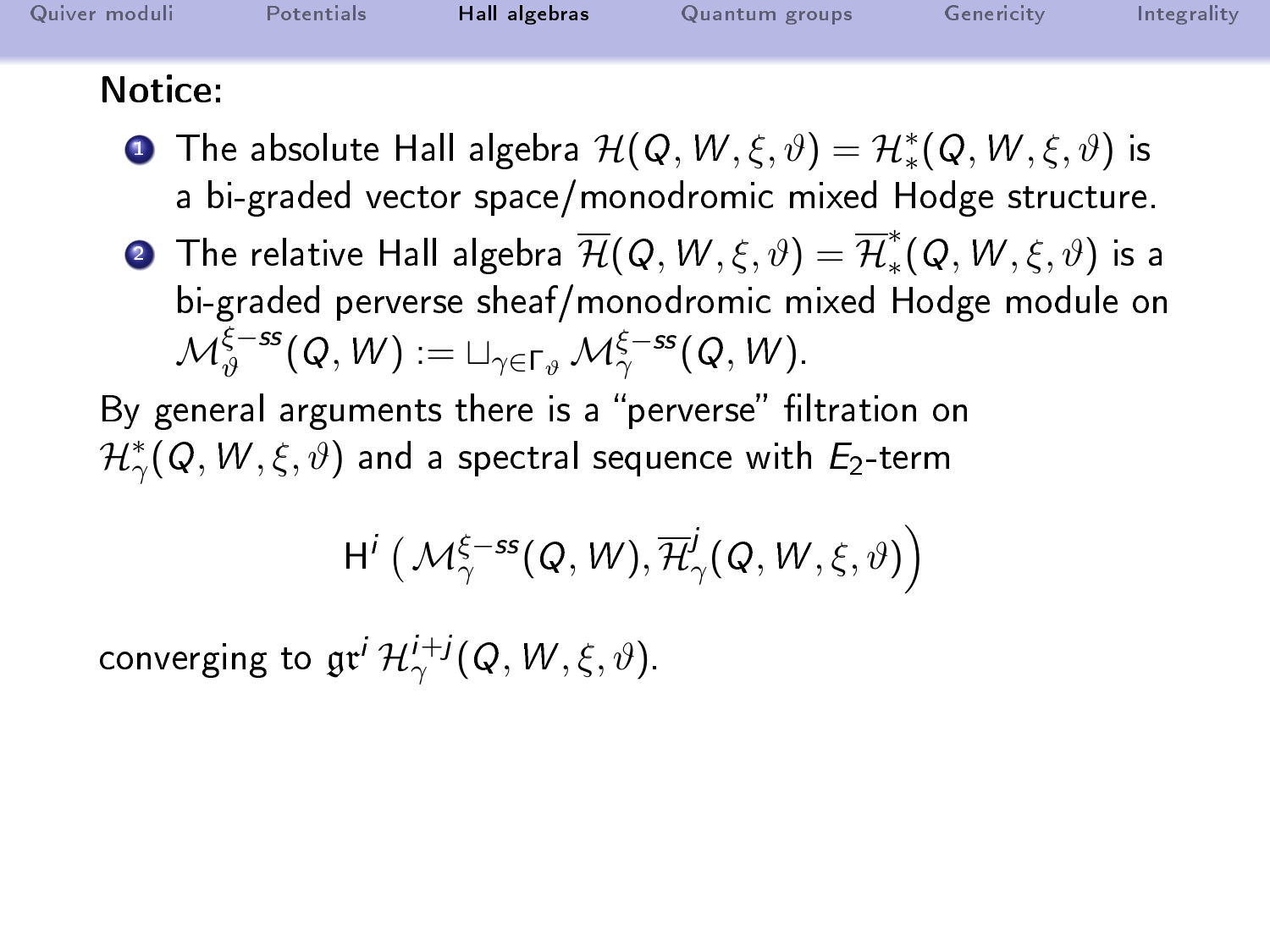| Quiver moduli  | Potentials | Hall algebras | Quantum groups | Genericity | Integrality |
|----------------|------------|---------------|----------------|------------|-------------|
| $N_{\alpha+1}$ |            |               |                |            |             |

- Notice:
	- **D** The absolute Hall algebra  $\mathcal{H}(\mathcal{Q}, W, \xi, \vartheta) = \mathcal{H}^*_*(\mathcal{Q}, W, \xi, \vartheta)$  is a bi-graded vector space/monodromic mixed Hodge structure.
	- $\bf{2}$  The relative Hall algebra  $\overline{\cal H}({\cal Q},\,W,\xi,\vartheta)=\overline{\cal H}_*^*$  ${}^{\ast}_{\ast}(\mathit{Q},\mathit{W},\xi,\vartheta)$  is a bi-graded perverse sheaf/monodromic mixed Hodge module on  $\mathcal{M}^{\xi-{\rm ss}}_{\vartheta}(Q,W) := \sqcup_{\gamma \in \Gamma_{\vartheta}} \mathcal{M}^{\xi-{\rm ss}}_{\gamma}(Q,W).$

By general arguments there is a "perverse" filtration on  $\mathcal{H}_\gamma^*(\mathsf{Q},\mathsf{W},\xi,\vartheta)$  and a spectral sequence with  $E_2$ -term

$$
\textnormal{H}^i\left(\mathcal{M}_\gamma^{\xi-ss}(Q,W), \overline{\mathcal{H}}^j_\gamma(Q,W,\xi,\vartheta)\right)
$$

converging to  $\mathfrak{gr}^i\,\mathcal{H}^{i+j}_{\gamma}(\mathcal{Q},\mathcal{W},\xi,\vartheta).$ 

Proposition (Davison-M. '16)

The spectral sequence collapses at  $E_2$ , i.e.

 $\mathfrak{gr}^*\,\mathcal{H}^*_\gamma(\mathit{Q},\mathit{W},\xi,\vartheta)\cong \mathsf{H}^*\left(\,\mathcal{M}^{\xi-ss}_{\gamma}(\mathit{Q},\mathit{W}),\overline{\mathcal{H}}^*_\gamma\right)$  $_{\gamma}^{\ast}(\mathit{Q},\mathit{W},\xi,\vartheta)).$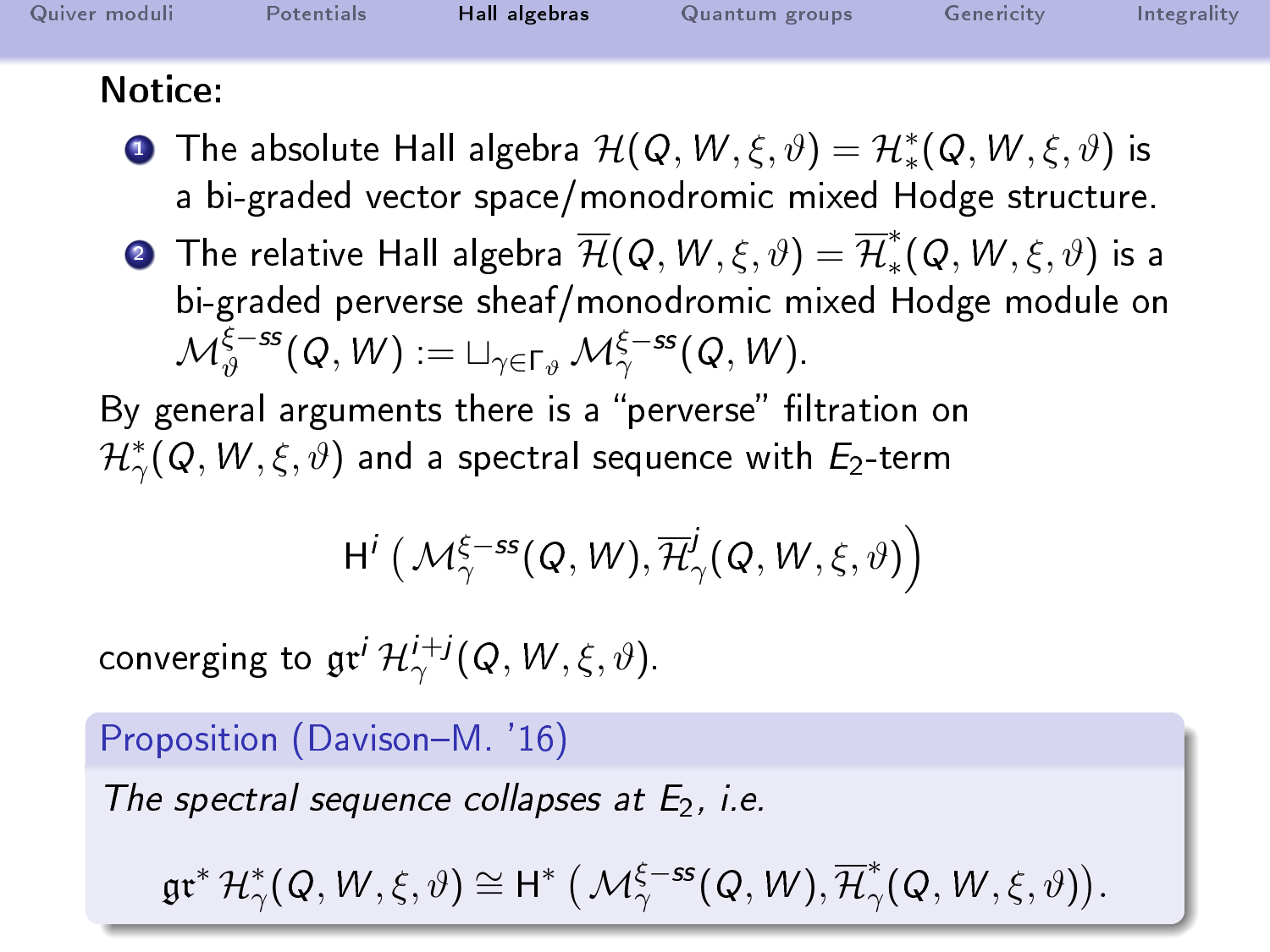| Quiver moduli           | Potentials | Hall algebras | Quantum groups | Genericity | Integrality |
|-------------------------|------------|---------------|----------------|------------|-------------|
| Hall algebras - Part II |            |               |                |            |             |

 $\mathsf{Mat}^{\xi-{\mathsf{ss}}}_{\gamma',\gamma''}(Q) := \big\{ (M_\alpha) \in \mathsf{Mat}^{\xi-{\mathsf{ss}}}_{\gamma'+\gamma''}(Q) \mid M_\alpha$  upper block triagonal $\big\}$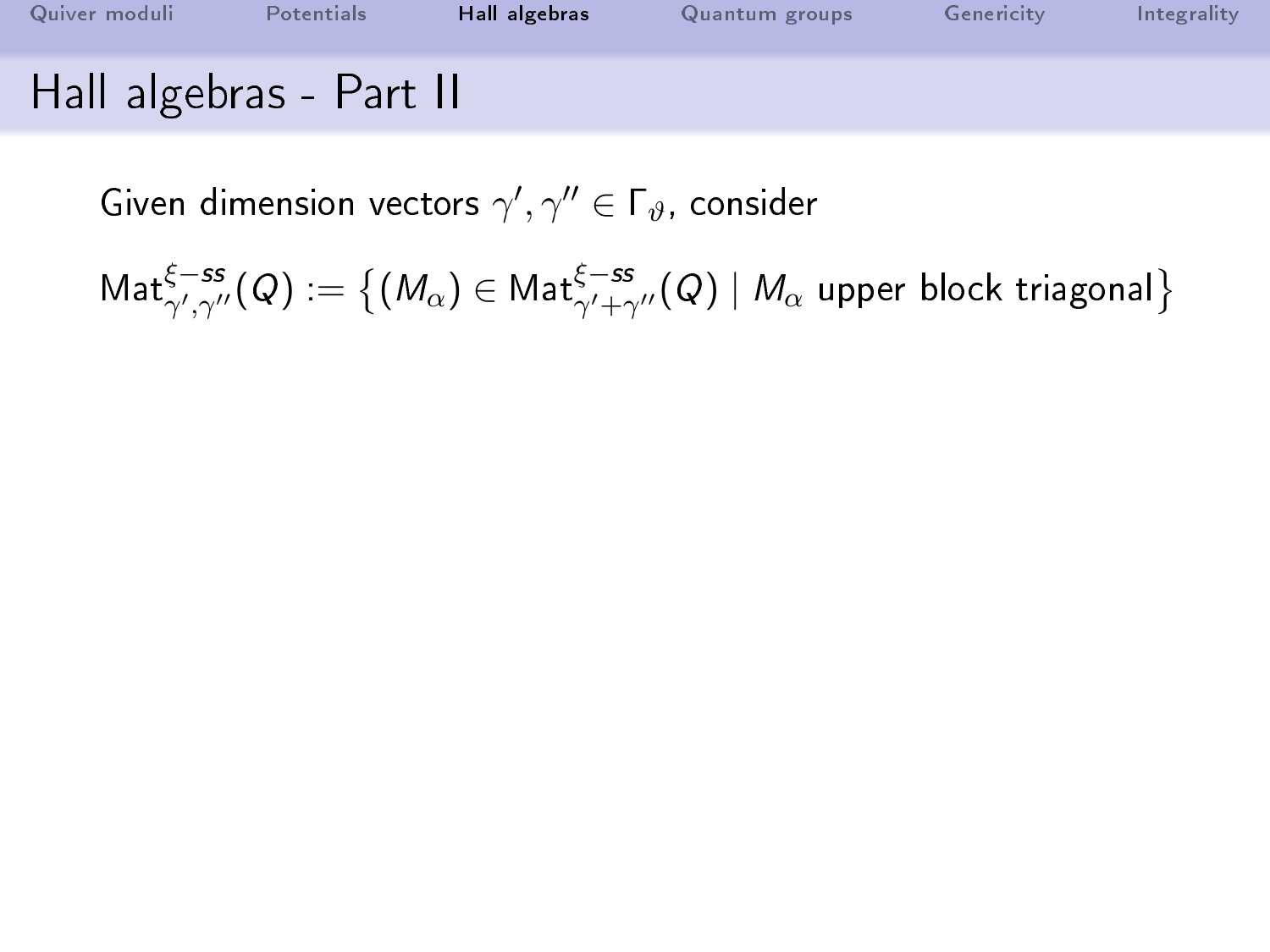| Quiver moduli           | Potentials | Hall algebras | Quantum groups | Genericity | Integrality |
|-------------------------|------------|---------------|----------------|------------|-------------|
| Hall algebras - Part II |            |               |                |            |             |

$$
\mathsf{Mat}^{\xi-ss}_{\gamma',\gamma''}(Q):=\big\{(M_\alpha)\in\mathsf{Mat}^{\xi-ss}_{\gamma'+\gamma''}(Q)\mid M_\alpha \text{ upper block triangonal}\big\}
$$

with its action by the subgroup  $G_{\gamma',\gamma''}\subset G_{\gamma'+\gamma''}$  of upper block triagonal invertible matrices.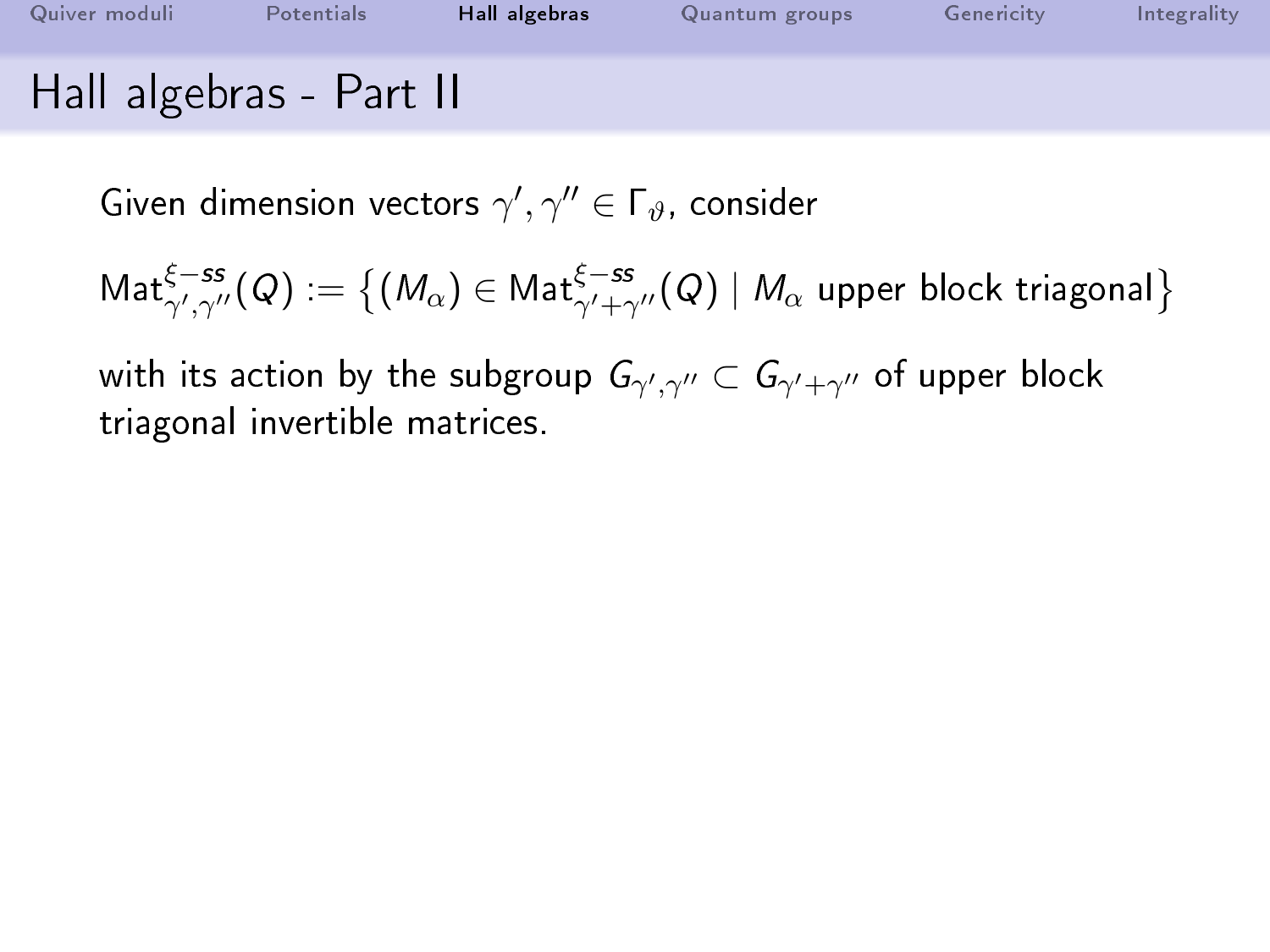| Quiver moduli           | Potentials | Hall algebras | Quantum groups | Genericity | Integrality |
|-------------------------|------------|---------------|----------------|------------|-------------|
| Hall algebras - Part II |            |               |                |            |             |

$$
\mathsf{Mat}^{\xi-ss}_{\gamma',\gamma''}(Q):=\big\{(M_\alpha)\in\mathsf{Mat}^{\xi-ss}_{\gamma'+\gamma''}(Q)\mid M_\alpha \text{ upper block triangonal}\big\}
$$

with its action by the subgroup  $G_{\gamma',\gamma''}\subset G_{\gamma'+\gamma''}$  of upper block triagonal invertible matrices.

$$
\mathfrak{Rep}^{\xi-{\mathit{ss}}}_{\gamma',\gamma''}(Q):=\mathsf{Mat}^{\xi-{\mathit{ss}}}_{\gamma',\gamma''}(Q)/\!\mathsf{G}_{\gamma',\gamma''}
$$

is the stack of short exact sequences.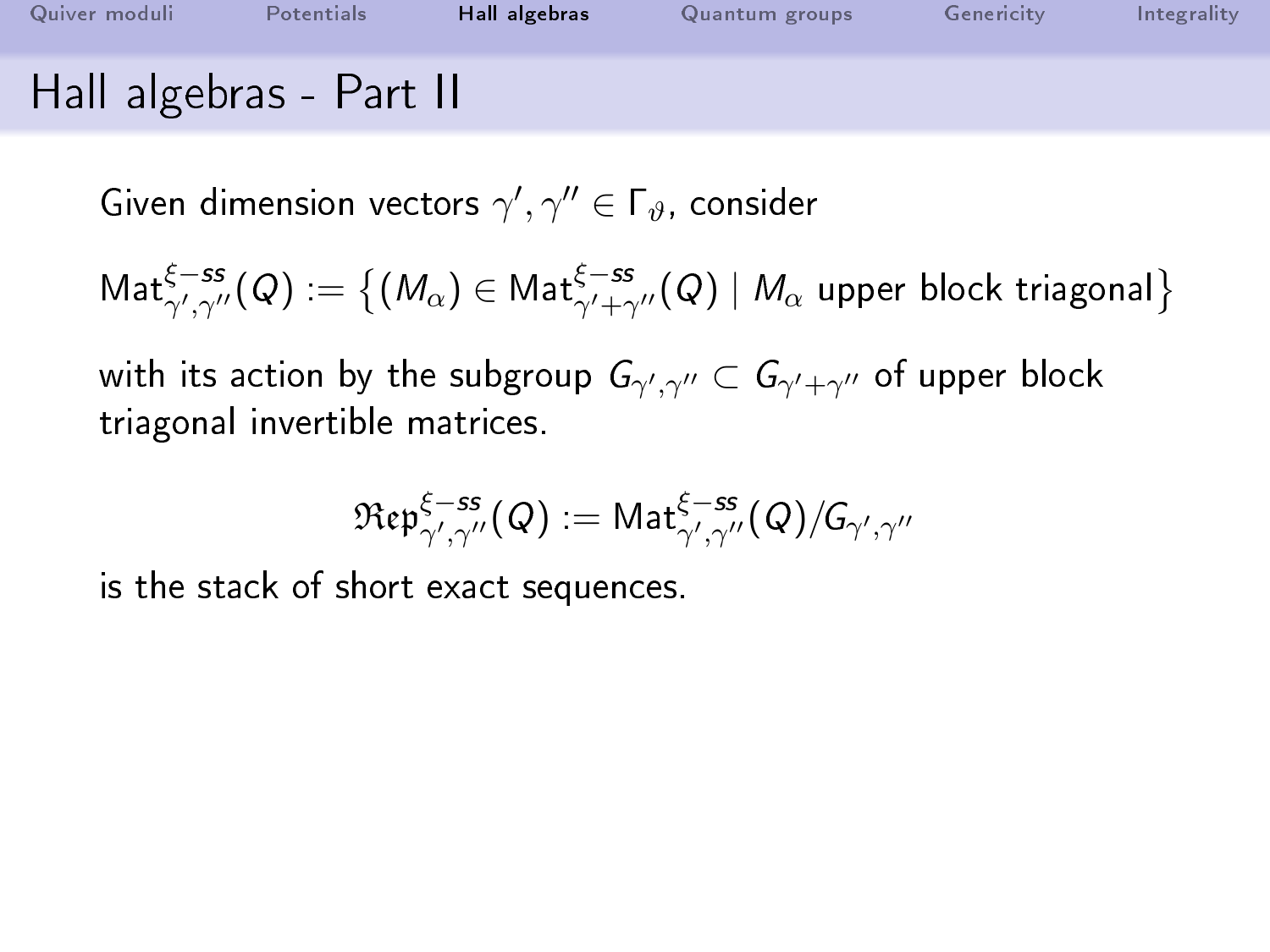| Quiver moduli           | Potentials | Hall algebras | Quantum groups | Genericity | Integrality |
|-------------------------|------------|---------------|----------------|------------|-------------|
| Hall algebras - Part II |            |               |                |            |             |

$$
\mathsf{Mat}^{\xi-ss}_{\gamma',\gamma''}(Q):=\big\{(M_\alpha)\in\mathsf{Mat}^{\xi-ss}_{\gamma'+\gamma''}(Q)\mid M_\alpha \text{ upper block triangonal}\big\}
$$

with its action by the subgroup  $G_{\gamma',\gamma''}\subset G_{\gamma'+\gamma''}$  of upper block triagonal invertible matrices.

$$
\mathfrak{Rep}^{\xi-{\mathit{ss}}}_{\gamma',\gamma''}(Q):=\mathsf{Mat}^{\xi-{\mathit{ss}}}_{\gamma',\gamma''}(Q)/\!\mathsf{G}_{\gamma',\gamma''}
$$

is the stack of short exact sequences. Get equivariant maps

$$
\pi_2: \mathsf{Mat}^{\xi-{\mathsf{ss}}}_{\gamma',\gamma''}(Q) \hookrightarrow \mathsf{Mat}^{\xi-{\mathsf{ss}}}_{\gamma'+\gamma''}(Q)
$$

and

$$
\pi_1\times\pi_3:\mathsf{Mat}^{\xi-{\mathsf{ss}}}_{\gamma',\gamma''}\longrightarrow\mathsf{Mat}^{\xi-{\mathsf{ss}}}_{\gamma'}(Q)\times\mathsf{Mat}^{\xi-{\mathsf{ss}}}_{\gamma''}(Q)
$$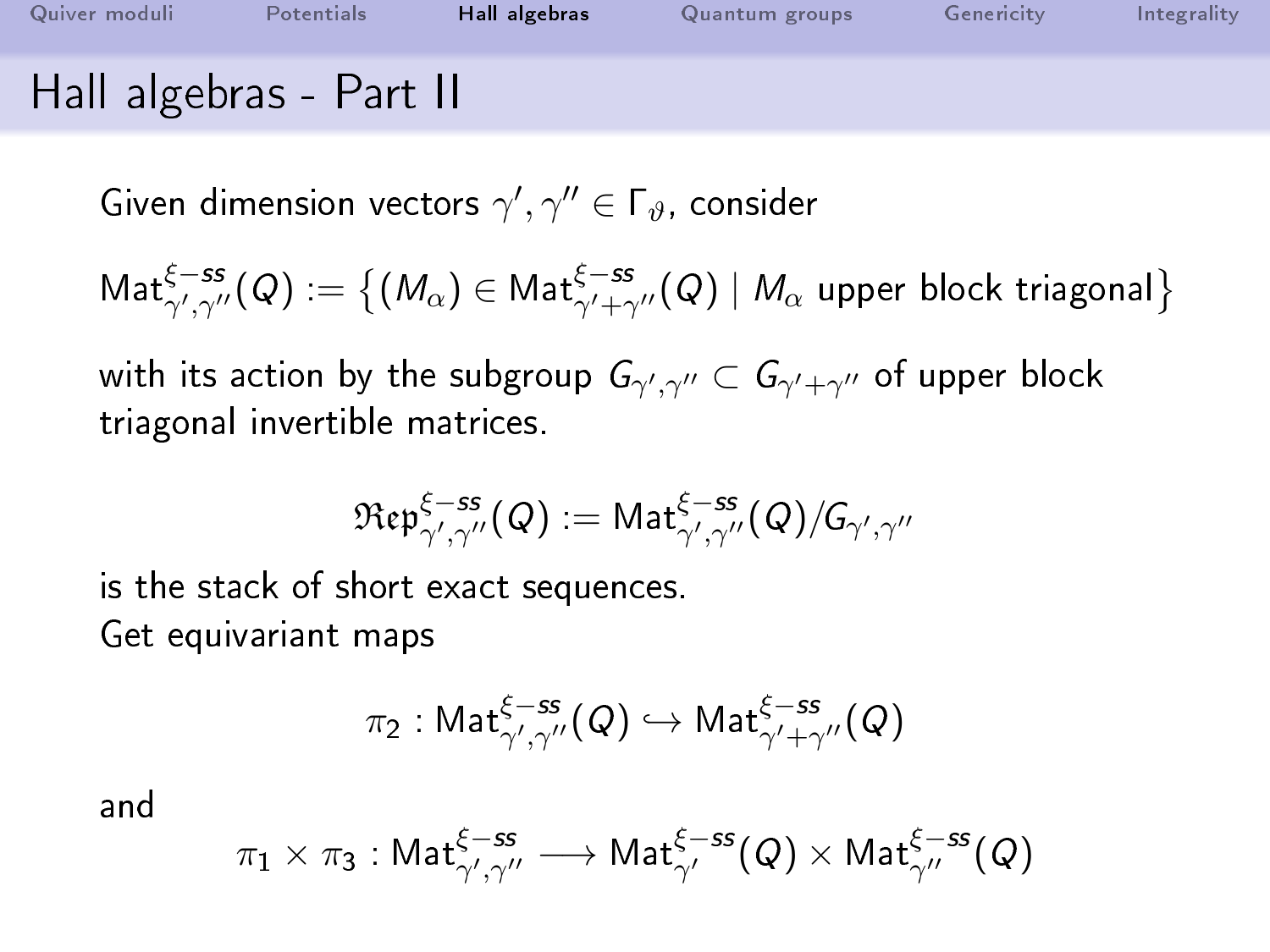| Quiver moduli | Potentials | Hall algebras | Quantum groups | Genericity | Integrality |
|---------------|------------|---------------|----------------|------------|-------------|
|               |            |               |                |            |             |

### inducing a commutative diagram

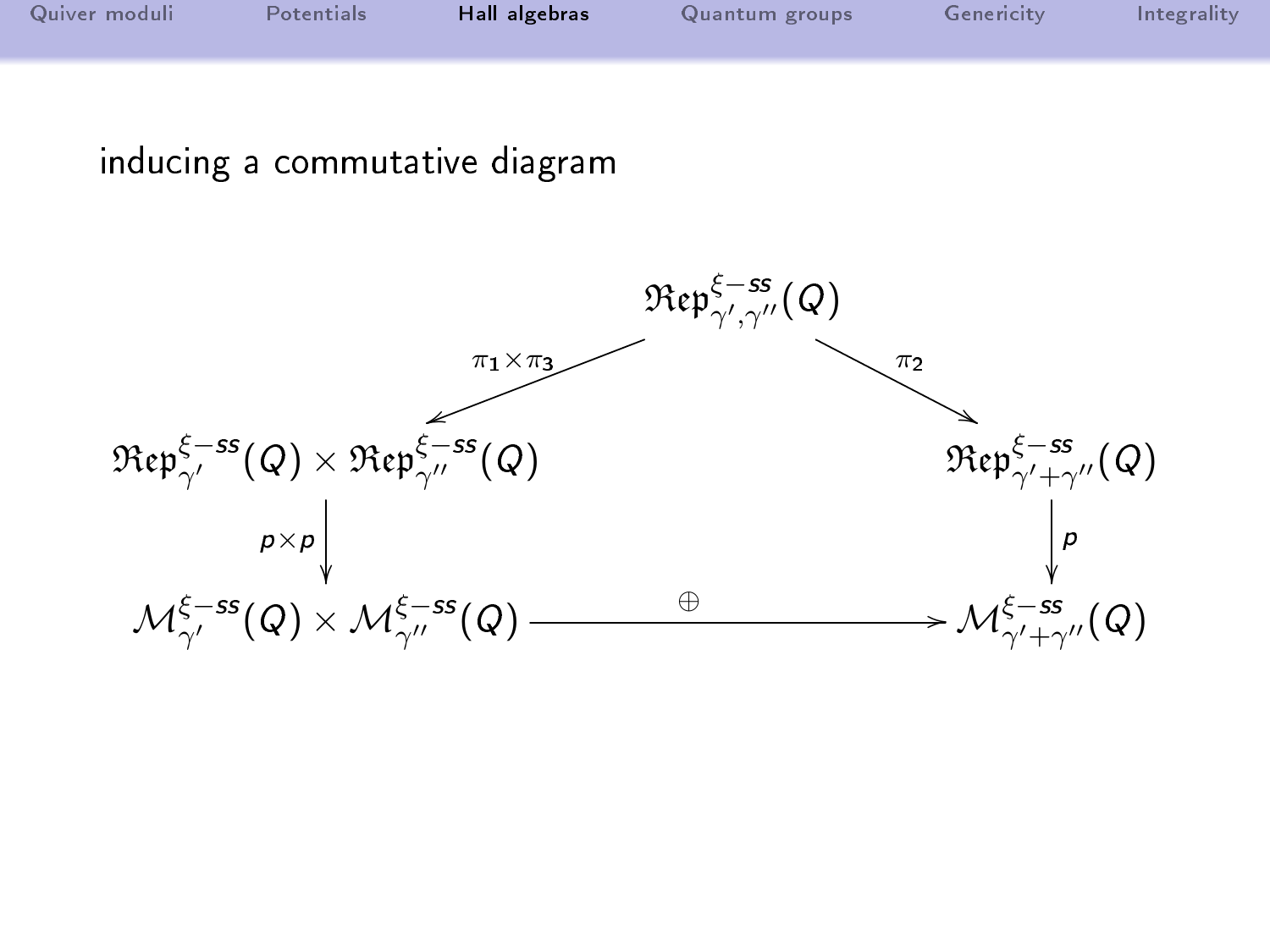| Quiver moduli | Potentials | Hall algebras | Quantum groups | Genericity | Integrality |
|---------------|------------|---------------|----------------|------------|-------------|
|               |            |               |                |            |             |

### inducing a commutative diagram



Using adjunction morphisms for pull-back and push-forwards, the Thom-Sebastiani isomorphism and properties of the vanishing cycle functor, we get maps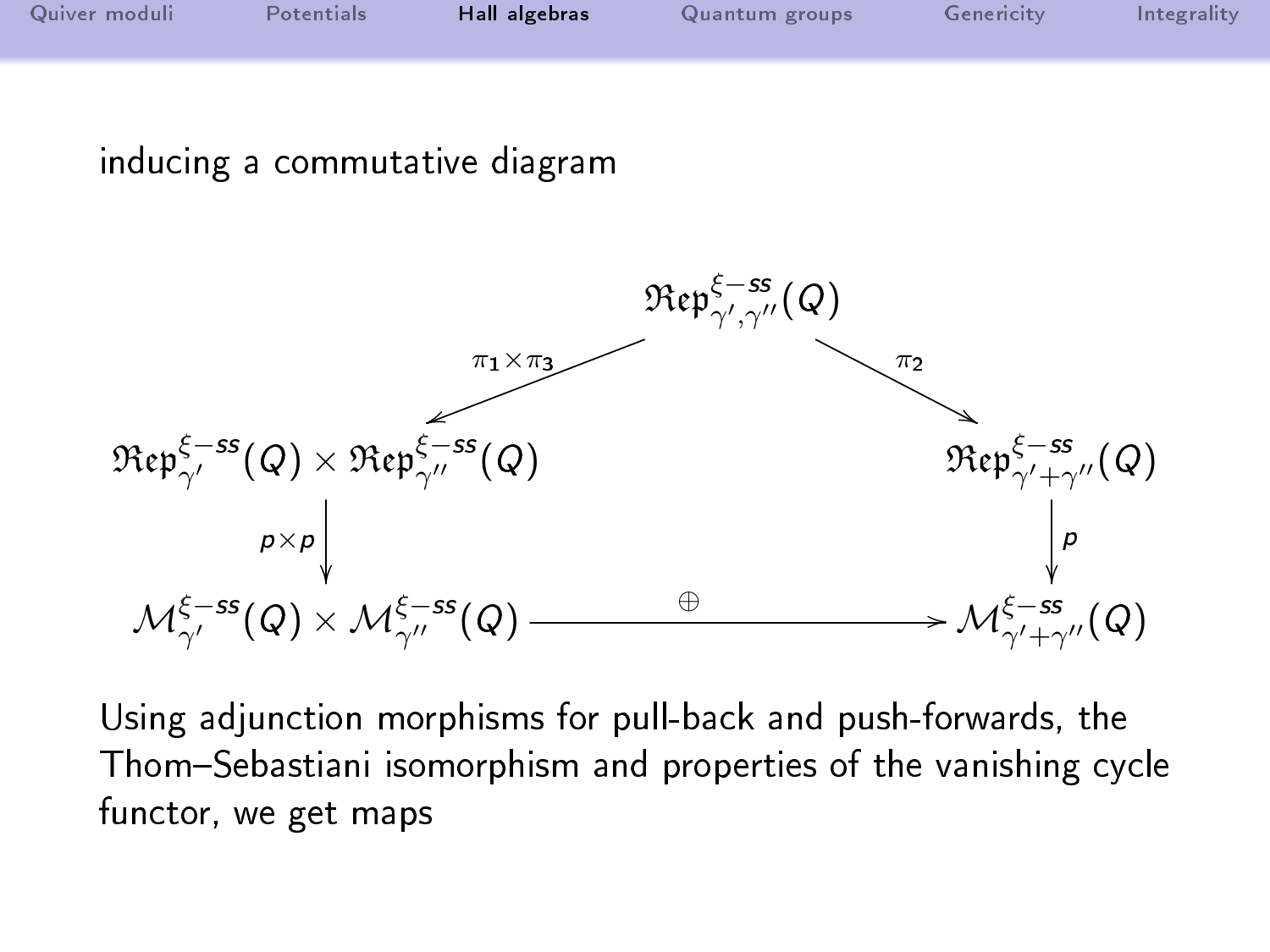| Quiver moduli | Potentials | Hall algebras | Quantum groups | Genericity | Integrality |
|---------------|------------|---------------|----------------|------------|-------------|
|               |            |               |                |            |             |

$$
\oplus_* \Big(\,\overline{\mathcal{H}}_{\gamma'}(\mathcal{Q},\mathcal{W},\xi,\vartheta)\boxtimes\overline{\mathcal{H}}_{\gamma''}(\mathcal{Q},\mathcal{W},\xi,\vartheta)\Big)\longrightarrow \overline{\mathcal{H}}_{\gamma'+\gamma''}(\mathcal{Q},\mathcal{W},\xi,\vartheta)
$$

of perverse sheaves/monodromic mixed Hodge modules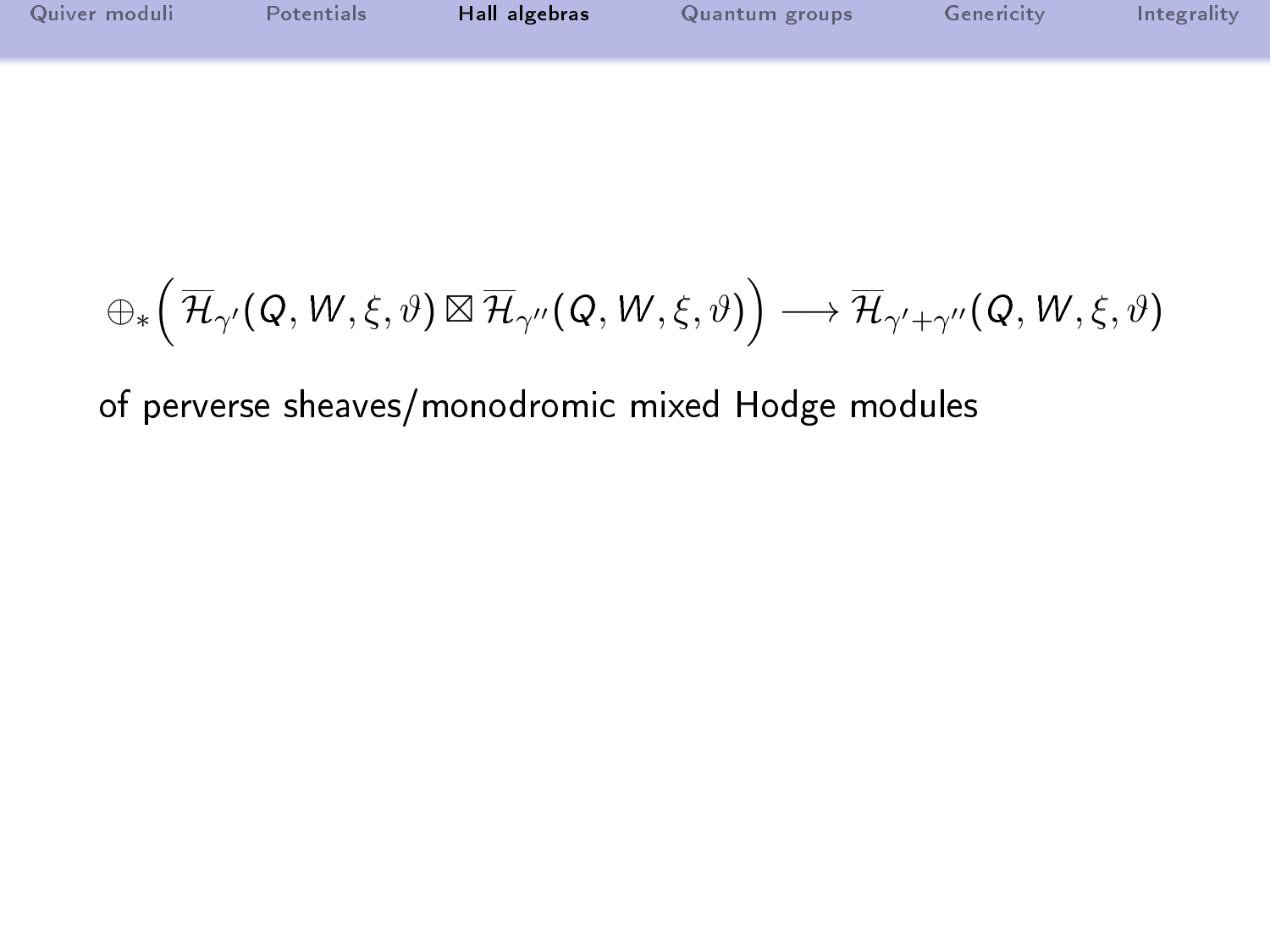| Quiver moduli | Potentials | Hall algebras | Quantum groups | Genericity | Integrality |
|---------------|------------|---------------|----------------|------------|-------------|
|               |            |               |                |            |             |

$$
\oplus_* \Big( \, \overline{\mathcal{H}}_{\gamma'}(\mathcal{Q},\mathcal{W},\xi,\vartheta) \boxtimes \overline{\mathcal{H}}_{\gamma''}(\mathcal{Q},\mathcal{W},\xi,\vartheta) \Big) \longrightarrow \overline{\mathcal{H}}_{\gamma'+\gamma''}(\mathcal{Q},\mathcal{W},\xi,\vartheta)
$$

of perverse sheaves/monodromic mixed Hodge modules and similarly

$$
\mathcal{H}_{\gamma'}(\mathsf{Q},\mathsf{W},\xi,\vartheta)\otimes\mathcal{H}_{\gamma''}(\mathsf{Q},\mathsf{W},\xi,\vartheta)\longrightarrow \mathcal{H}_{\gamma'+\gamma''}(\mathsf{Q},\mathsf{W},\xi,\vartheta).
$$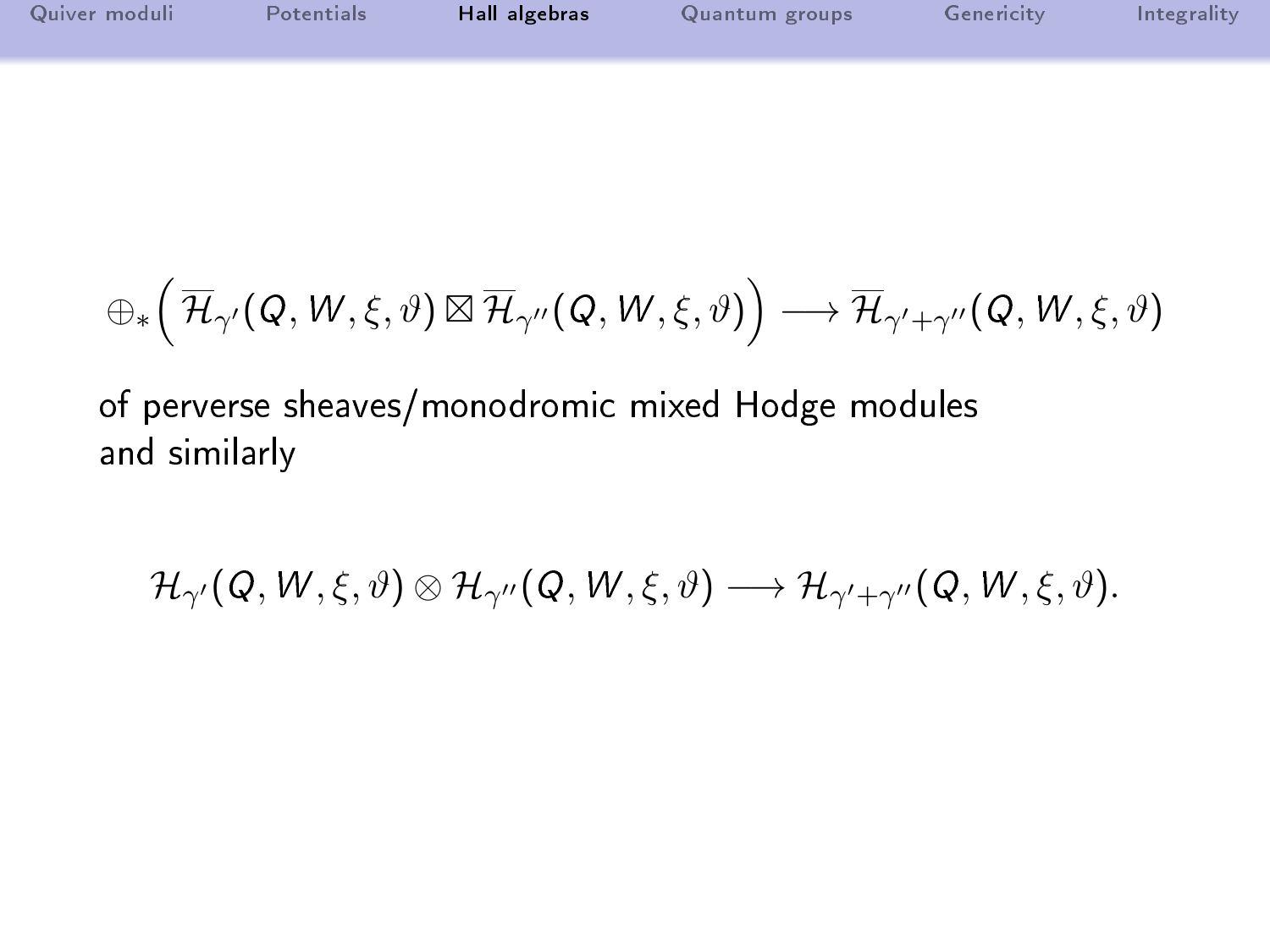| Quiver moduli | <b>Potentials</b> | Hall algebras | Quantum groups | Genericity | Integrality |
|---------------|-------------------|---------------|----------------|------------|-------------|
|               |                   |               |                |            |             |

$$
\oplus_* \Big( \, \overline{\mathcal{H}}_{\gamma'}(\mathcal{Q},\mathcal{W},\xi,\vartheta) \boxtimes \overline{\mathcal{H}}_{\gamma''}(\mathcal{Q},\mathcal{W},\xi,\vartheta) \Big) \longrightarrow \overline{\mathcal{H}}_{\gamma'+\gamma''}(\mathcal{Q},\mathcal{W},\xi,\vartheta)
$$

of perverse sheaves/monodromic mixed Hodge modules and similarly

$$
\mathcal{H}_{\gamma'}(Q,W,\xi,\vartheta)\otimes\mathcal{H}_{\gamma''}(Q,W,\xi,\vartheta)\longrightarrow\mathcal{H}_{\gamma'+\gamma''}(Q,W,\xi,\vartheta).
$$

Summing over  $\gamma',\gamma''\in\mathsf{\Gamma}_\vartheta$  we get algebras in appropriate symmetric monoidal tensor categories.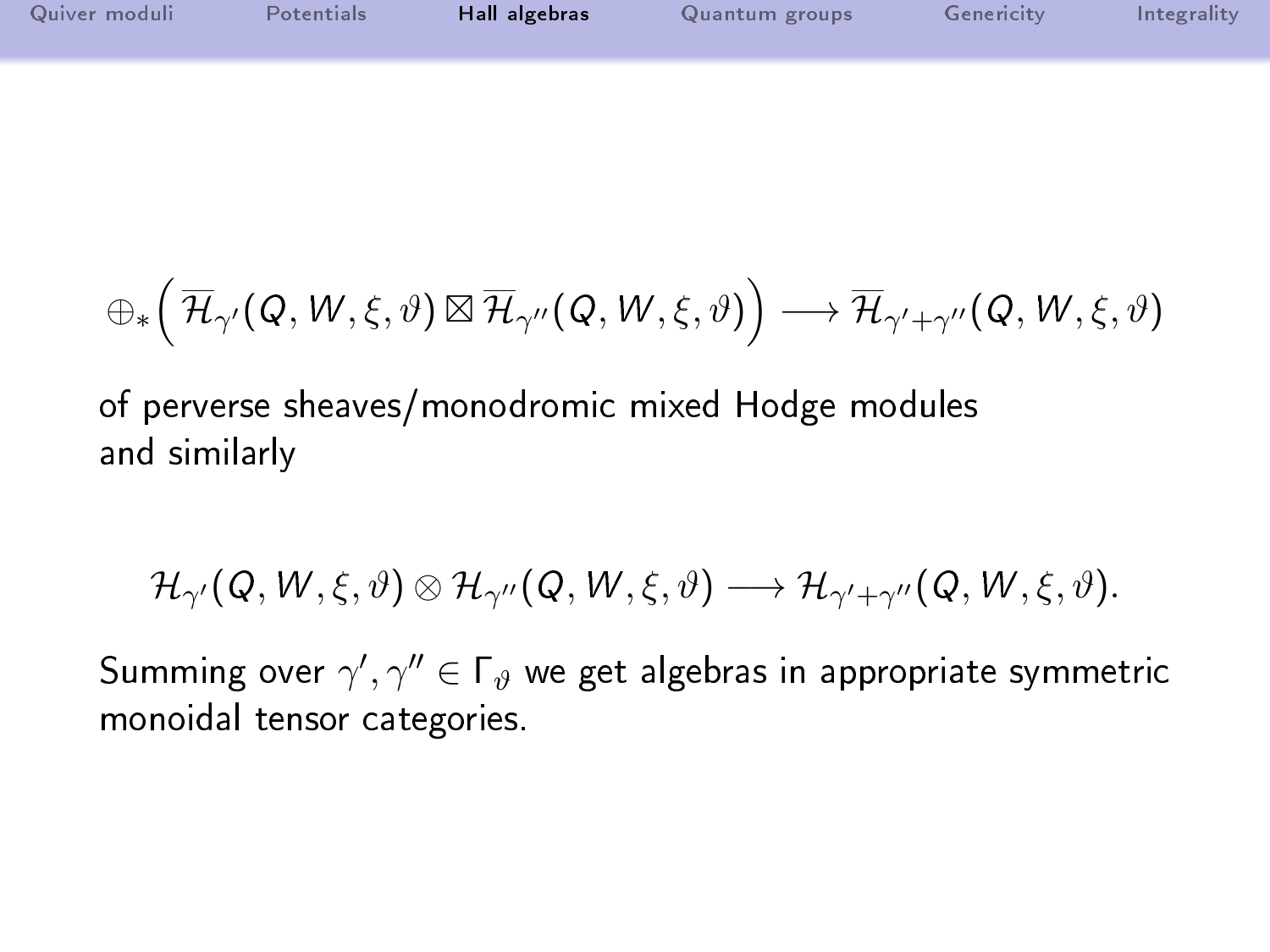| Quiver moduli | Potentials | Hall algebras | Quantum groups | Genericity | Integrality |
|---------------|------------|---------------|----------------|------------|-------------|
|               |            |               |                |            |             |

<span id="page-55-0"></span>**1** The Hall algebras  $\overline{\mathcal{H}}(Q, W, \xi, \vartheta)$  and  $\mathcal{H}(Q, W, \xi, \vartheta)$  are associative with unit.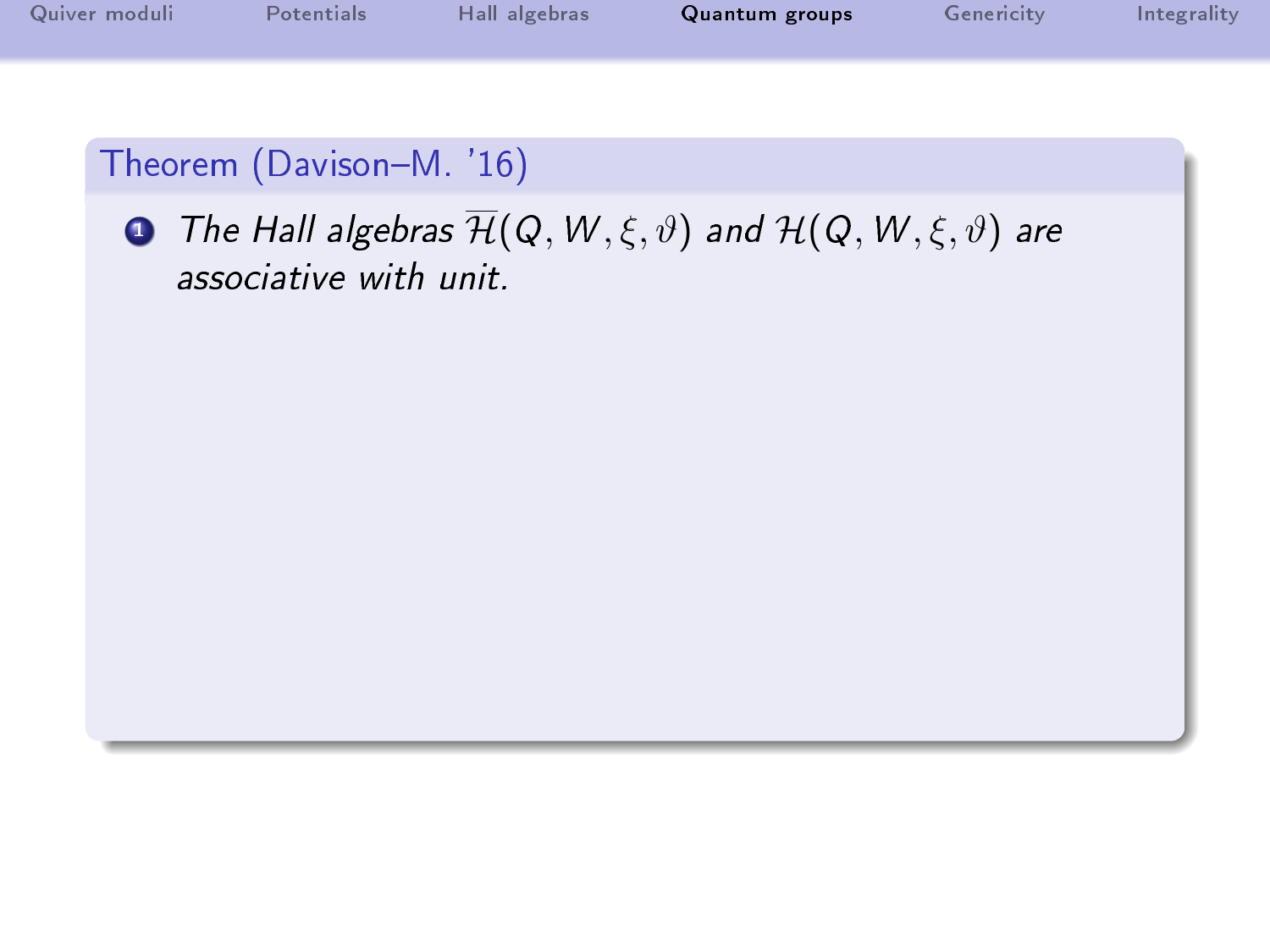| Quiver moduli | Potentials | Hall algebras | Quantum groups | Genericity | Integrality |
|---------------|------------|---------------|----------------|------------|-------------|
|               |            |               |                |            |             |

- **1** The Hall algebras  $\overline{\mathcal{H}}(Q, W, \xi, \vartheta)$  and  $\mathcal{H}(Q, W, \xi, \vartheta)$  are associative with unit.
- **2** The collapsing spectral sequence is a spectral sequence of algebras inducing an isomorphism of algebras

 $\mathfrak{gr}^*\,\mathcal{H}^*(Q,\,W,\xi,\vartheta)\cong \mathsf{H}^*\left(\,\mathcal{M}_{\vartheta}^{\xi-ss}(Q,\,W), \overline{\mathcal{H}}^*(Q,\,W,\xi,\vartheta)\right).$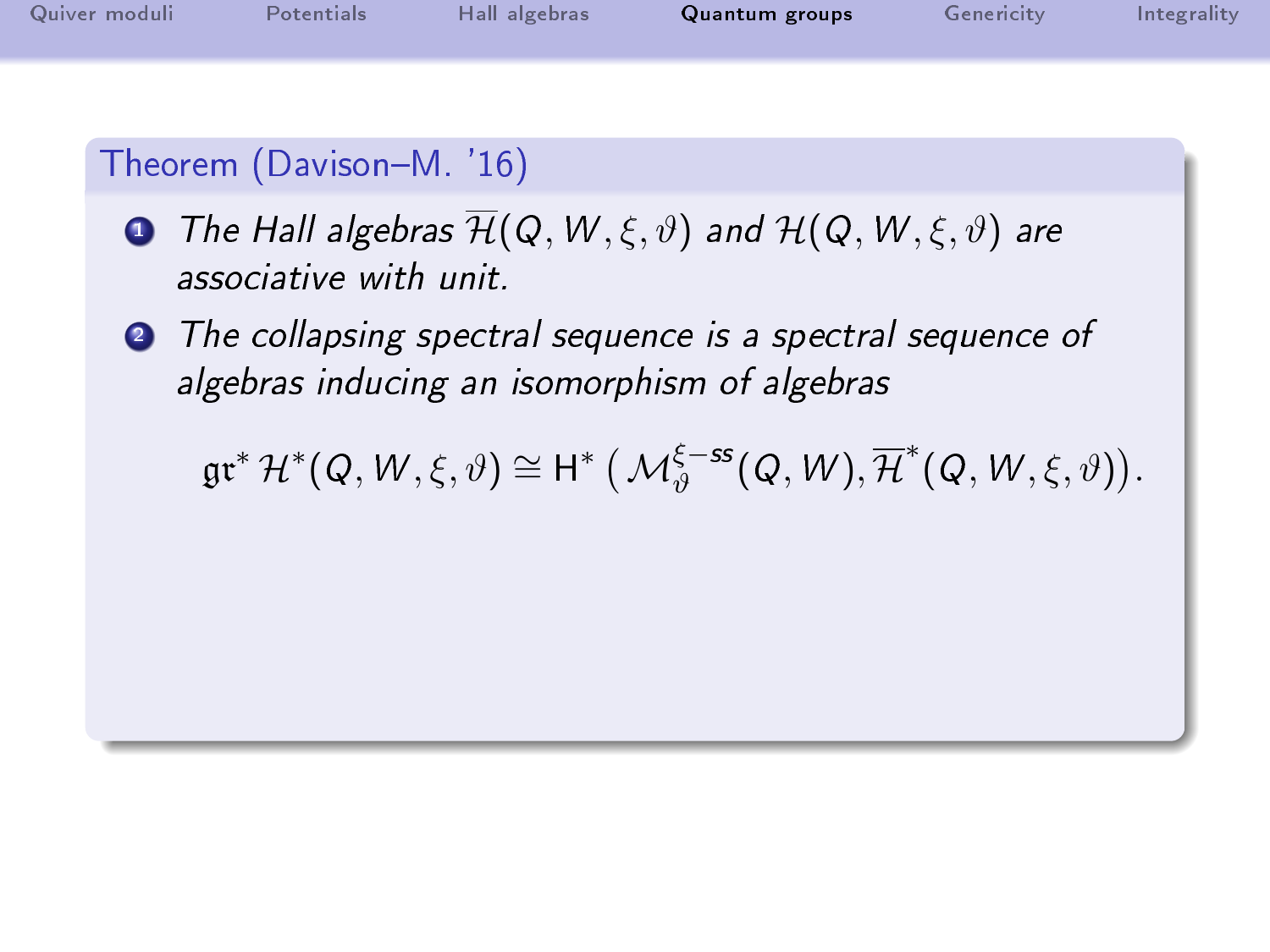| Quiver moduli | Potentials | Hall algebras | Quantum groups | Genericity | Integrality |
|---------------|------------|---------------|----------------|------------|-------------|
|               |            |               |                |            |             |

- **1** The Hall algebras  $\overline{\mathcal{H}}(Q, W, \xi, \vartheta)$  and  $\mathcal{H}(Q, W, \xi, \vartheta)$  are associative with unit.
- **2** The collapsing spectral sequence is a spectral sequence of algebras inducing an isomorphism of algebras

 $\mathfrak{gr}^*\,\mathcal{H}^*(Q,\,W,\xi,\vartheta)\cong \mathsf{H}^*\left(\,\mathcal{M}_{\vartheta}^{\xi-ss}(Q,\,W), \overline{\mathcal{H}}^*(Q,\,W,\xi,\vartheta)\right).$ 

**3** The absolute Hall algebra  $\mathcal{H}(Q, W, \xi, \vartheta)$  has a compatible (localized) coproduct turning  $\mathcal{H}(Q, W, \xi, \vartheta)$  into a (localized) bi-algebra and  $\mathfrak{ar}\mathcal{H}(\mathcal{Q}, W, \xi, \vartheta)$  into a Hopf algebra.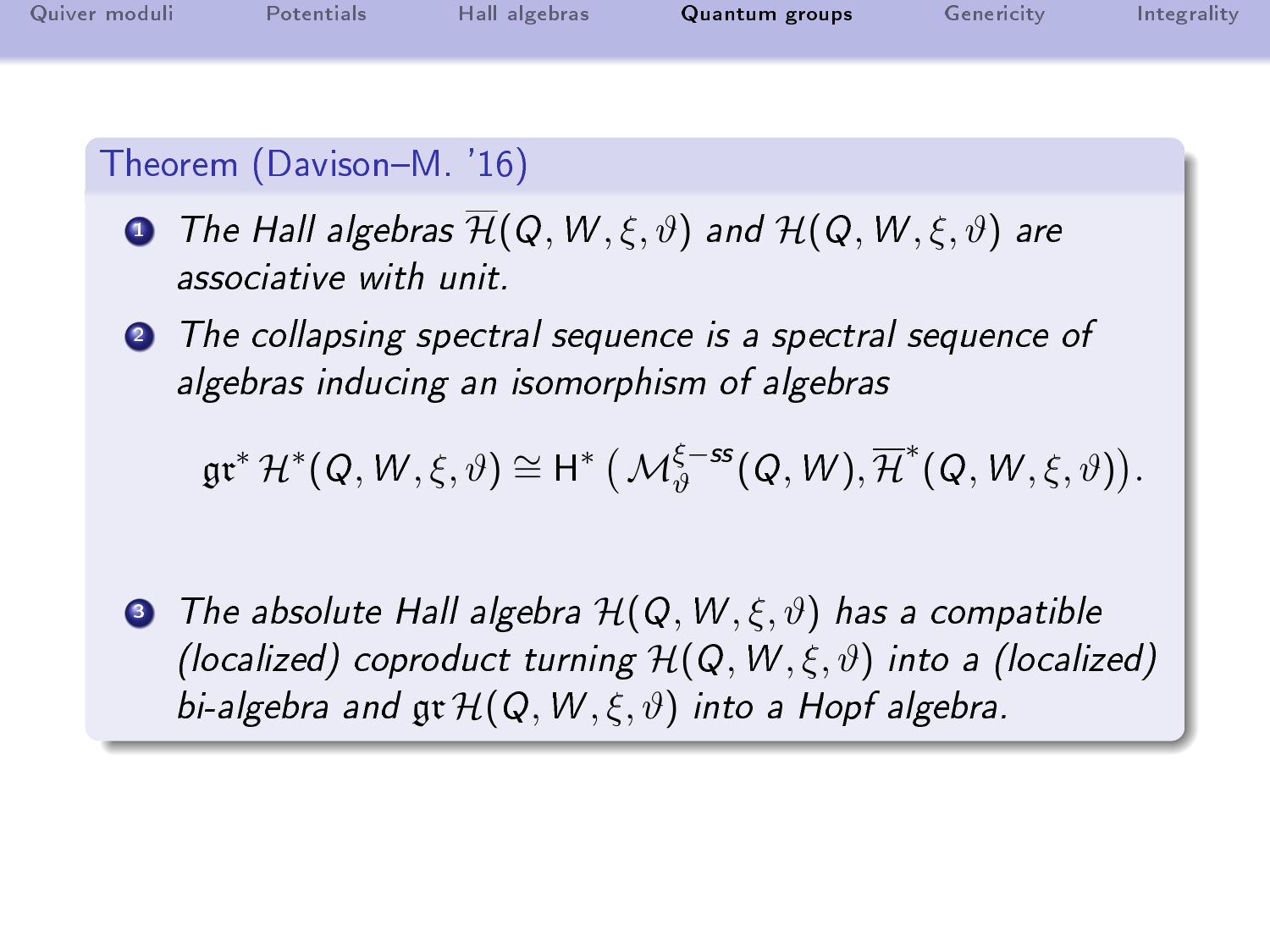| Quiver moduli | Potentials | Hall algebras | Quantum groups | Genericity | Integrality |
|---------------|------------|---------------|----------------|------------|-------------|
|               |            |               |                |            |             |

- **1** The Hall algebras  $\overline{\mathcal{H}}(Q, W, \xi, \vartheta)$  and  $\mathcal{H}(Q, W, \xi, \vartheta)$  are associative with unit.
- **2** The collapsing spectral sequence is a spectral sequence of algebras inducing an isomorphism of algebras

$$
\mathfrak{gr}^*\,\mathcal{H}^*(Q,\,W,\xi,\vartheta)\cong \mathsf{H}^*\,\big(\,\mathcal{M}_\vartheta^{\xi-{\rm ss}}(Q,\,W),\overline{\mathcal{H}}^*(Q,\,W,\xi,\vartheta)\big).
$$

**3** The absolute Hall algebra  $\mathcal{H}(Q, W, \xi, \vartheta)$  has a compatible (localized) coproduct turning  $H(Q, W, \xi, \vartheta)$  into a (localized) bi-algebra and  $\mathfrak{gr}\mathcal{H}(Q,W,\xi,\vartheta)$  into a Hopf algebra.

Question: What can we say about the structures of the Hall algebras?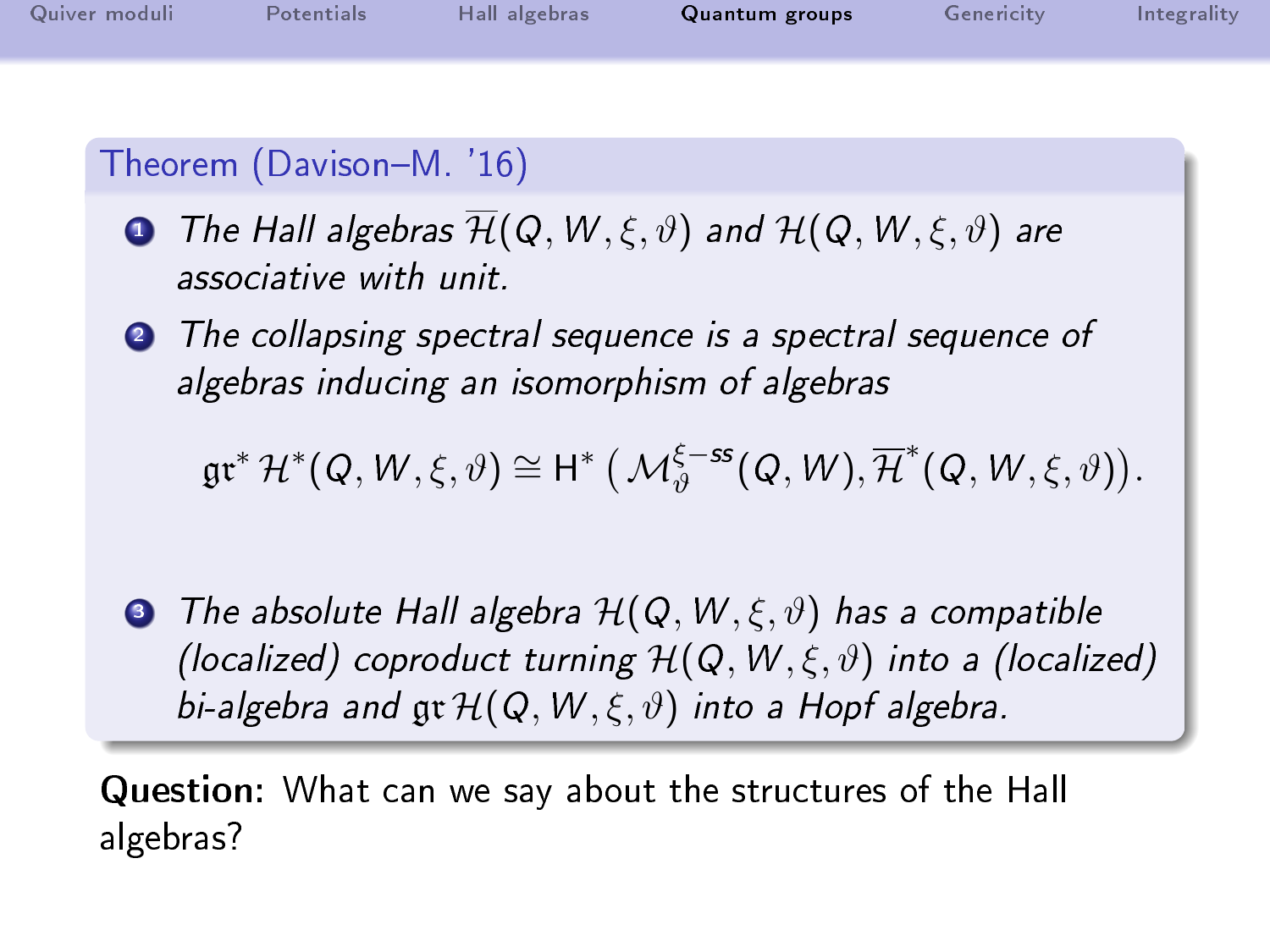| Quiver moduli | Potentials | Hall algebras | Quantum groups | Genericity | Integrality |
|---------------|------------|---------------|----------------|------------|-------------|
| Genericity    |            |               |                |            |             |

<span id="page-59-0"></span>We call a stability condition  $\xi$  generic if for all  $\vartheta \in (0, \pi)$  and all  $\gamma',\gamma''\in\Gamma_\vartheta$  the bilinear pairing  $\sum_{\alpha:\nu\to w}\gamma'_\nu\gamma''_\omega$  is symmetric.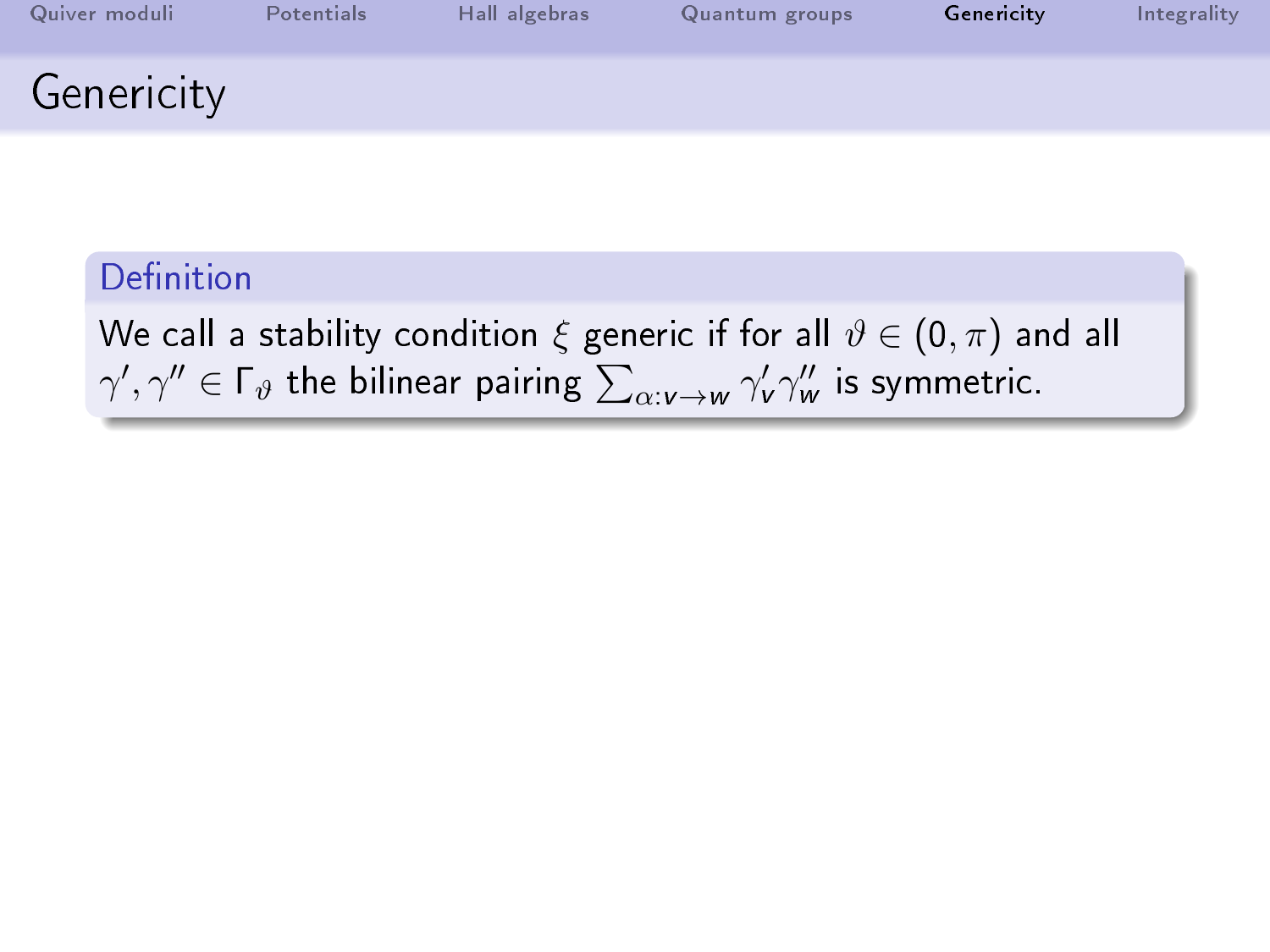| Quiver moduli | Potentials | Hall algebras | Quantum groups | Genericity | Integrality |
|---------------|------------|---------------|----------------|------------|-------------|
| Genericity    |            |               |                |            |             |

We call a stability condition  $\xi$  generic if for all  $\vartheta \in (0, \pi)$  and all  $\gamma',\gamma''\in\Gamma_\vartheta$  the bilinear pairing  $\sum_{\alpha:\nu\to w}\gamma'_\nu\gamma''_\omega$  is symmetric.

Interpretation: Given representations  $M'$  and  $M''$  of dimension vectors  $\gamma',\gamma''\in\mathsf{\Gamma}_{\vartheta}$ ,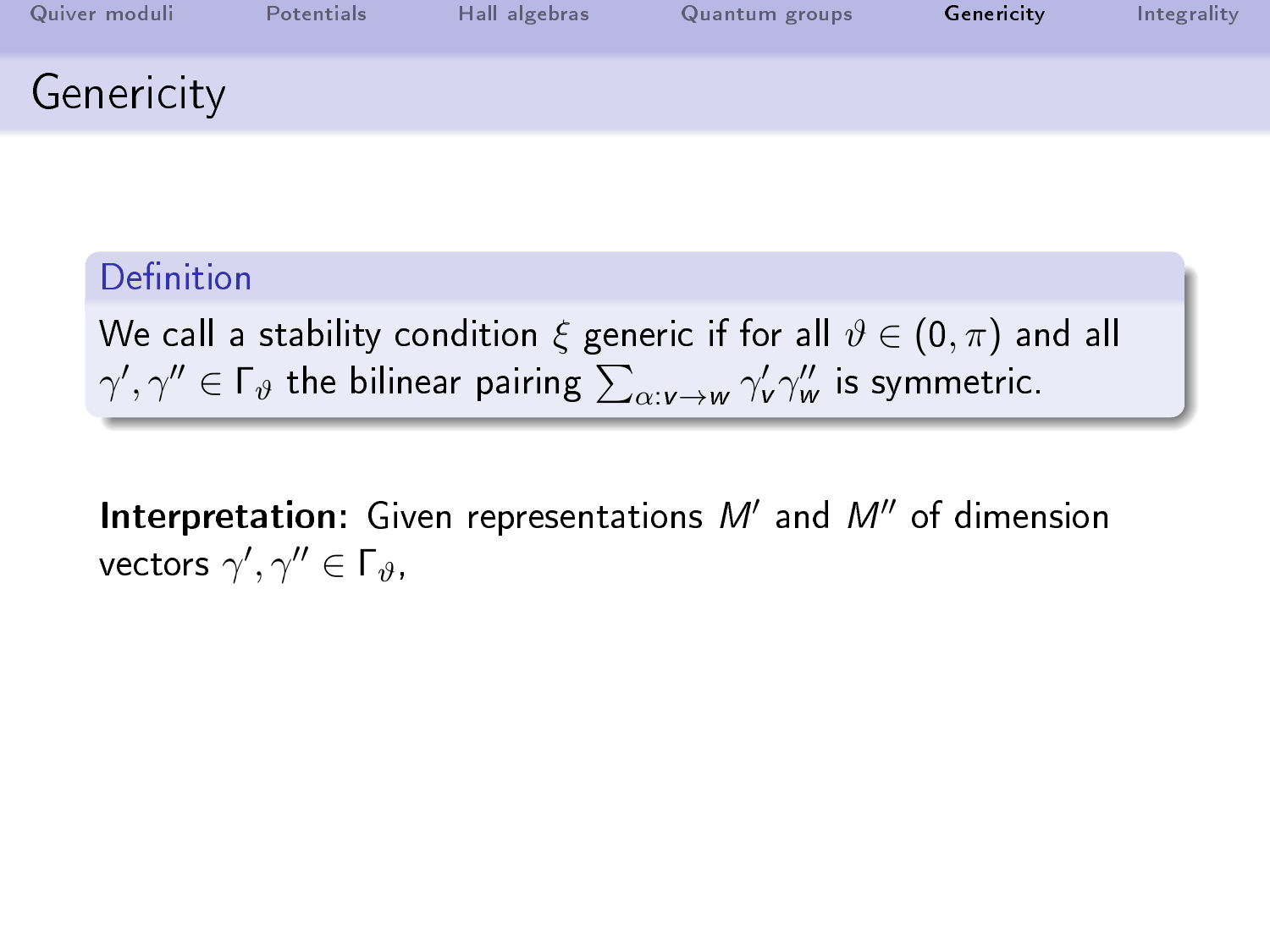| Quiver moduli | Potentials | Hall algebras | Quantum groups | Genericity | Integrality |
|---------------|------------|---------------|----------------|------------|-------------|
| Genericity    |            |               |                |            |             |

We call a stability condition  $\xi$  generic if for all  $\vartheta \in (0, \pi)$  and all  $\gamma',\gamma''\in\Gamma_\vartheta$  the bilinear pairing  $\sum_{\alpha:\nu\to w}\gamma'_\nu\gamma''_\omega$  is symmetric.

Interpretation: Given representations  $M'$  and  $M''$  of dimension vectors  $\gamma',\gamma''\in\Gamma_\vartheta$ , let  $(\mathcal{S}_\kappa)_{\kappa\in\mathsf{K}}$  be the family of (non-isomorphic) stable factors of  $M'$  and  $M''$ . For  $\kappa, \lambda \in K$  let  $A_{\kappa\,\lambda}:=\mathsf{dim}\,\mathsf{Ext}^1(\mathsf{S}_\kappa,\mathsf{S}_\lambda).$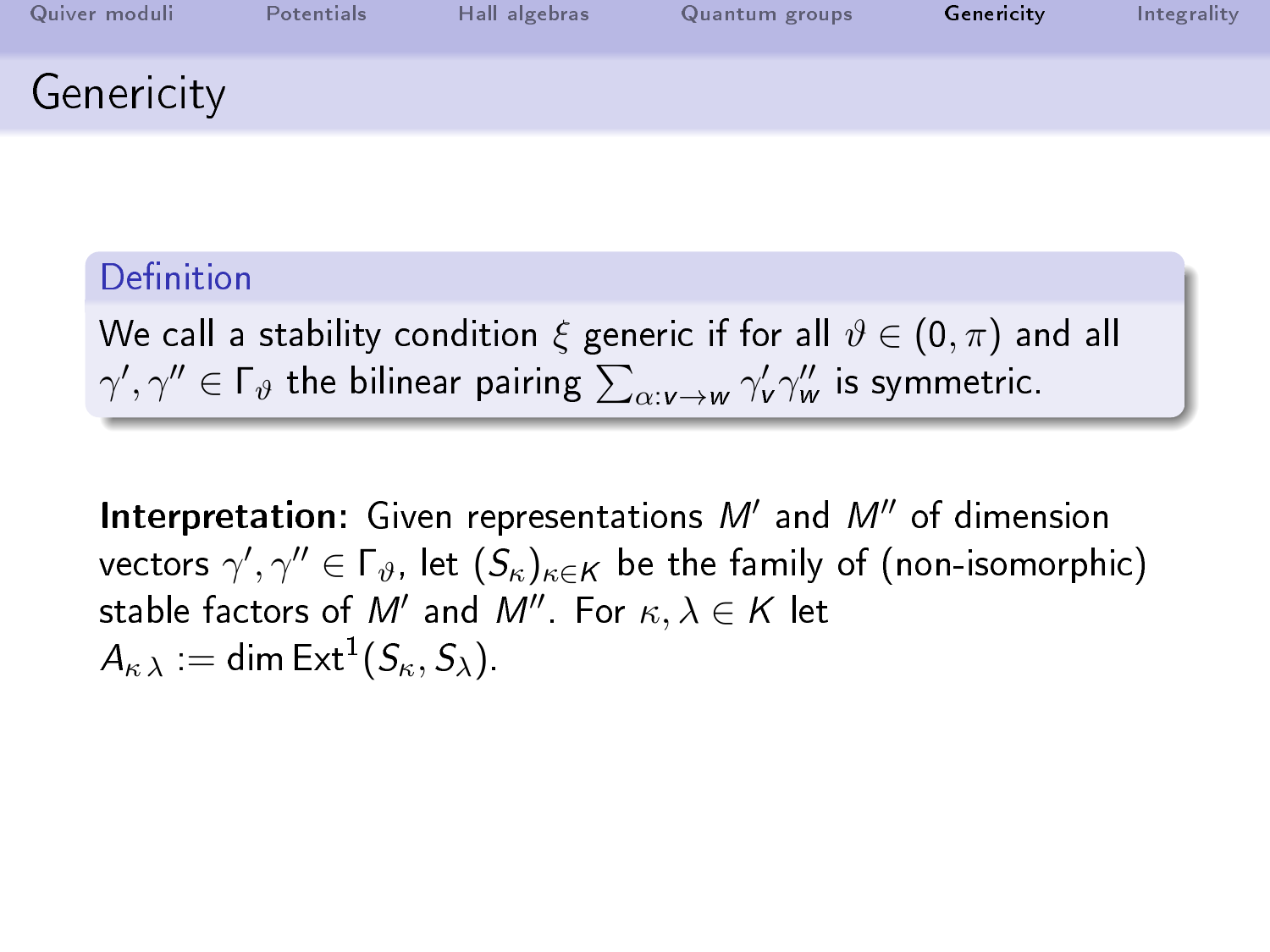| Quiver moduli | Potentials | Hall algebras | Quantum groups | Genericity | Integrality |
|---------------|------------|---------------|----------------|------------|-------------|
| Genericity    |            |               |                |            |             |

We call a stability condition  $\xi$  generic if for all  $\vartheta \in (0, \pi)$  and all  $\gamma',\gamma''\in\Gamma_\vartheta$  the bilinear pairing  $\sum_{\alpha:\nu\to w}\gamma'_\nu\gamma''_\omega$  is symmetric.

Interpretation: Given representations  $M'$  and  $M''$  of dimension vectors  $\gamma',\gamma''\in\Gamma_\vartheta$ , let  $(\mathcal{S}_\kappa)_{\kappa\in\mathsf{K}}$  be the family of (non-isomorphic) stable factors of  $M'$  and  $M''$ . For  $\kappa, \lambda \in K$  let  $A_{\kappa\,\lambda}:=\mathsf{dim}\,\mathsf{Ext}^1(\mathcal{S}_\kappa,\mathcal{S}_\lambda)$ . Then,  $\xi$  is generic if for all choices of  $\vartheta ,$   $M'$  and  $M'',$  the matrix  $A = (A_{\kappa \; \lambda})$  is symmetric.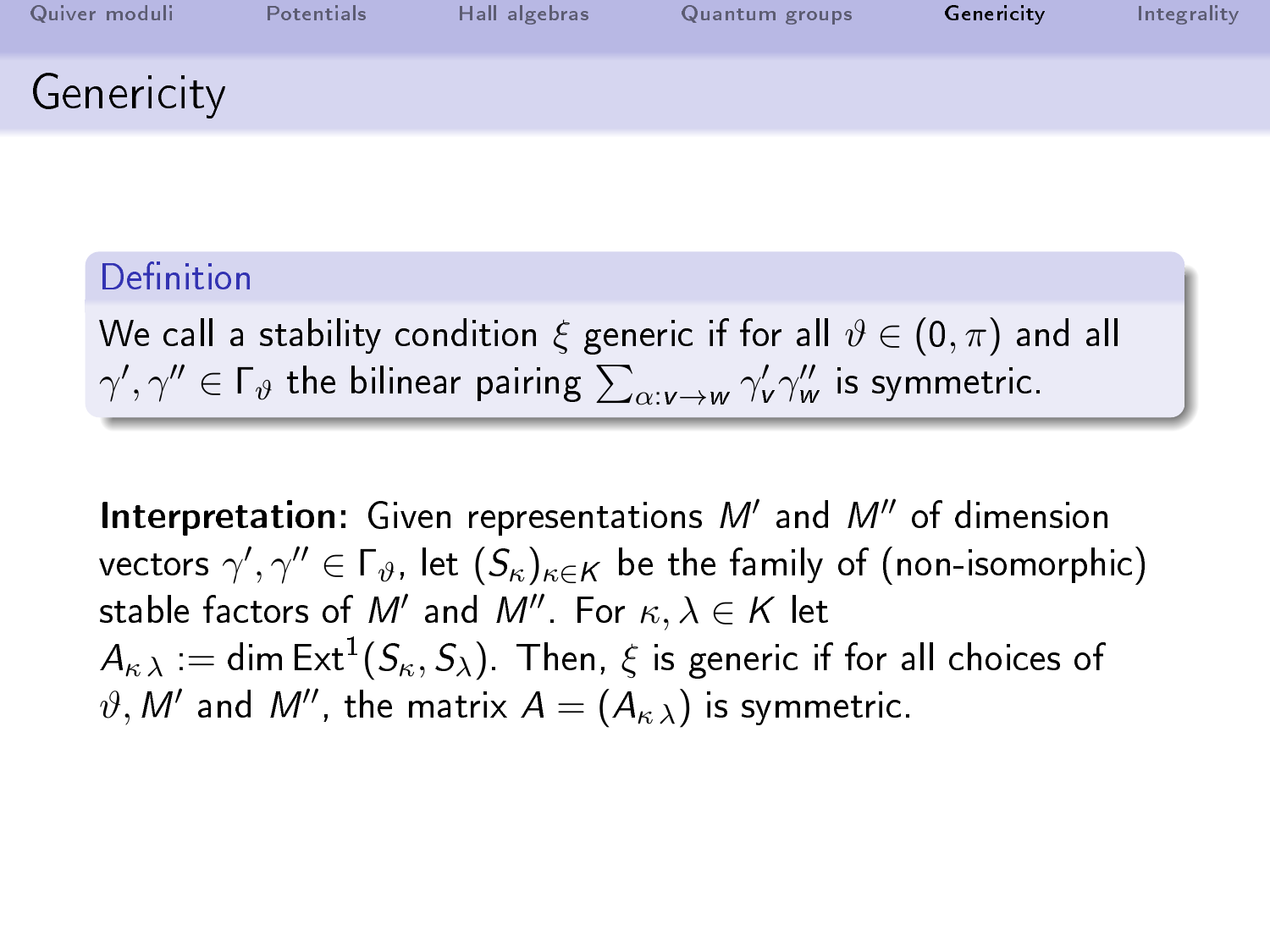| Quiver moduli | Potentials | Hall algebras | Quantum groups | Genericity | Integrality |
|---------------|------------|---------------|----------------|------------|-------------|
| Genericity    |            |               |                |            |             |

We call a stability condition  $\xi$  generic if for all  $\vartheta \in (0, \pi)$  and all  $\gamma',\gamma''\in\Gamma_\vartheta$  the bilinear pairing  $\sum_{\alpha:\nu\to w}\gamma'_\nu\gamma''_\omega$  is symmetric.

Interpretation: Given representations  $M'$  and  $M''$  of dimension vectors  $\gamma',\gamma''\in\Gamma_\vartheta$ , let  $(\mathcal{S}_\kappa)_{\kappa\in\mathsf{K}}$  be the family of (non-isomorphic) stable factors of  $M'$  and  $M''$ . For  $\kappa, \lambda \in K$  let  $A_{\kappa\,\lambda}:=\mathsf{dim}\,\mathsf{Ext}^1(\mathcal{S}_\kappa,\mathcal{S}_\lambda)$ . Then,  $\xi$  is generic if for all choices of  $\vartheta ,$   $\mathcal{M}^{\prime }$  and  $\mathcal{M}^{\prime \prime },$  the matrix  $\mathcal{A}=(\mathcal{A}_{\kappa \ \lambda })$  is symmetric. The quiver with vertex set K and  $A_{\kappa,\lambda}$  arrows from  $\kappa$  to  $\lambda$  is called the  $(Ext-)$ quiver of  $(S_{\kappa})_{\kappa \in K}$ . It is symmetric if  $\xi$  is generic.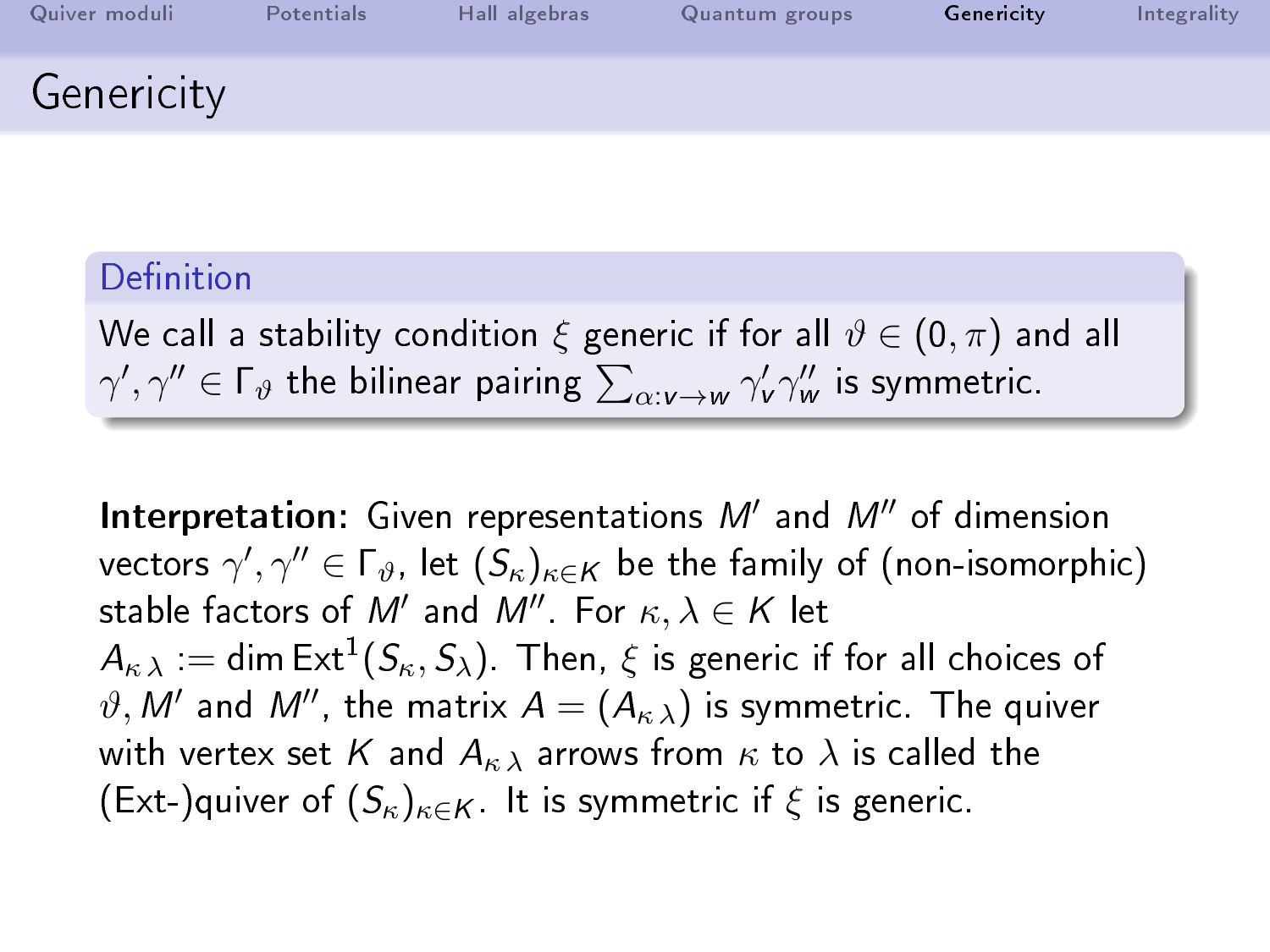| Quiver moduli | Potentials | Hall algebras | Quantum groups | Genericity | Integrality |
|---------------|------------|---------------|----------------|------------|-------------|
|               |            |               |                |            |             |

The absolute Hall algebra of the Ext-quiver of  $(S_{\kappa})_{\kappa \in K}$  with a suitable (formal) potential determines the Hall algebra product on the stalks of the relative Hall-algebra  $\overline{\mathcal{H}}(\mathsf{Q},\mathsf{W},\xi,\vartheta)$  at  $\mathsf{M}'$  and  $\mathsf{M}''$ 

 $\overline{\mathcal{H}}(Q, W, \xi, \vartheta)_{M'} \otimes \overline{\mathcal{H}}(Q, W, \xi, \vartheta)_{M''} \longrightarrow \overline{\mathcal{H}}(Q, W, \xi, \vartheta)_{M' \oplus M''}.$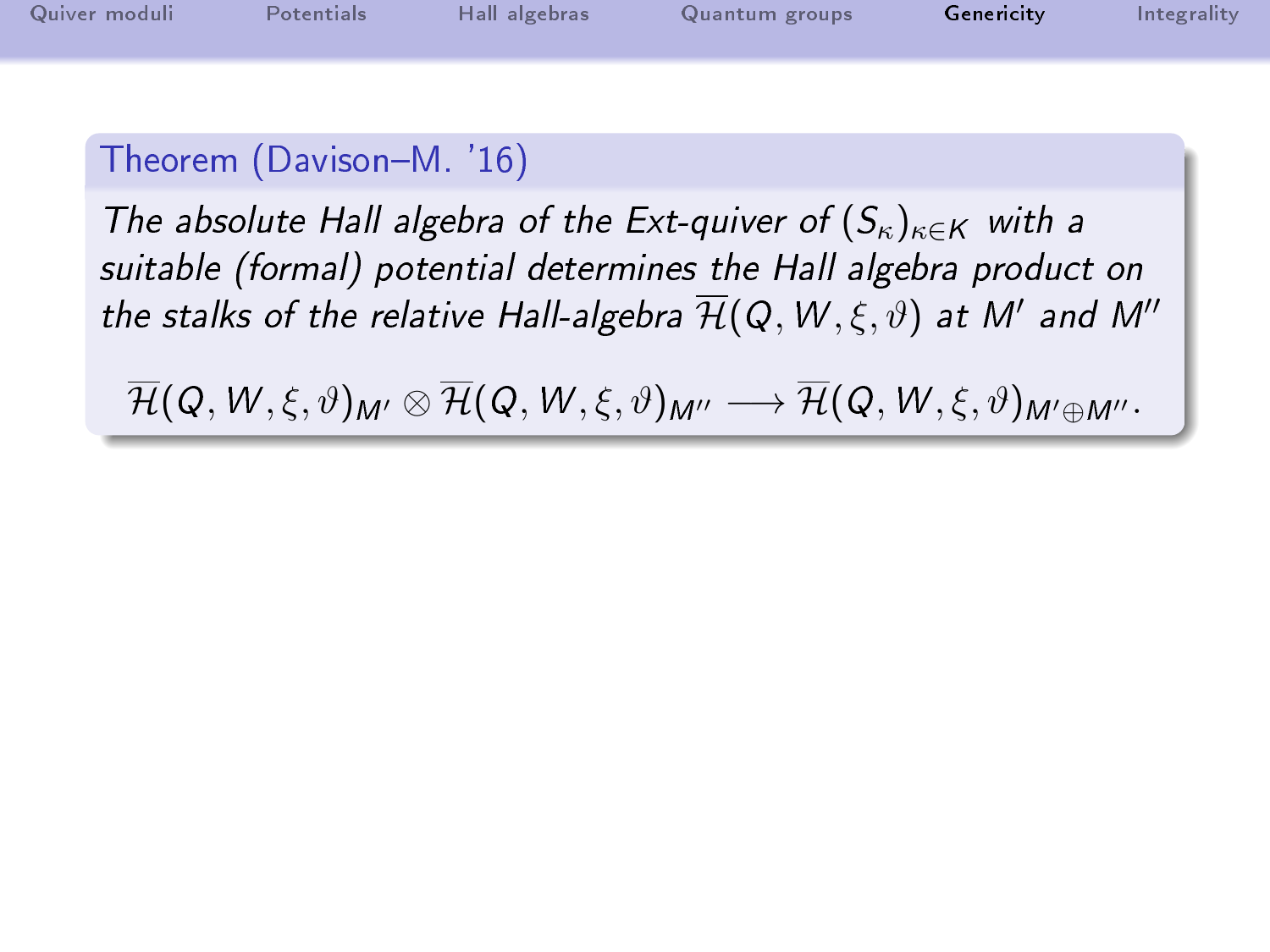| Quiver moduli | Potentials | Hall algebras | Quantum groups | Genericity | Integrality |
|---------------|------------|---------------|----------------|------------|-------------|
|               |            |               |                |            |             |

The absolute Hall algebra of the Ext-quiver of  $(S_{\kappa})_{\kappa \in K}$  with a suitable (formal) potential determines the Hall algebra product on the stalks of the relative Hall-algebra  $\overline{\mathcal{H}}(\mathsf{Q},\mathsf{W},\xi,\vartheta)$  at  $\mathsf{M}'$  and  $\mathsf{M}''$ 

 $\overline{\mathcal{H}}(Q, W, \xi, \vartheta)_{M'} \otimes \overline{\mathcal{H}}(Q, W, \xi, \vartheta)_{M''} \longrightarrow \overline{\mathcal{H}}(Q, W, \xi, \vartheta)_{M' \oplus M''}.$ 

By a result of Efimov the absolute Hall algebra of a symmetric quiver with zero potential is (graded) commutative. Using this, we can prove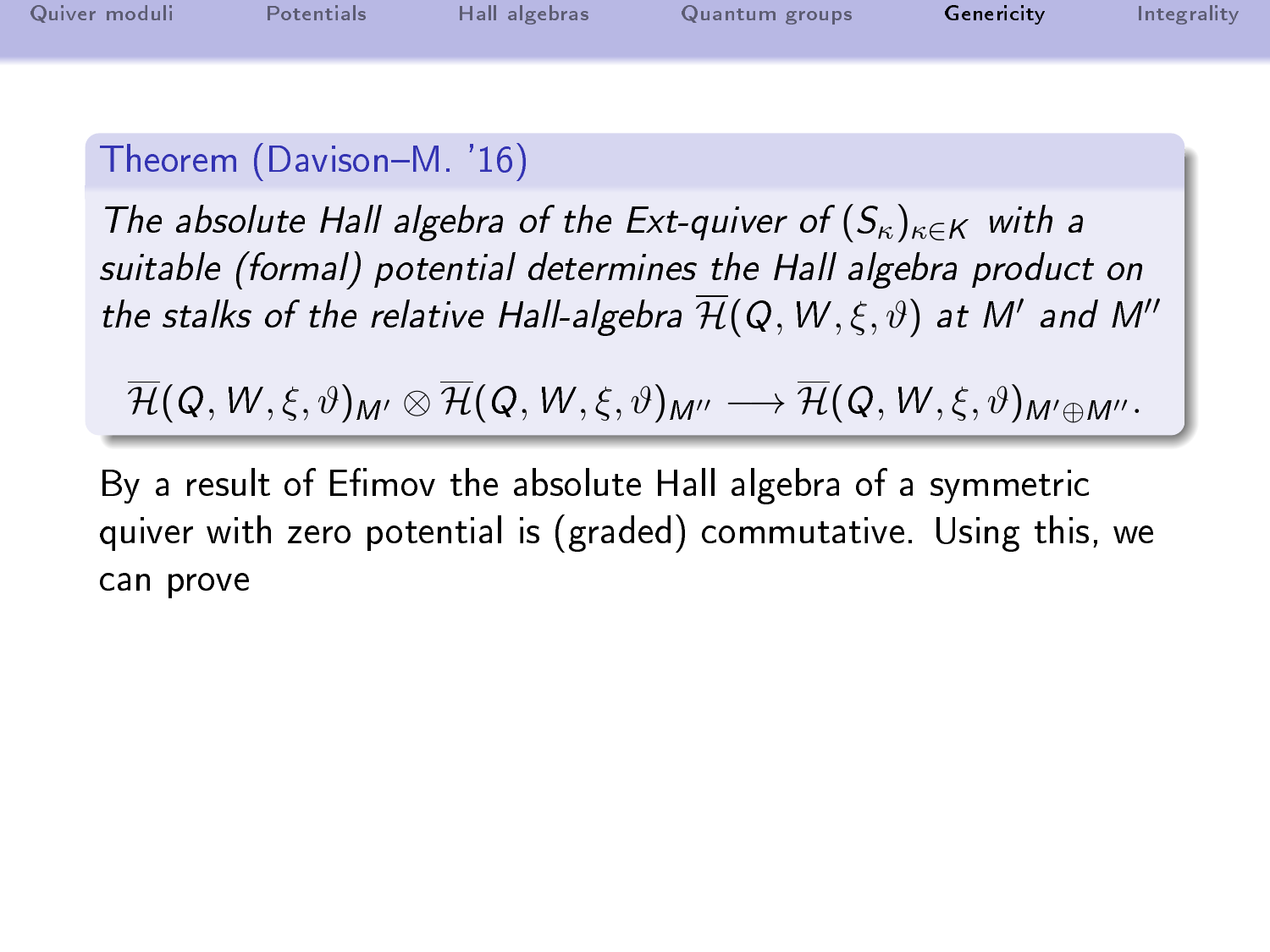| Quiver moduli | Potentials | Hall algebras | Quantum groups | Genericity | Integrality |
|---------------|------------|---------------|----------------|------------|-------------|
|               |            |               |                |            |             |

The absolute Hall algebra of the Ext-quiver of  $(S_{\kappa})_{\kappa \in K}$  with a suitable (formal) potential determines the Hall algebra product on the stalks of the relative Hall-algebra  $\overline{\mathcal{H}}(\mathsf{Q},\mathsf{W},\xi,\vartheta)$  at  $\mathsf{M}'$  and  $\mathsf{M}''$ 

 $\overline{\mathcal{H}}(Q, W, \xi, \vartheta)_{M'} \otimes \overline{\mathcal{H}}(Q, W, \xi, \vartheta)_{M''} \longrightarrow \overline{\mathcal{H}}(Q, W, \xi, \vartheta)_{M' \oplus M''}.$ 

By a result of Efimov the absolute Hall algebra of a symmetric quiver with zero potential is (graded) commutative. Using this, we can prove

#### Theorem (Davison-M. '16)

If  $\xi$  is a generic stability condition, the relative Hall algebra  $\overline{\mathcal{H}}(\mathsf{Q},\mathsf{W},\xi,\vartheta)$  is (graded) commutative for all phases  $\vartheta\in(0,\pi).$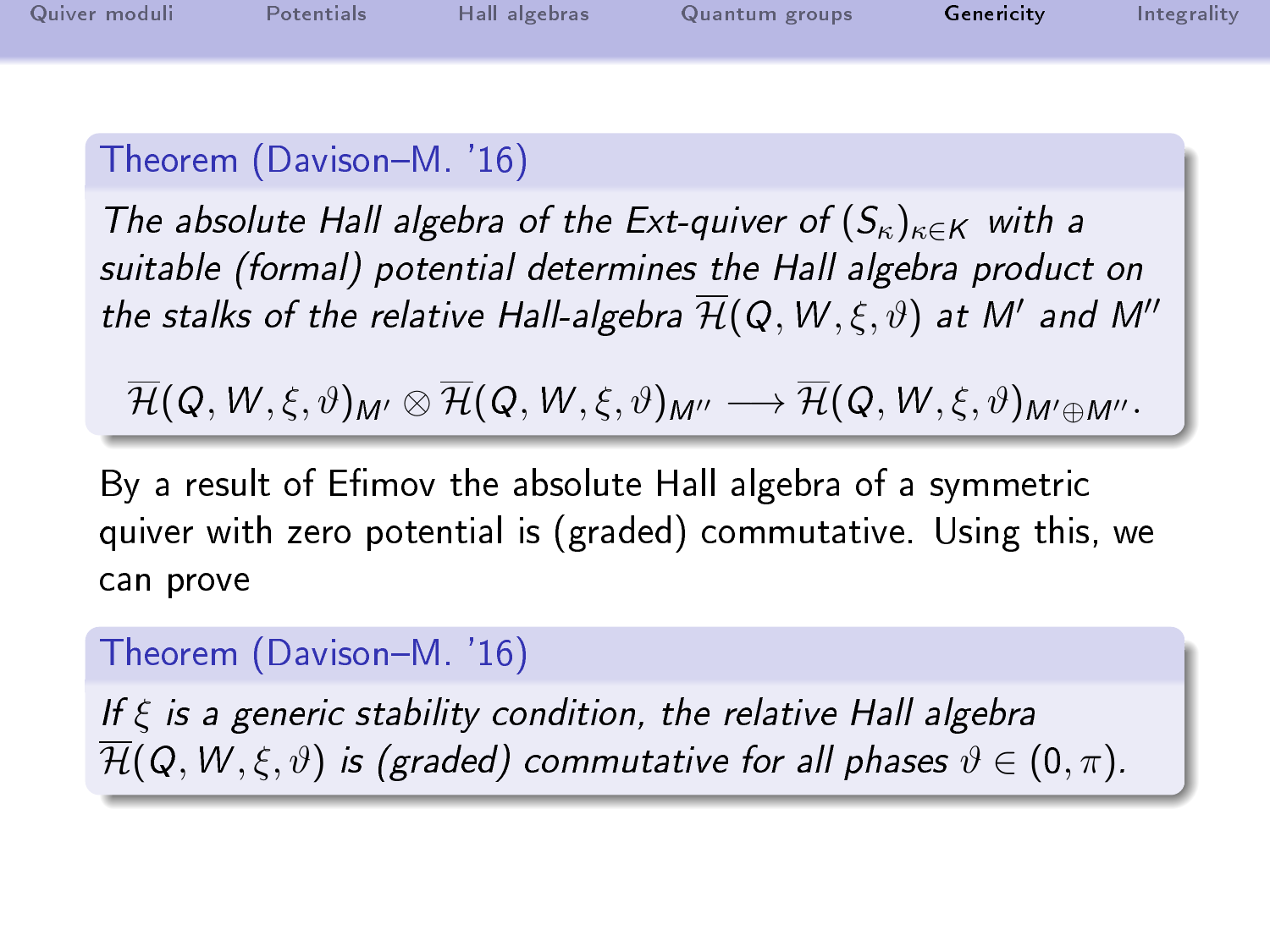| Quiver moduli | Potentials | Hall algebras | Quantum groups | Genericity | Integrality |
|---------------|------------|---------------|----------------|------------|-------------|
|               |            |               |                |            |             |

The absolute Hall algebra of the Ext-quiver of  $(S_{\kappa})_{\kappa \in K}$  with a suitable (formal) potential determines the Hall algebra product on the stalks of the relative Hall-algebra  $\overline{\mathcal{H}}(\mathsf{Q},\mathsf{W},\xi,\vartheta)$  at  $\mathsf{M}'$  and  $\mathsf{M}''$ 

 $\overline{\mathcal{H}}(Q, W, \xi, \vartheta)_{M'} \otimes \overline{\mathcal{H}}(Q, W, \xi, \vartheta)_{M''} \longrightarrow \overline{\mathcal{H}}(Q, W, \xi, \vartheta)_{M' \oplus M''}.$ 

By a result of Efimov the absolute Hall algebra of a symmetric quiver with zero potential is (graded) commutative. Using this, we can prove

#### Theorem (Davison-M. '16)

If  $\xi$  is a generic stability condition, the relative Hall algebra  $\overline{\mathcal{H}}(Q, W, \xi, \vartheta)$  is (graded) commutative for all phases  $\vartheta \in (0, \pi)$ .

Question: How does this commutative algebra look like?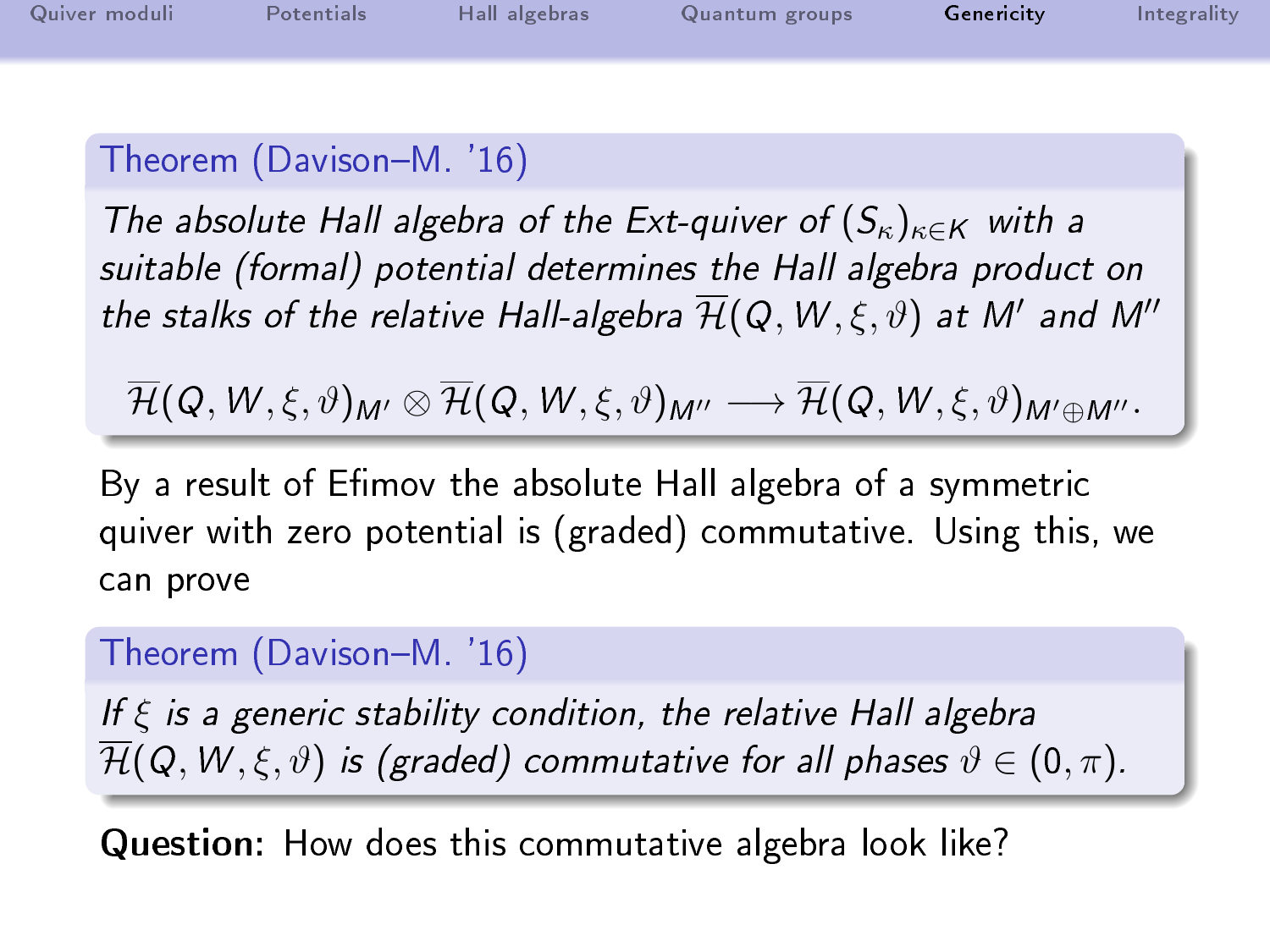| Quiver moduli | Potentials | Hall algebras | Quantum groups | Genericity | Integrality |
|---------------|------------|---------------|----------------|------------|-------------|
| Integrality   |            |               |                |            |             |

For a generic stability condition  $\xi$  and any phase  $\vartheta \in (0, \pi)$  the relative Hall algebra  $\overline{\mathcal{H}}(Q, W, \xi, \vartheta)$  is a symmetric algebra, i.e.

 $\mathcal{H}(\mathcal{Q}, W, \xi, \vartheta) = \mathsf{Sym}(\mathcal{G})$ 

<span id="page-68-0"></span>for some (graded) perverse sheaf/monodromic mixed Hodge modules  $\mathcal G$  on  $\mathcal M_\vartheta^{\xi-{\rm ss}}(Q,W)=\sqcup_{\gamma\in\Gamma_\vartheta}\mathcal M_\gamma^{\xi-{\rm ss}}(Q,W).$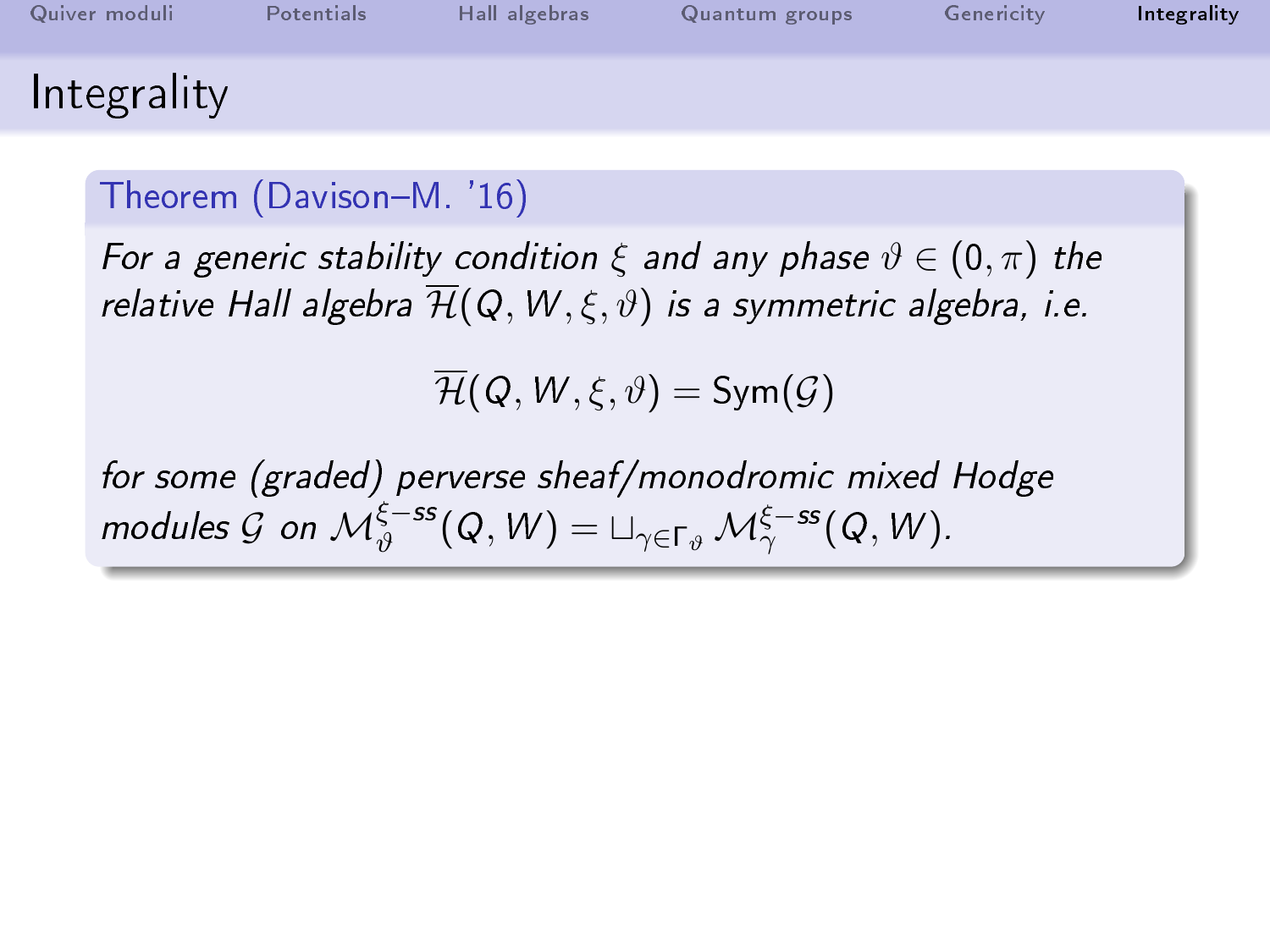| Quiver moduli | Potentials | Hall algebras | Quantum groups | Genericity | Integrality |
|---------------|------------|---------------|----------------|------------|-------------|
| Integrality   |            |               |                |            |             |

For a generic stability condition  $\xi$  and any phase  $\vartheta \in (0, \pi)$  the relative Hall algebra  $\overline{\mathcal{H}}(Q, W, \xi, \vartheta)$  is a symmetric algebra, i.e.

 $\overline{\mathcal{H}}(\mathcal{Q}, W, \xi, \vartheta) = \mathsf{Sym}(\mathcal{G})$ 

for some (graded) perverse sheaf/monodromic mixed Hodge modules  $\mathcal G$  on  $\mathcal M_\vartheta^{\xi-{\rm ss}}(Q,W)=\sqcup_{\gamma\in\Gamma_\vartheta}\mathcal M_\gamma^{\xi-{\rm ss}}(Q,W).$ 

**Remark:** The absolute Hall algebra  $\mathcal{H}(Q, W, \xi, \vartheta)$  is in general not (graded) commutative even for generic  $\xi$ . But: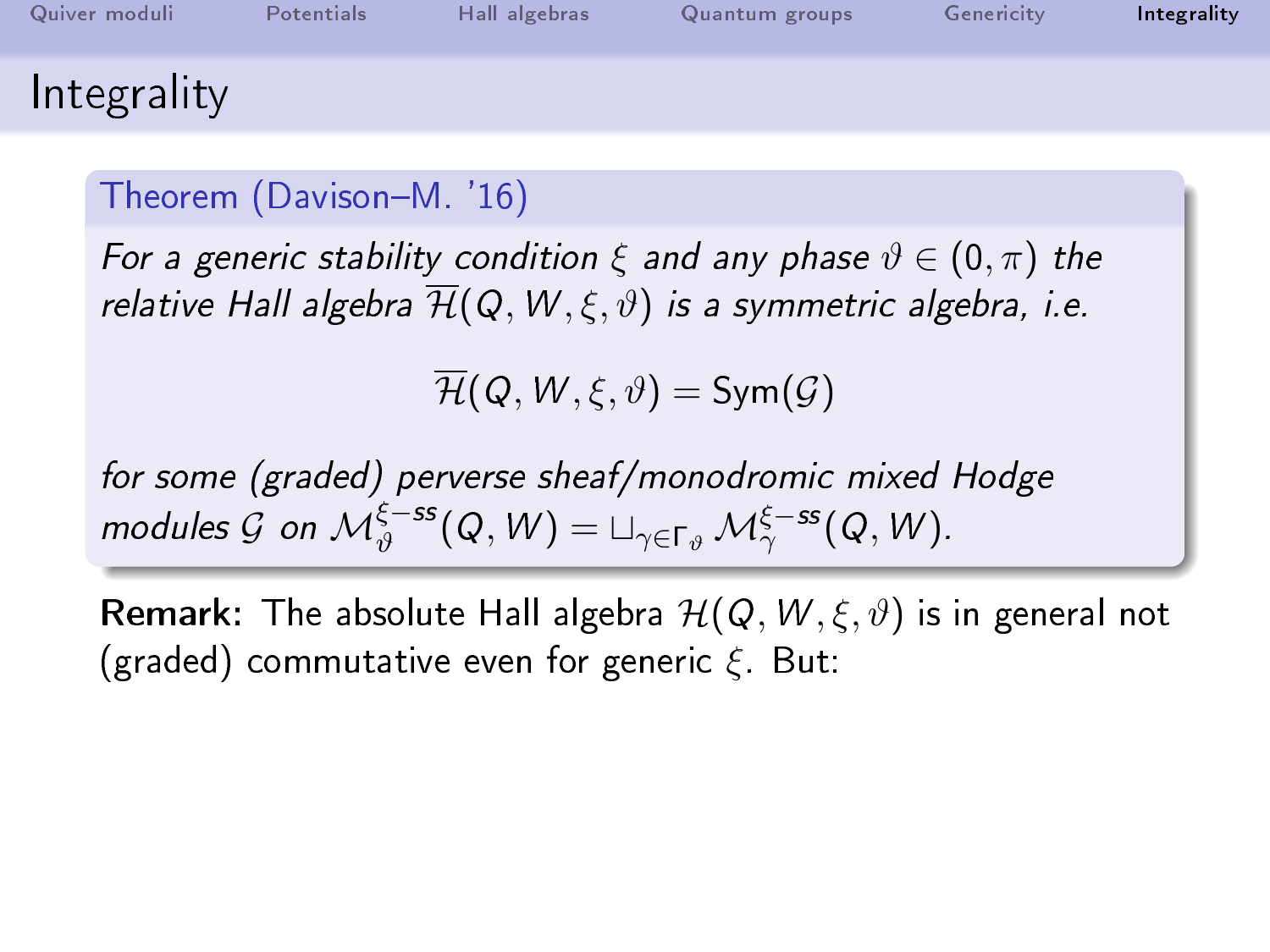| Quiver moduli | Potentials | Hall algebras | Quantum groups | Genericity | Integrality |
|---------------|------------|---------------|----------------|------------|-------------|
| Integrality   |            |               |                |            |             |

For a generic stability condition  $\xi$  and any phase  $\vartheta \in (0, \pi)$  the relative Hall algebra  $\overline{\mathcal{H}}(Q, W, \xi, \vartheta)$  is a symmetric algebra, i.e.

 $\mathcal{H}(\mathcal{Q}, W, \xi, \vartheta) = \mathsf{Sym}(\mathcal{G})$ 

for some (graded) perverse sheaf/monodromic mixed Hodge modules  $\mathcal G$  on  $\mathcal M_\vartheta^{\xi-{\rm ss}}(Q,W)=\sqcup_{\gamma\in\Gamma_\vartheta}\mathcal M_\gamma^{\xi-{\rm ss}}(Q,W).$ 

**Remark:** The absolute Hall algebra  $\mathcal{H}(Q, W, \xi, \vartheta)$  is in general not (graded) commutative even for generic  $\xi$ . But:

#### **Corollary**

For generic  $\xi$  and any  $\vartheta$  the associated graded algebra  $\mathfrak{gr}\, \mathcal{H}(\mathsf{Q},\mathsf{W},\xi,\vartheta)$  wrt. the perverse filtration is a symmetric algebra generated by  $\mathsf{H}^{*}\left(\mathcal{M}_{\vartheta}^{\xi-ss}(Q,W),\mathcal{G}\right)$ .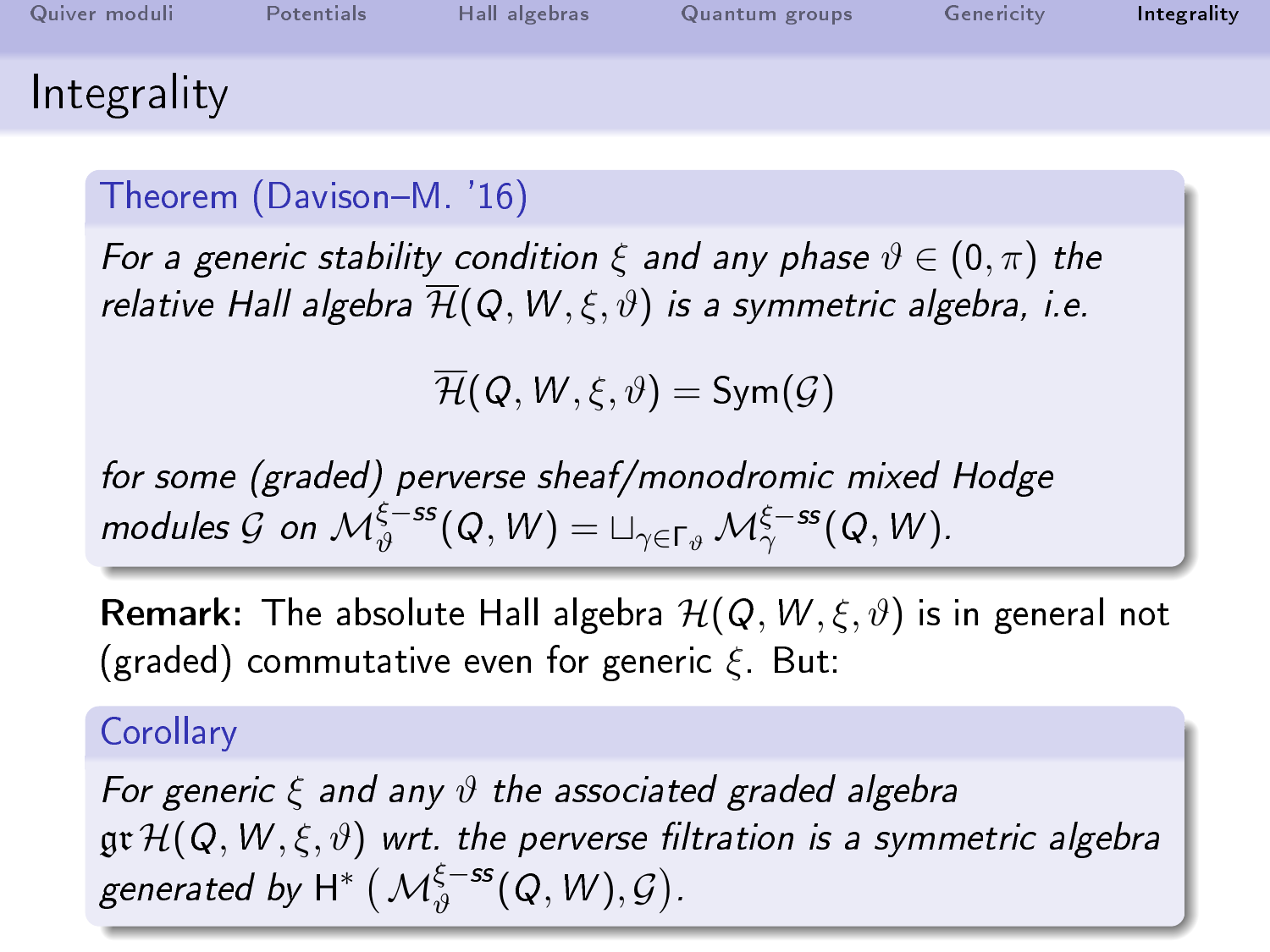| Quiver moduli | Potentials | Hall algebras | Quantum groups | Genericity | Integrality |
|---------------|------------|---------------|----------------|------------|-------------|
|               |            |               |                |            |             |
|               |            |               |                |            |             |
|               |            |               |                |            |             |

Question: Can we determine  $G$ ?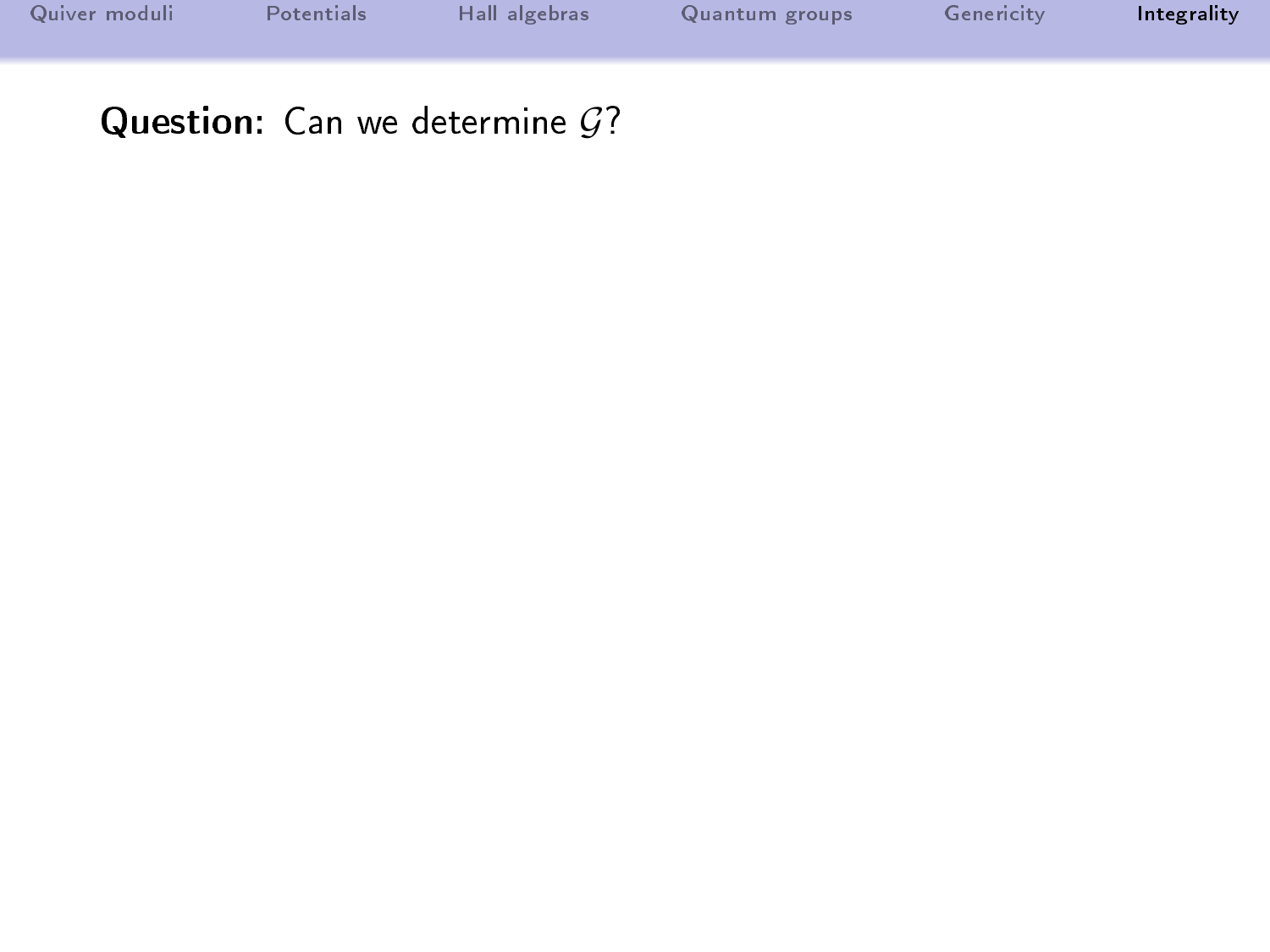| Quiver moduli | Potentials | Hall algebras | Quantum groups | Genericity | Integrality |
|---------------|------------|---------------|----------------|------------|-------------|
|               |            |               |                |            |             |
|               |            |               |                |            |             |
|               |            |               |                |            |             |
|               |            |               |                |            |             |

Question: Can we determine  $G$ ?

Recall: 
$$
\text{Tr}_{\gamma}(W) : \text{Mat}_{\gamma}^{\xi-ss}(Q) \xrightarrow{p} \mathcal{M}_{\gamma}^{\xi-ss}(Q) \xrightarrow{f_{\gamma}} \mathbb{C}
$$
 and  $\text{Mat}_{\gamma}^{\xi-ss}(Q, W) = \text{Crit}(\text{Tr}_{\gamma}(W)).$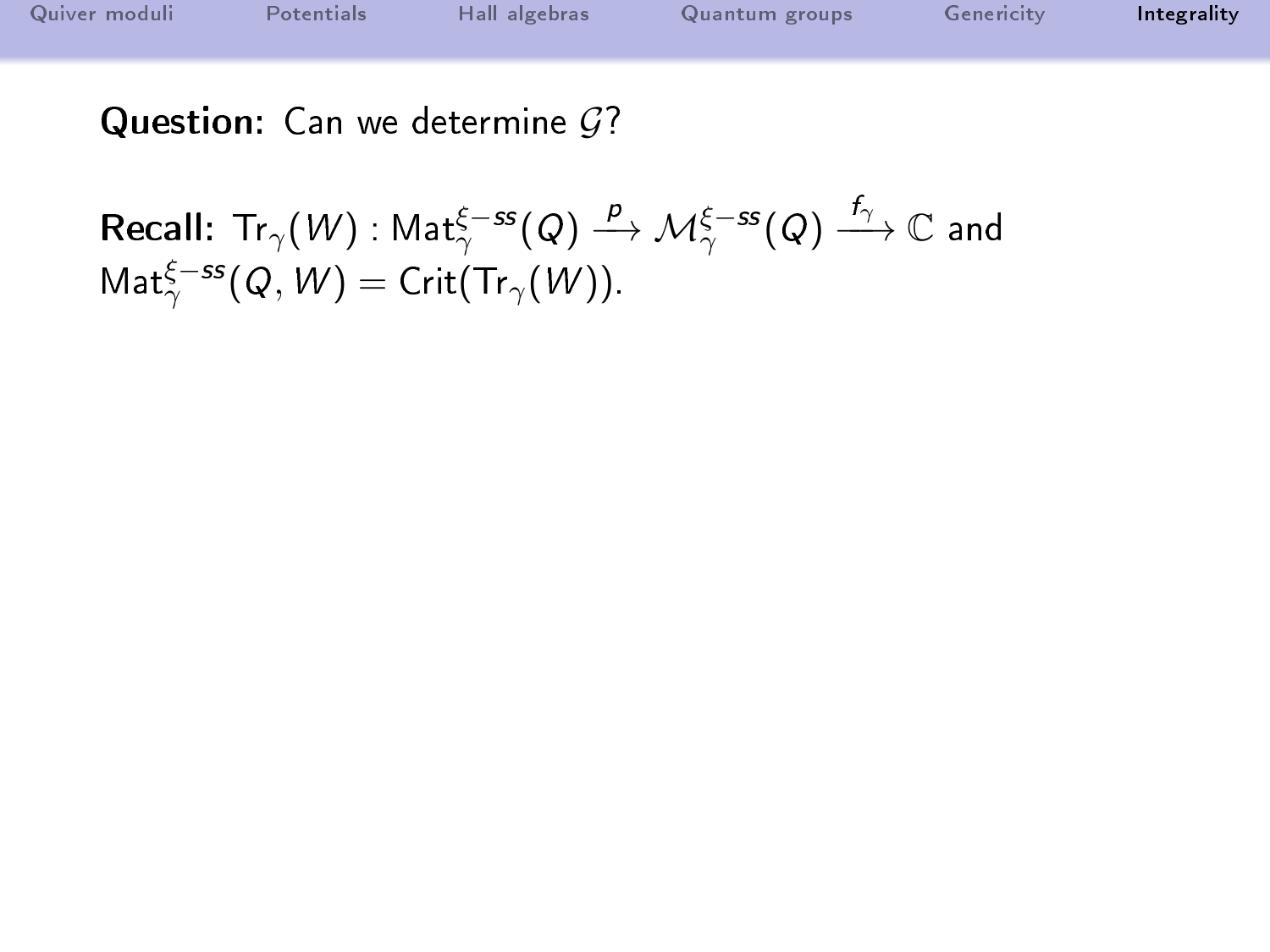| Quiver moduli | Potentials | Hall algebras | Quantum groups | Genericity | Integrality |
|---------------|------------|---------------|----------------|------------|-------------|
|               |            |               |                |            |             |
|               |            |               |                |            |             |

Question: Can we determine  $G$ ?

Recall: 
$$
\text{Tr}_{\gamma}(W) : \text{Mat}_{\gamma}^{\xi-ss}(Q) \xrightarrow{p} \mathcal{M}_{\gamma}^{\xi-ss}(Q) \xrightarrow{f_{\gamma}} \mathbb{C}
$$
 and  $\text{Mat}_{\gamma}^{\xi-ss}(Q, W) = \text{Crit}(\text{Tr}_{\gamma}(W)).$ 

## Definition

 $\textbf{D}$  For  $\gamma\in\mathbb{N}^{\mathcal{Q}_0}$  we form the "Donaldson–Thomas sheaf"

$$
\mathcal{DT}_{\gamma}(Q,W,\xi)=\begin{cases} \phi_{f_{\gamma}}\big(\mathcal{IC}_{\mathcal{M}_{\gamma}^{\xi-ss}(Q)}(\mathbb{Q})\big) & \text{if} \;\; \mathcal{M}_{\gamma}^{\xi-st}(Q)\neq \emptyset, \\ 0 & \text{else} \end{cases}
$$

Here,  $\mathcal{IC}_{\mathcal{M}_\gamma^{\xi-ss}(Q)}(\mathbb{Q})$  is the intersection complex of  $\mathcal{M}_\gamma^{\xi-ss}(Q)$  .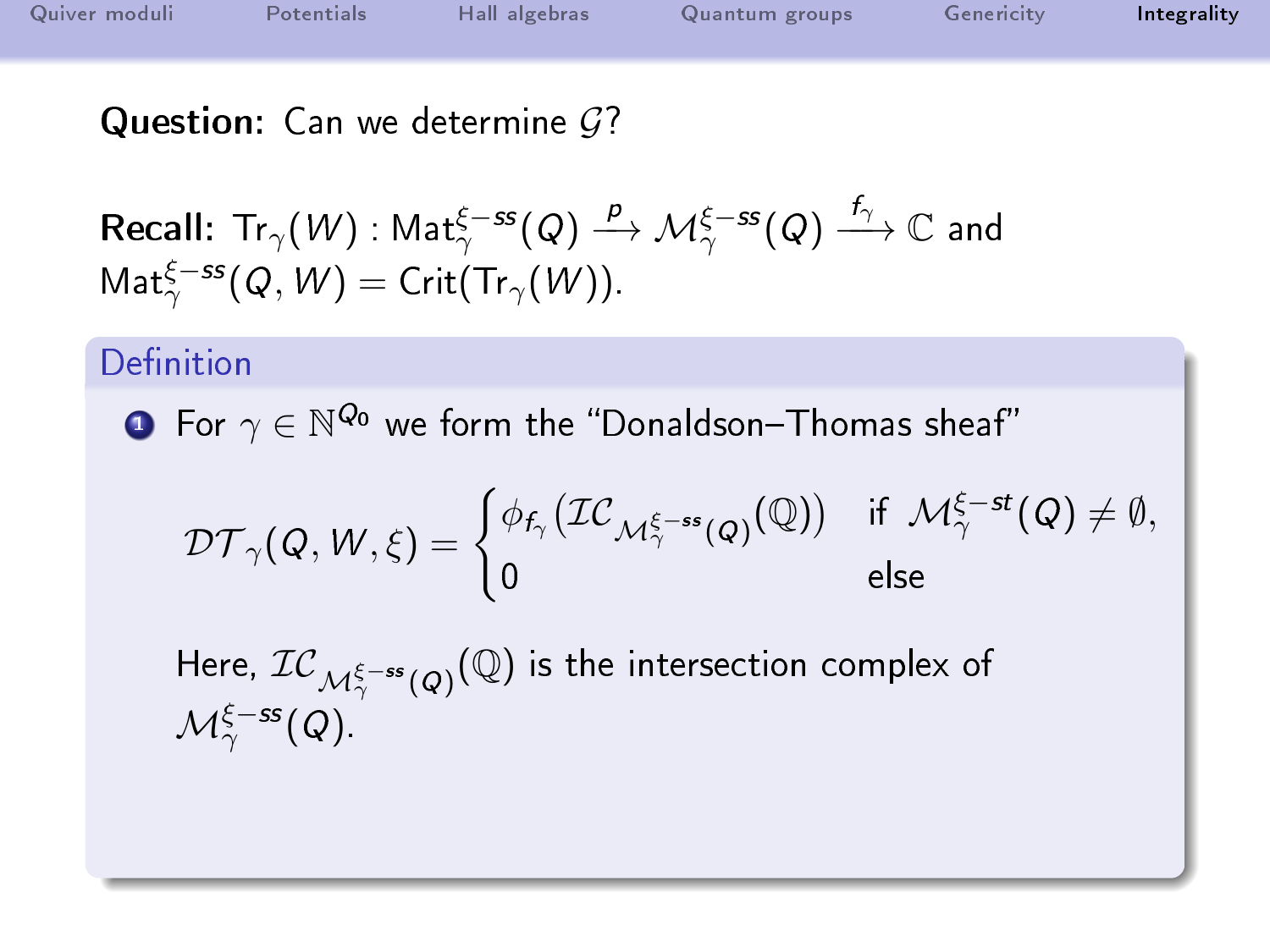| Quiver moduli | Potentials | Hall algebras | Quantum groups | Genericity | Integrality |
|---------------|------------|---------------|----------------|------------|-------------|
|               |            |               |                |            |             |
|               |            |               |                |            |             |

Question: Can we determine  $\mathcal{G}$ ?

Recall: 
$$
\text{Tr}_{\gamma}(W) : \text{Mat}_{\gamma}^{\xi-ss}(Q) \xrightarrow{p} \mathcal{M}_{\gamma}^{\xi-ss}(Q) \xrightarrow{f_{\gamma}} \mathbb{C}
$$
 and  $\text{Mat}_{\gamma}^{\xi-ss}(Q, W) = \text{Crit}(\text{Tr}_{\gamma}(W)).$ 

#### Definition

 $\textbf{D}$  For  $\gamma\in\mathbb{N}^{\mathcal{Q}_0}$  we form the "Donaldson–Thomas sheaf"

$$
\mathcal{DT}_{\gamma}(\mathit{Q},\mathit{W},\xi)=\begin{cases} \phi_{f_{\gamma}}\big(\mathcal{IC}_{\mathcal{M}_{\gamma}^{\xi-ss}(\mathit{Q})}(\mathbb{Q})\big) & \text{if} \;\; \mathcal{M}_{\gamma}^{\xi-st}(\mathit{Q})\neq \emptyset, \\ 0 & \text{else} \end{cases}
$$

Here,  $\mathcal{IC}_{\mathcal{M}_\gamma^{\xi-ss}(Q)}(\mathbb{Q})$  is the intersection complex of  $\mathcal{M}_\gamma^{\xi-ss}(Q)$  .

 $\bm{\mathcal{D}\mathcal{T}}_\vartheta(\mathsf{Q},\bm{\mathcal{W}},\bm{\xi}) := \bigoplus_{\gamma\in\Gamma_\vartheta} \bm{\mathcal{D}\mathcal{T}}_\gamma(\mathsf{Q},\bm{\mathcal{W}},\bm{\xi})$  a perverse sheaf/monodromic mixed Hodge module on  $\mathcal{M}_\vartheta^{\xi-{\rm ss}}(Q,W).$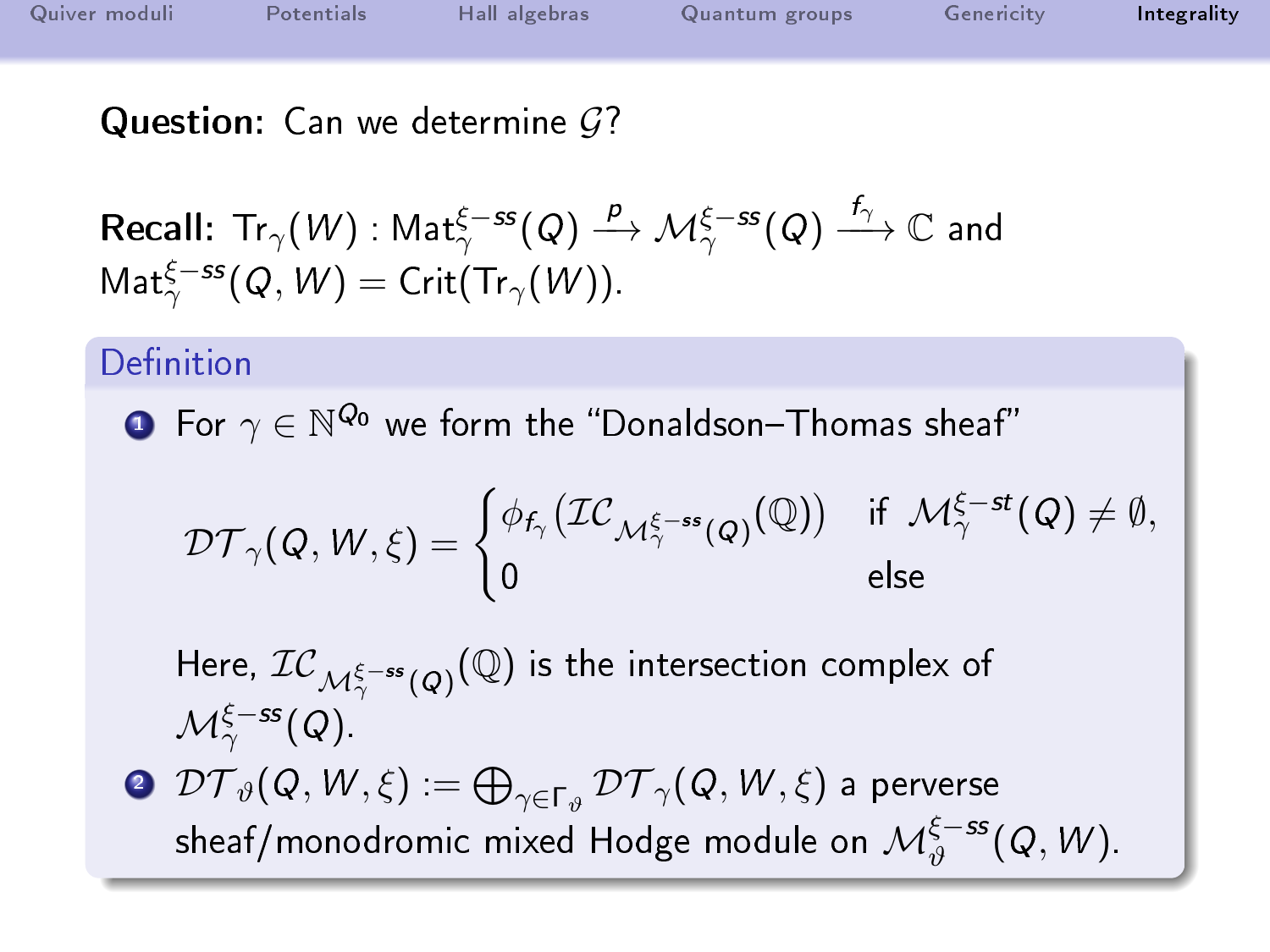| Quiver moduli | Potentials               | Hall algebras | Quantum groups                                                                        | Genericity | Integrality |
|---------------|--------------------------|---------------|---------------------------------------------------------------------------------------|------------|-------------|
|               |                          |               |                                                                                       |            |             |
|               | Theorem (Davison-M. '16) |               |                                                                                       |            |             |
|               |                          |               | For a generic stability condition $\xi$ and any phase $\vartheta \in (0, \pi)$ we get |            |             |

$$
\mathcal{G}=\mathcal{DT}_{\vartheta}(Q,W,\xi)\otimes \mathsf{H}(B\mathbb{C}^*)_{\mathsf{vir}}:=\bigoplus_{i\in\mathbb{N}}\mathcal{DT}_{\vartheta}(Q,W,\vartheta)\otimes [\mathsf{twist}]^{2i+1}.
$$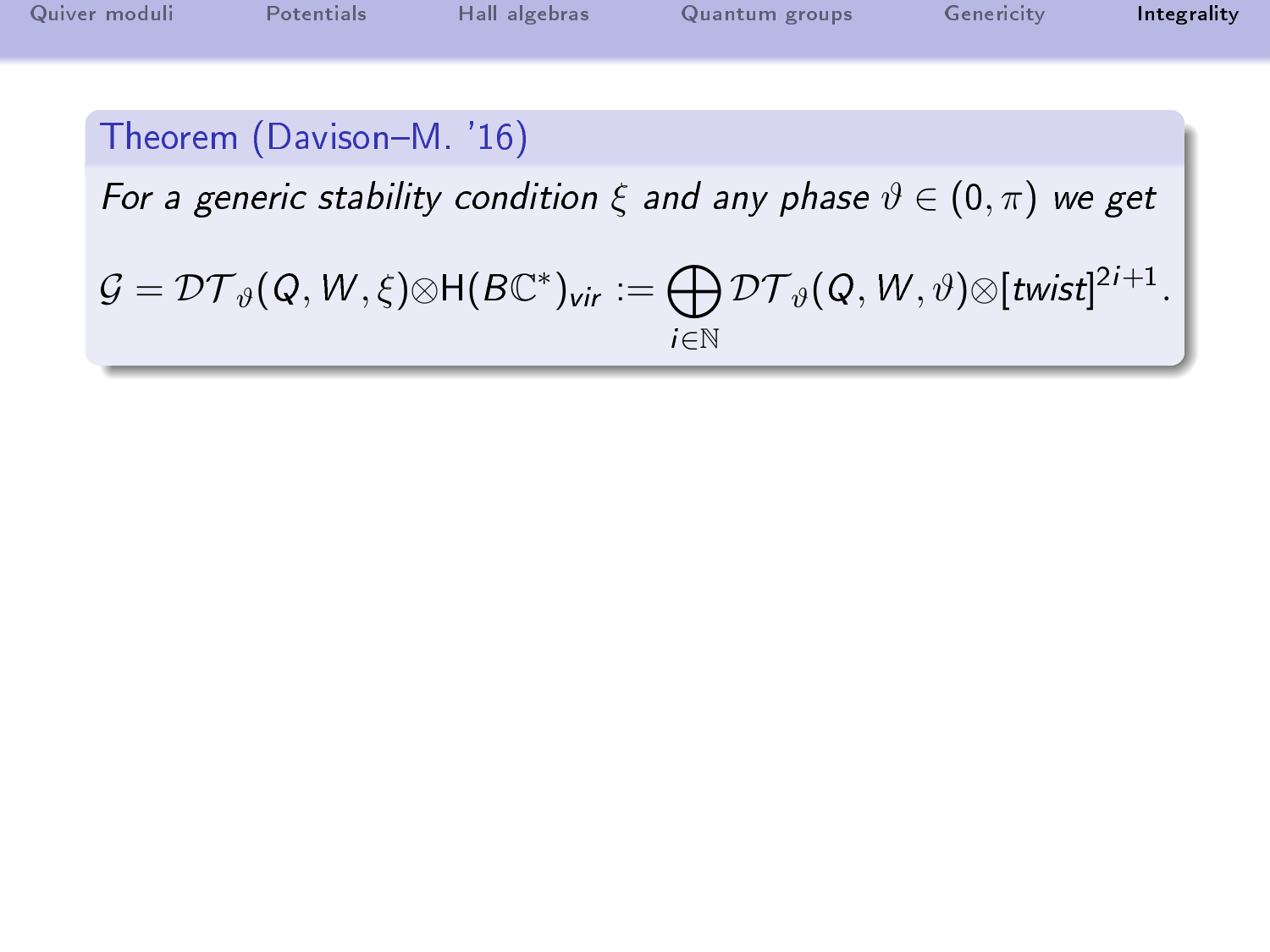| Quiver moduli | Potentials | Hall algebras | Quantum groups | Genericity | Integrality |
|---------------|------------|---------------|----------------|------------|-------------|
|               |            |               |                |            |             |

# Theorem (Davison-M. '16)

For a generic stability condition  $\xi$  and any phase  $\vartheta \in (0, \pi)$  we get

$$
\mathcal{G}=\mathcal{DT}_{\vartheta}(Q,W,\xi)\otimes \mathsf{H}(B\mathbb{C}^*)_{\mathsf{vir}}:=\bigoplus_{i\in\mathbb{N}}\mathcal{DT}_{\vartheta}(Q,W,\vartheta)\otimes[\mathsf{twist}]^{2i+1}.
$$

### **Corollary**

For generic  $\xi$  and any  $\vartheta$  the associated graded algebra  $\mathfrak{gr}\, \mathcal H(Q, W, \xi, \vartheta)$  wrt. the perverse filtration is a symmetric algebra generated by  $\mathsf{H}^{*}\left(\mathcal{M}_{\vartheta}^{\xi-ss}(Q,\mathsf{W}),\mathcal{DT}_{\vartheta}(Q,\mathsf{W},\xi)\right) \otimes \mathsf{H}(B\mathbb{C}^{*})_{\mathsf{vir}}.$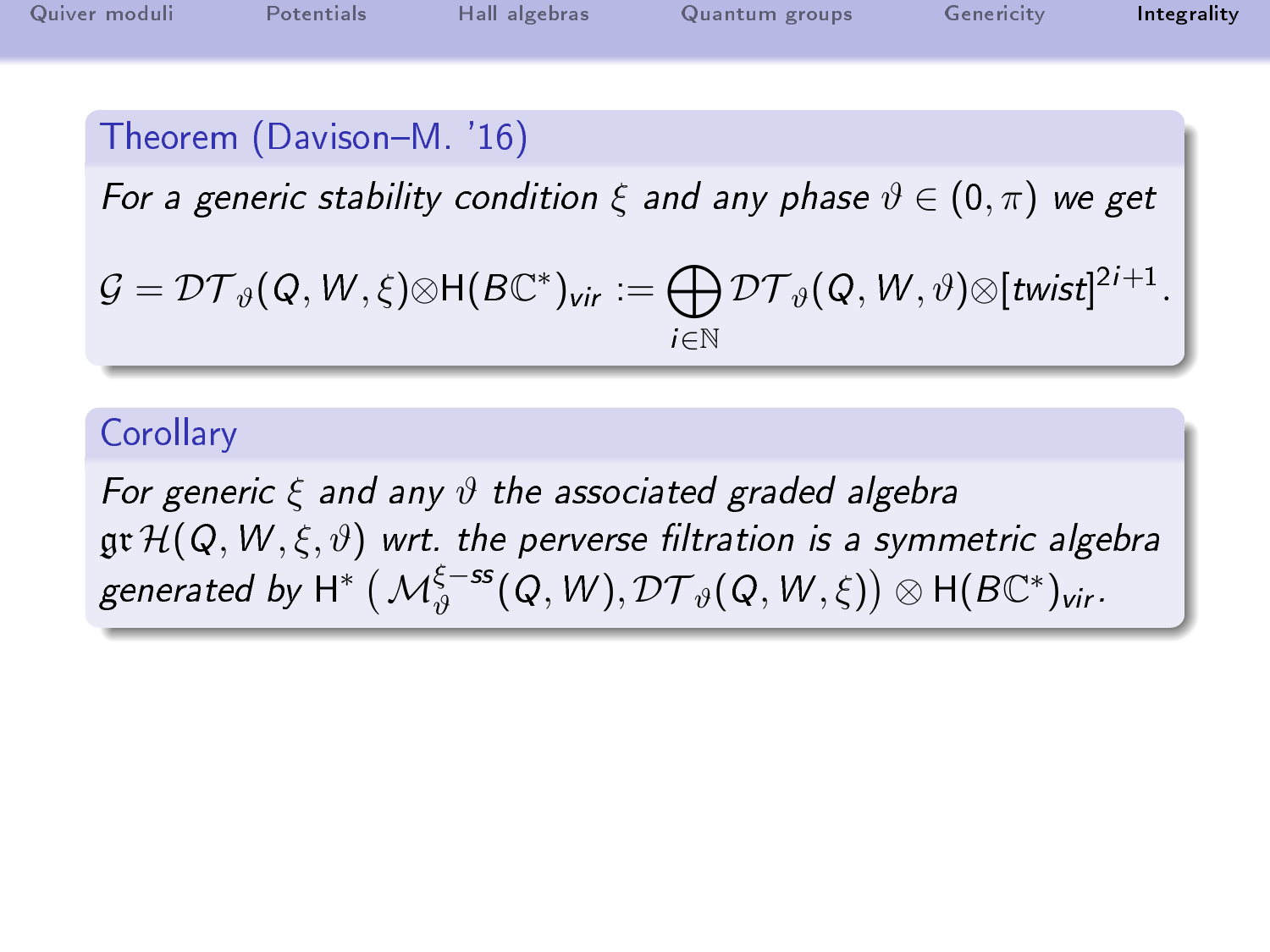| Quiver moduli | Potentials | Hall algebras | Quantum groups | Genericity | Integrality |
|---------------|------------|---------------|----------------|------------|-------------|
|               |            |               |                |            |             |

# Theorem (Davison-M. '16)

For a generic stability condition  $\xi$  and any phase  $\vartheta \in (0, \pi)$  we get

$$
\mathcal{G}=\mathcal{DT}_{\vartheta}(Q,W,\xi)\otimes H(B\mathbb{C}^*)_{\text{vir}}:=\bigoplus_{i\in\mathbb{N}}\mathcal{DT}_{\vartheta}(Q,W,\vartheta)\otimes[\text{twist}]^{2i+1}.
$$

#### **Corollary**

For generic  $\xi$  and any  $\vartheta$  the associated graded algebra  $\mathfrak{gr}\,\mathcal{H}(\mathit{Q},\mathit{W},\xi,\vartheta)$  wrt. the perverse filtration is a symmetric algebra generated by  $\mathsf{H}^{*}\left(\mathcal{M}_{\vartheta}^{\xi-ss}(Q,\mathsf{W}),\mathcal{DT}_{\vartheta}(Q,\mathsf{W},\xi)\right) \otimes \mathsf{H}(B\mathbb{C}^{*})_{\mathsf{vir}}.$ 

## Definition

The (alternating) dimension of  $\mathsf{H}^*_c\left(\mathcal{M}_\gamma^{\xi-ss}(Q,W),\mathcal{DT}_\gamma(Q,W,\xi)\right)$ is called the Donaldson-Thomas invariant for  $Q, W, \xi, \gamma$ . Its Hodge polynomial is the refined DT invariant.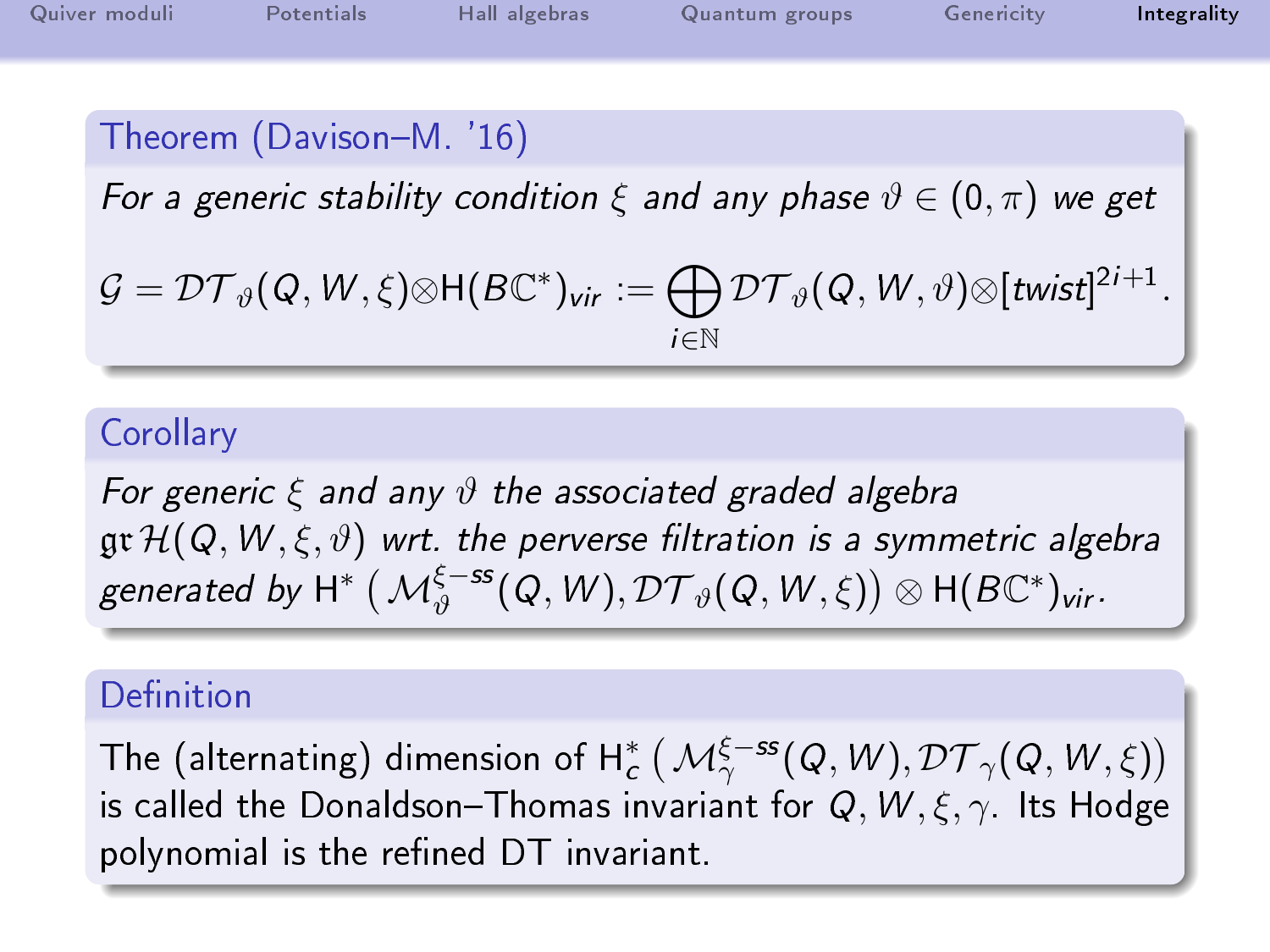| Quiver moduli | Potentials | Hall algebras | Quantum groups | Genericity | Integrality |
|---------------|------------|---------------|----------------|------------|-------------|
| Examples      |            |               |                |            |             |

**D** For 
$$
W = 0
$$
, we get  $\mathcal{DT}_{\gamma}(Q, W, \xi) = \mathcal{IC}_{\mathcal{M}^{\xi-\text{ss}}_{\gamma}(Q)}(\mathbb{Q})$  if  $\mathcal{M}^{\xi-\text{st}}_{\gamma}(Q)$  is non-empty and zero else. Thus, the DT invariants compute intersection Euler characteristics and intersection Betti numbers.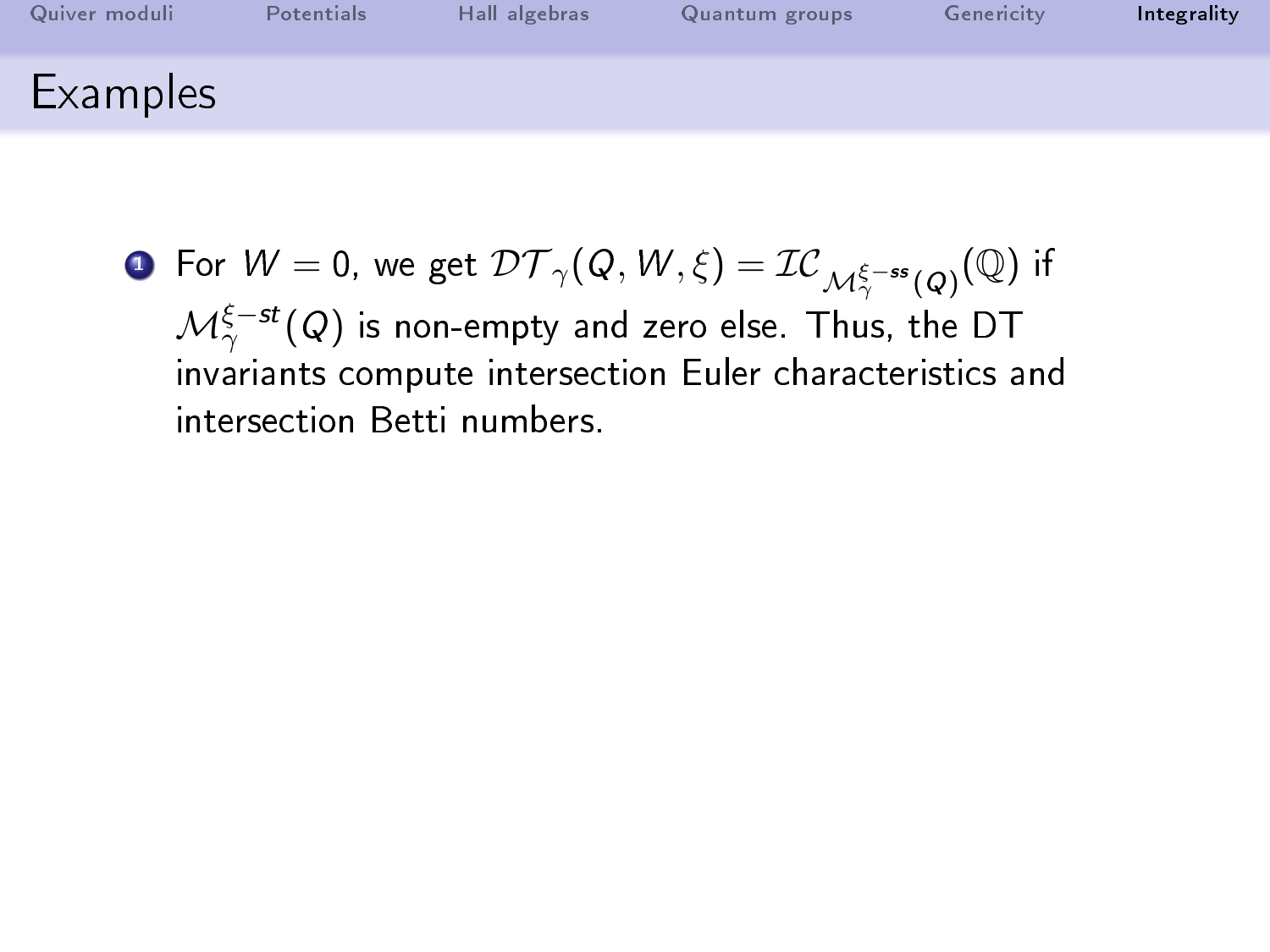| Quiver moduli   | Potentials | Hall algebras | Quantum groups | Genericity | Integrality |
|-----------------|------------|---------------|----------------|------------|-------------|
| <b>Examples</b> |            |               |                |            |             |

 ${\bf D}$  For  $W=0$ , we get  $\mathcal{DT}_{\gamma}(Q,W,\xi)=\mathcal{IC}_{\mathcal{M}_\gamma^{\xi-ss}(Q)}(\mathbb{Q})$  if  $\mathcal{M}_\gamma^{\xi-st}(Q)$  is non-empty and zero else. Thus, the DT invariants compute intersection Euler characteristics and intersection Betti numbers.

<sup>2</sup> For



and  $W = \omega[a_1, b_1]$ , we get  $\mathcal{M}^{\xi-ss}_\gamma(\mathcal{Q},\dot{W})=\operatorname{Sym}^\gamma(\mathbb{C}^3)=(\mathbb{C}^3)^n/\!\!/ S_n$  and  $\mathcal{DT}_\gamma(\mathcal{Q},W,\xi)$ is the constant (perverse) sheaf Q[3] on the small diagonal  $\Delta: \mathbb{C}^3 \hookrightarrow \mathsf{Sym}^{\gamma}(\mathbb{C}^3)$